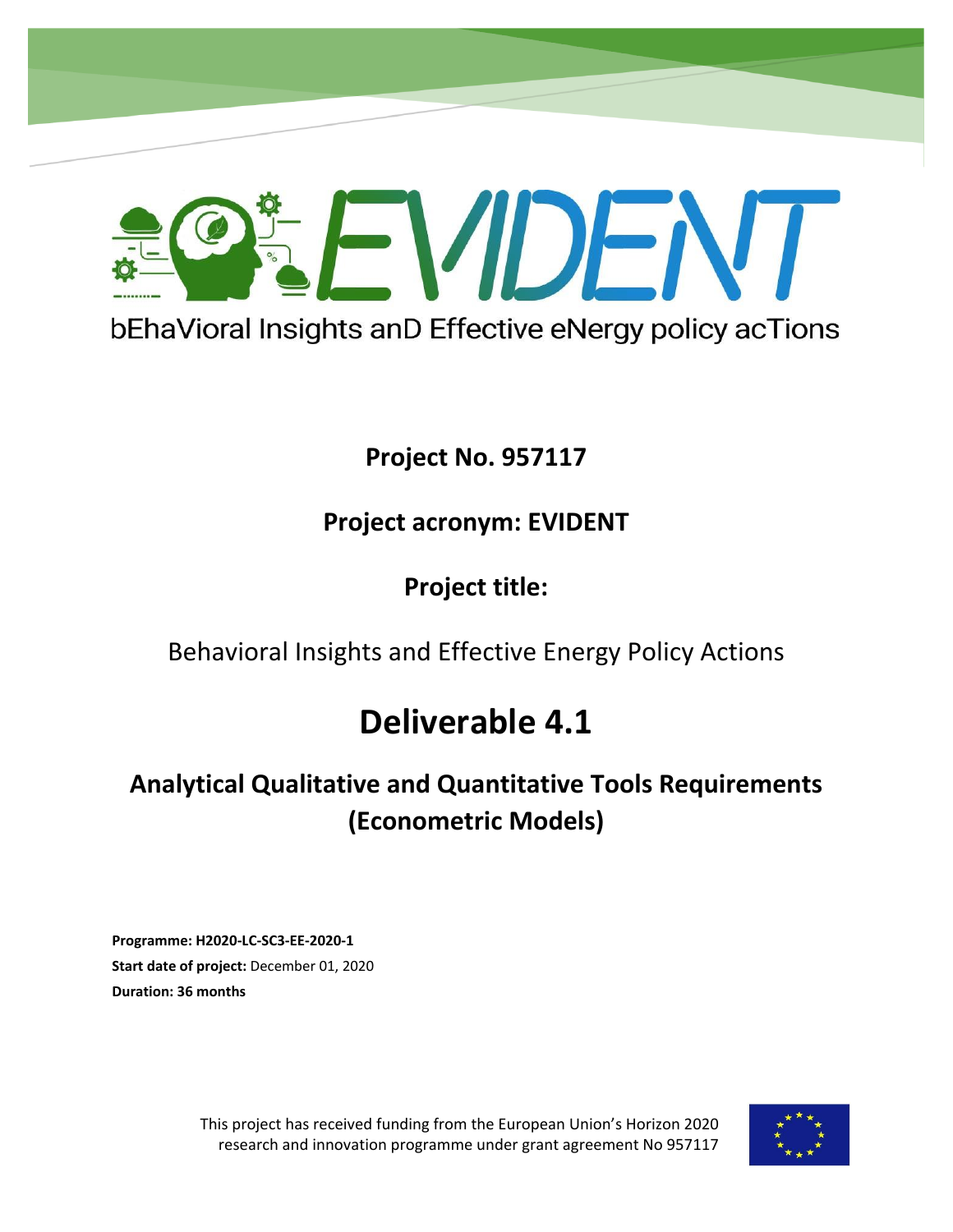## **Document Control Page**

| Deliverable Name         | Analysis of best practices                                                                                                                                      |
|--------------------------|-----------------------------------------------------------------------------------------------------------------------------------------------------------------|
| Deliverable Number       | D4.1                                                                                                                                                            |
| Work Package             | WP4                                                                                                                                                             |
| <b>Associated Task</b>   | T4.1                                                                                                                                                            |
| <b>Covered Period</b>    | $M01 - M09$                                                                                                                                                     |
| Due Date                 | $M09 - 31/08/2021$                                                                                                                                              |
| <b>Completion Date</b>   | $M09 - 30/08/2021$                                                                                                                                              |
| <b>Submission Date</b>   | $M09 - 31/08/2021$                                                                                                                                              |
| Deliverable Lead Partner | Democritus University of Thrace (DUTH)                                                                                                                          |
| Deliverable Author(s)    | Ioannis Pragidis (DUTH), Paris Karypidis (DUTH), Georgios Geronikolaou (DUTH),<br>Mitropoulos Fotios (DUTH), Vaso Kotsirou (DUTH), Tilemachos Efthimiadis (JRC) |
| Version                  | V3.0                                                                                                                                                            |

| <b>Dissemination Level</b> |                                                                                            |  |  |
|----------------------------|--------------------------------------------------------------------------------------------|--|--|
| PU                         | Public                                                                                     |  |  |
| CO.                        | Confidential to a group specified by the consortium (including the Commission<br>Services) |  |  |

### **Document History**

| <b>Version</b> | Date            | <b>Change History</b> | Author(s)        | Organisation |
|----------------|-----------------|-----------------------|------------------|--------------|
| 0.1            | June, 2021      | Initial version       | Ioannis Pragidis | <b>DUTH</b>  |
| 0.2            | July, 2021      | Updated version       | Ioannis Pragidis | <b>DUTH</b>  |
| 0.3            | August,<br>2021 | Final version         | Ioannis Pragidis | <b>DUTH</b>  |

## **Internal Review History**

| <b>Name</b>         | Institution       | Date            |
|---------------------|-------------------|-----------------|
| Joannis Neokosmidis | Bi <sub>2</sub> S | August 20, 2021 |
| Peter Rosenberg     | CW                | August 23, 2021 |

# **Quality Manager Revision**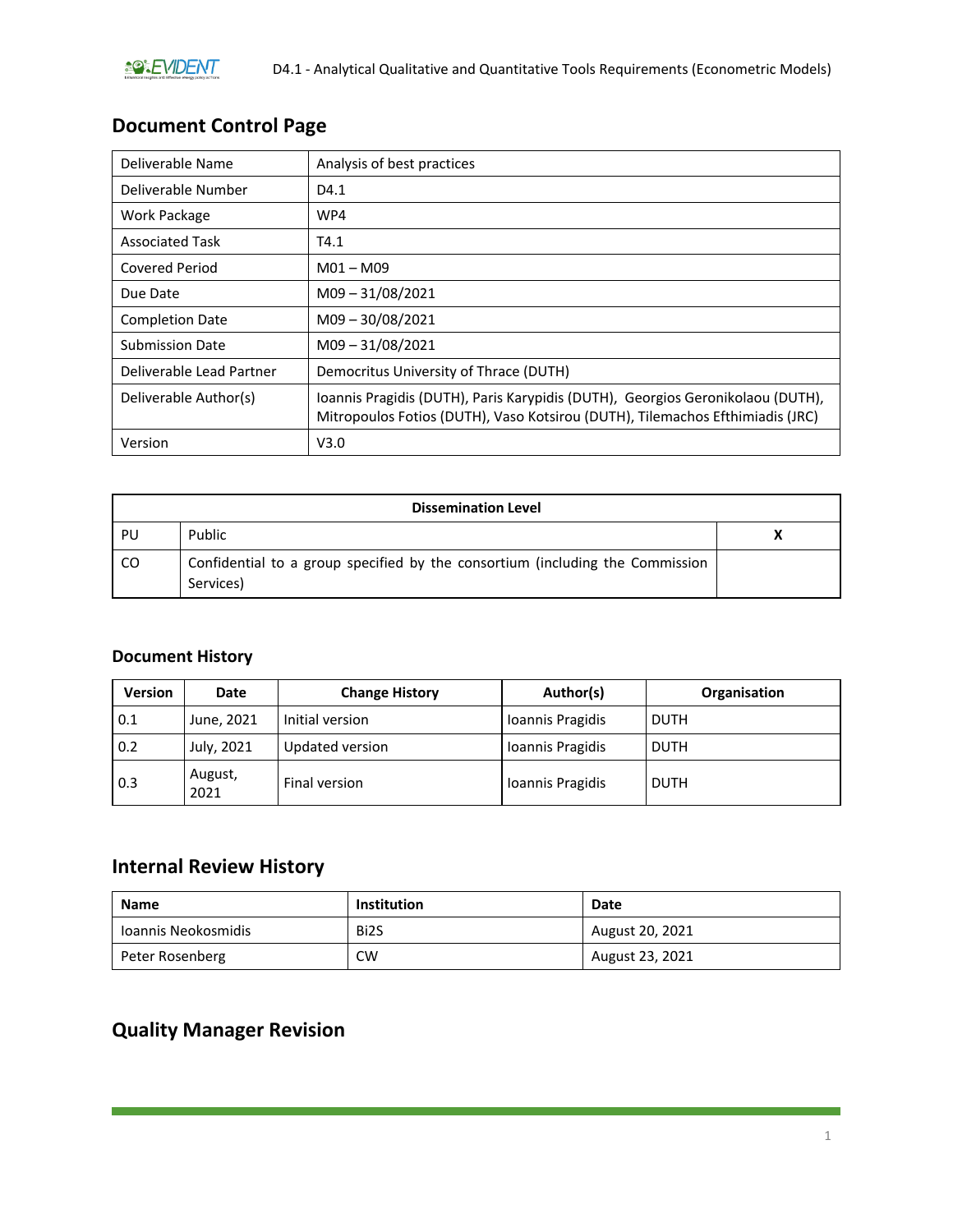

# **Internal Review History**

| <b>Name</b>          | <b>Institution</b> | Date            |
|----------------------|--------------------|-----------------|
| Dimostheni Ioannidis | CERTH              | August 25, 2021 |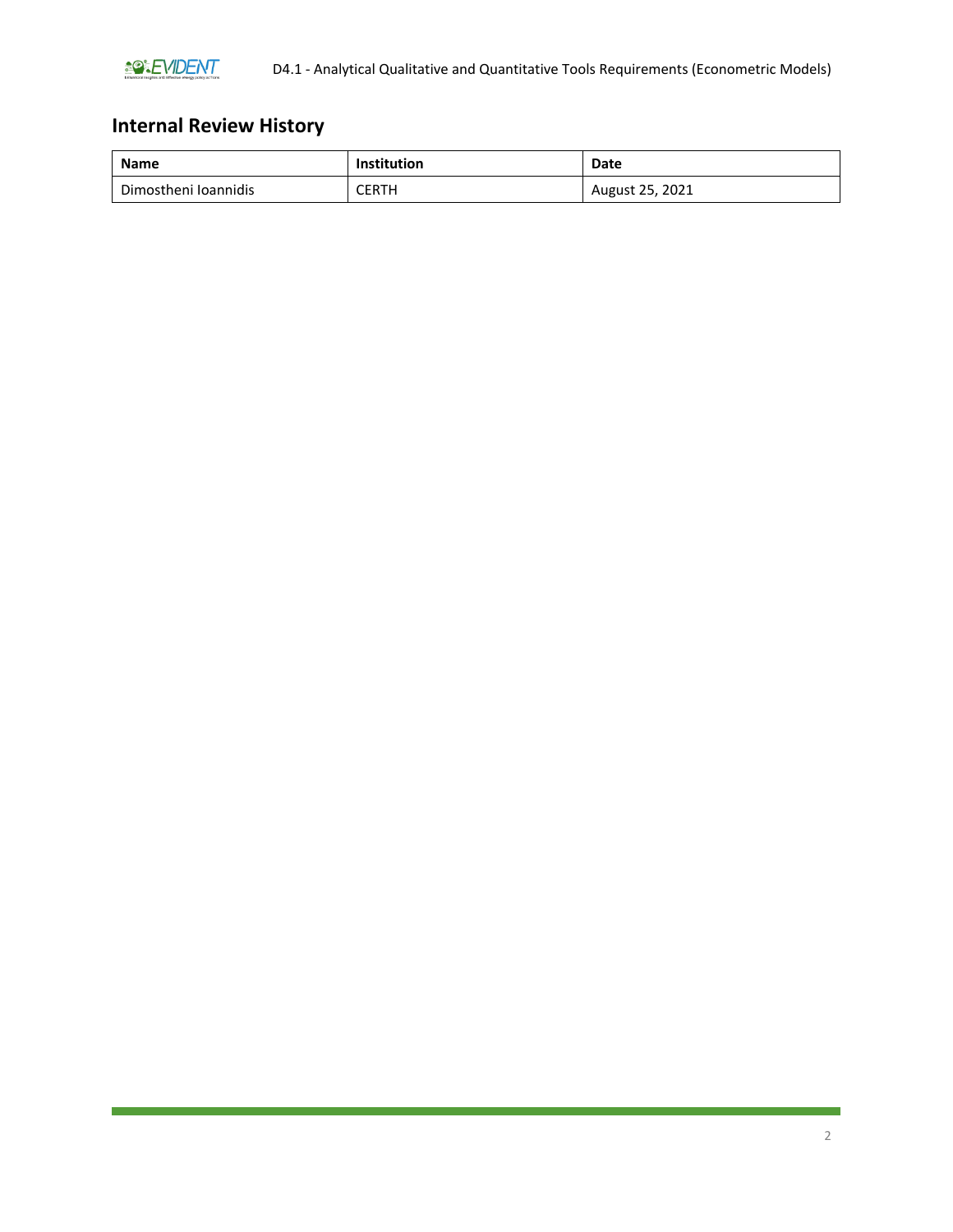#### **Legal Notice**

The information in this document is subject to change without notice.

The Members of the EVIDENT Consortium make no warranty of any kind about this document, including, but not limited to, the implied warranties of merchantability and fitness for a particular purpose.

The Members of the EVIDENT Consortium shall not be held liable for errors contained herein or direct, indirect, special, incidental, or consequential damages in connection with the furnishing, performance, or use of this material.

The European Commission is not responsible for any use that may be made of the information it contains.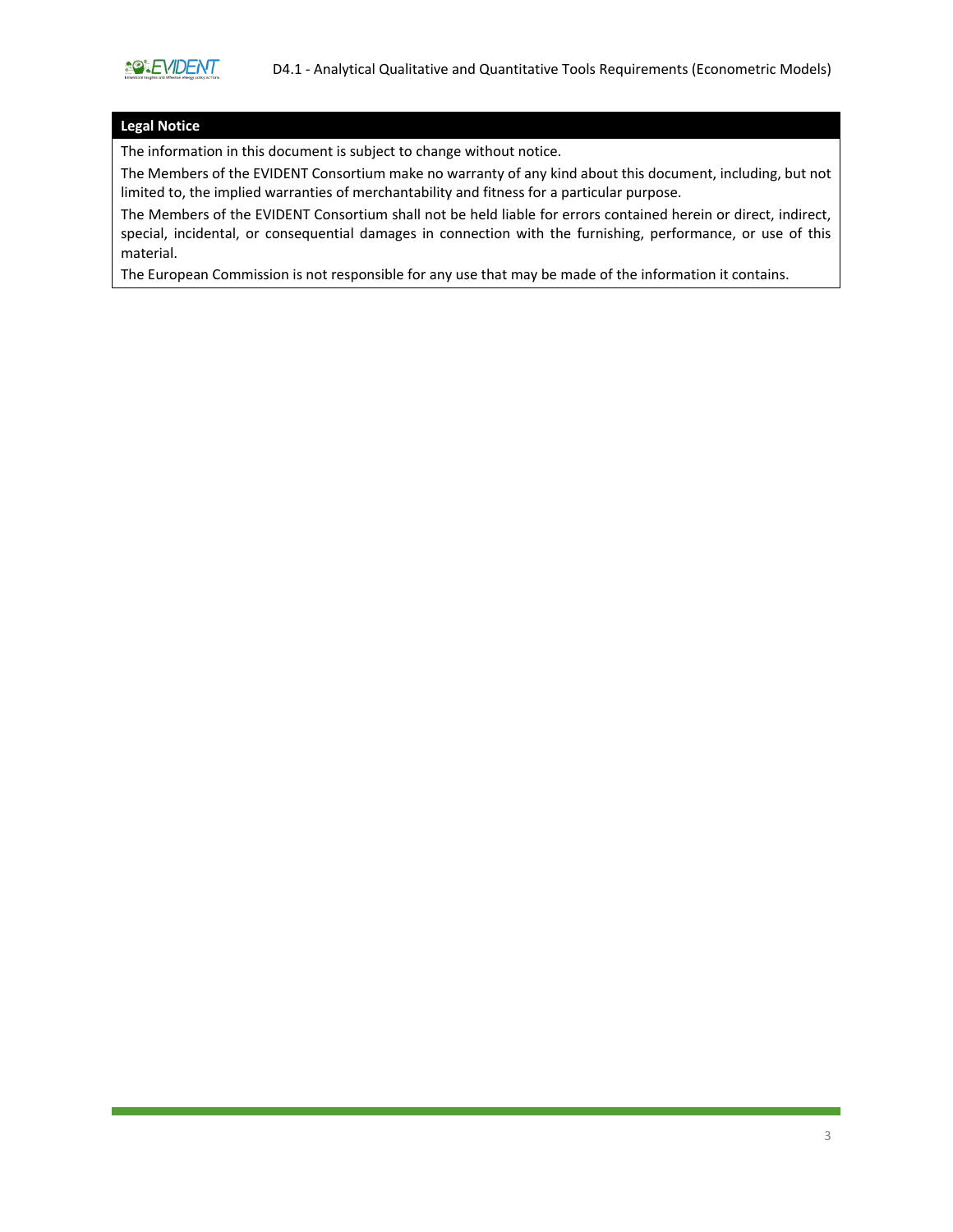# <span id="page-4-0"></span>**Table of Contents**

| 1.    |  |
|-------|--|
| 1.1   |  |
| 1.2   |  |
| 1.3   |  |
|       |  |
| 2.1   |  |
| 2.2   |  |
| 2.3   |  |
|       |  |
| 3.1   |  |
| 3.2   |  |
| 3.3   |  |
| 3.3.1 |  |
| 3.3.2 |  |
| 3.4   |  |
| 3.4.1 |  |
| 3.4.2 |  |
| 3.4.3 |  |
| 3.4.4 |  |
| 4.    |  |
| 4.1   |  |
| 4.2   |  |
| 4.3   |  |
| 4.4   |  |
| 5.    |  |
| 5.1   |  |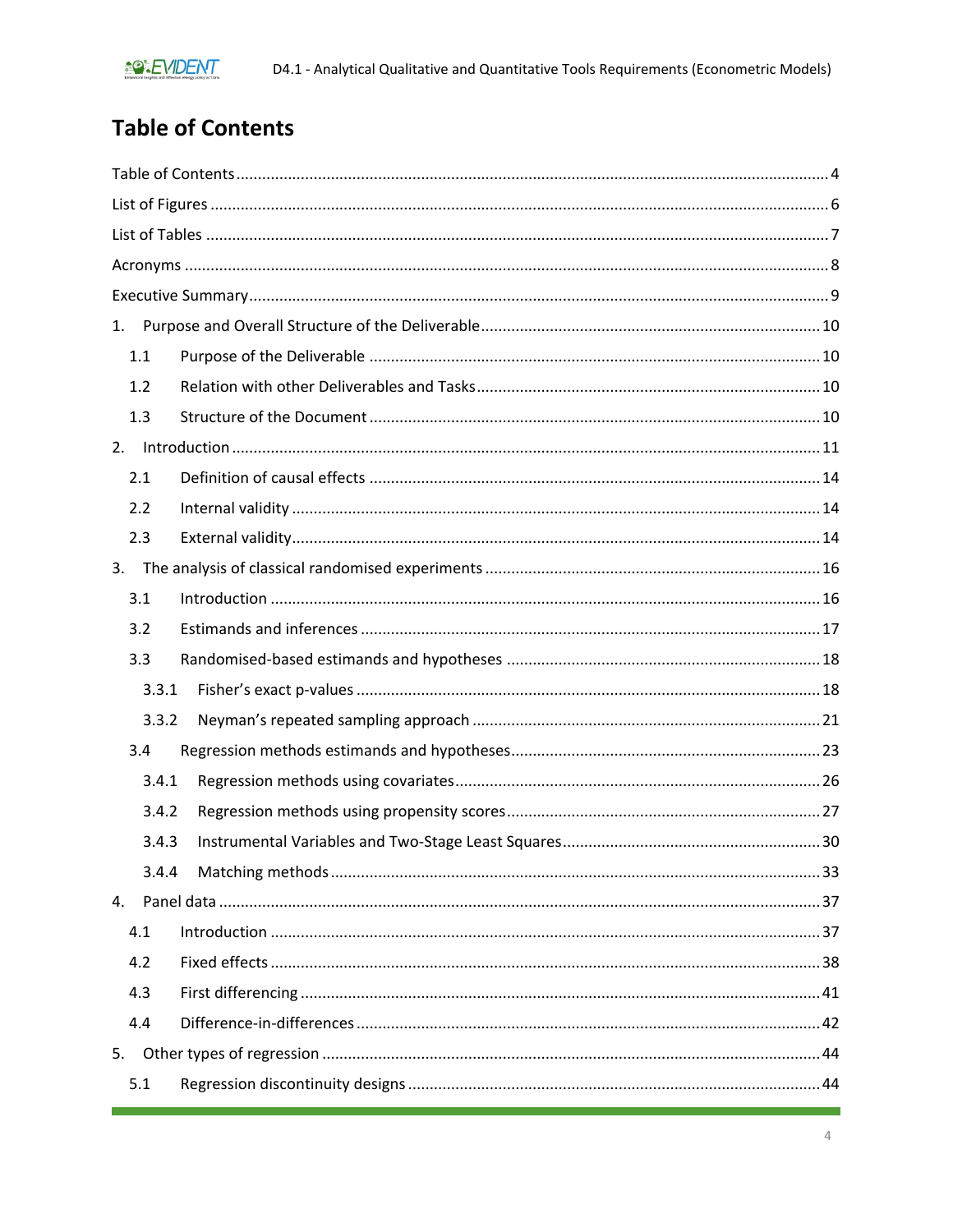## **BOREVIDENT**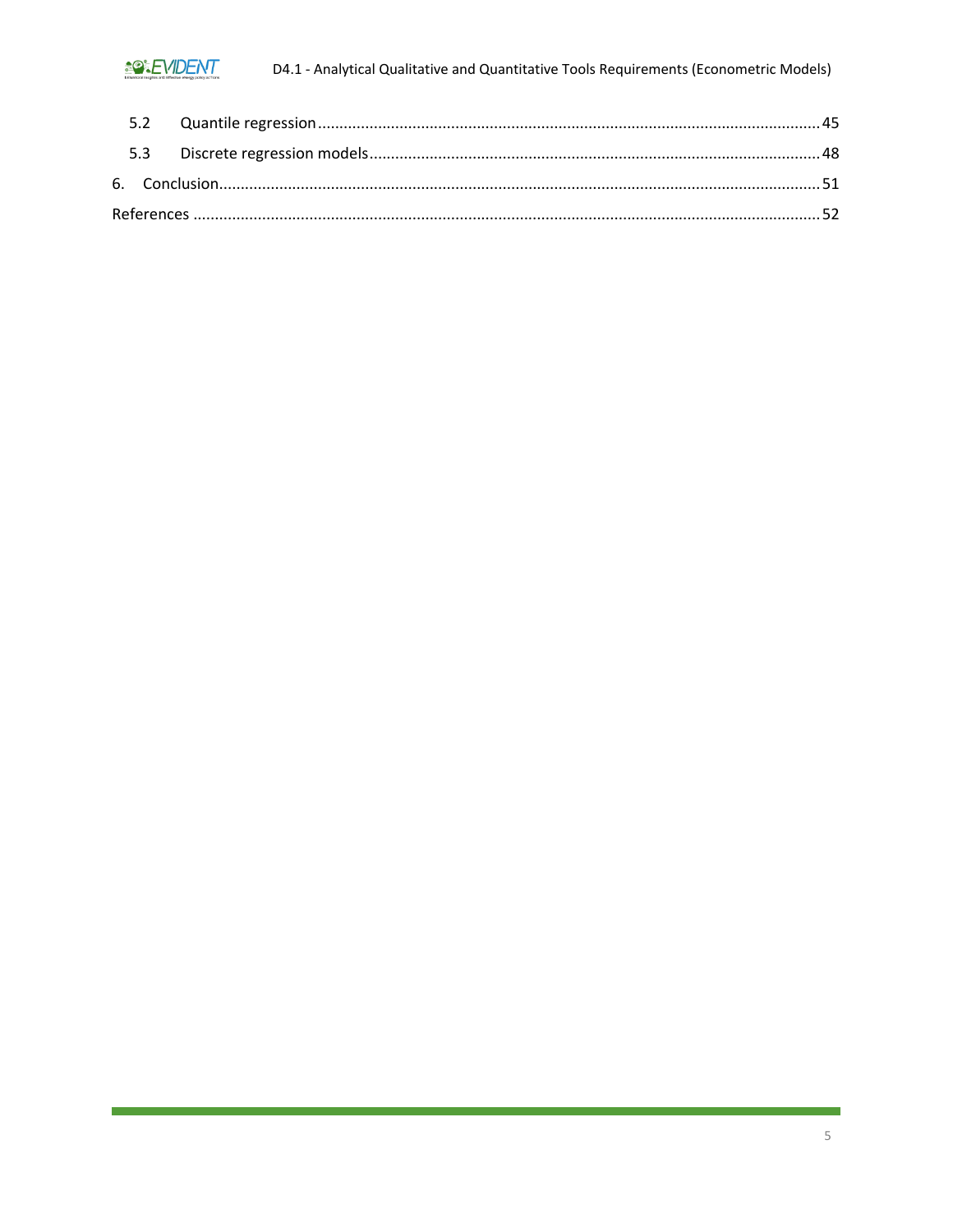

# <span id="page-6-0"></span>**List of Figures**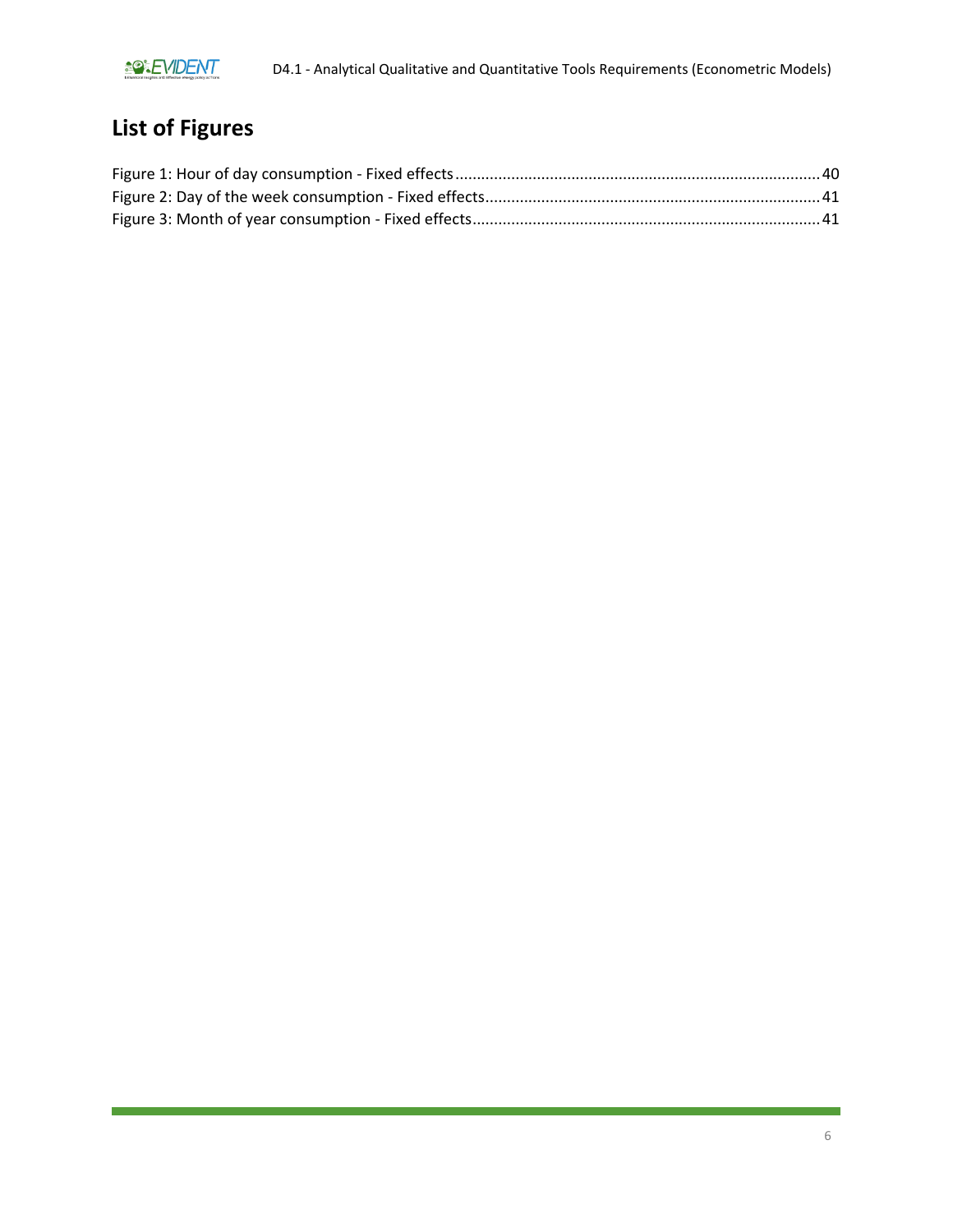

# <span id="page-7-0"></span>**List of Tables**

|--|--|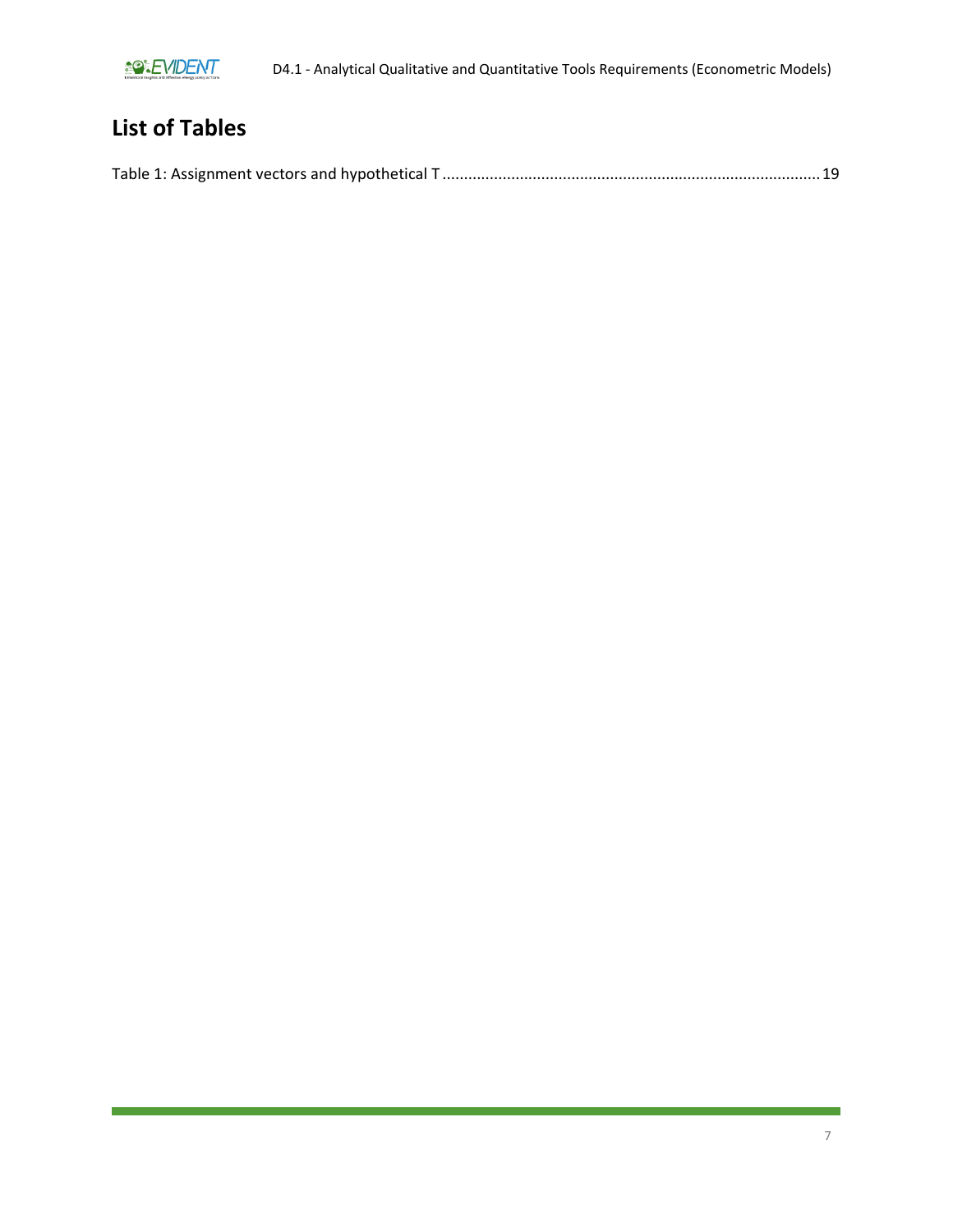

# <span id="page-8-0"></span>**Acronyms**

| <b>Acronym</b> | <b>Explanation</b>               |
|----------------|----------------------------------|
| <b>CW</b>      | <b>Check Watt</b>                |
| DiD            | Difference in Differences        |
| <b>FD</b>      | <b>First Differencing</b>        |
| IV             | Instrumental Variable            |
| <b>QTE</b>     | <b>Quantile Treatment Effect</b> |
| <b>OLS</b>     | <b>Ordinary Least Squares</b>    |
| <b>PPC</b>     | <b>Public Power Corporation</b>  |
| <b>RCT</b>     | <b>Randomised Control Trials</b> |
| <b>RD</b>      | <b>Regression Discontinuity</b>  |
| 2SLS           | Two-Stage Least Squares          |
| <b>WP</b>      | <b>Work Package</b>              |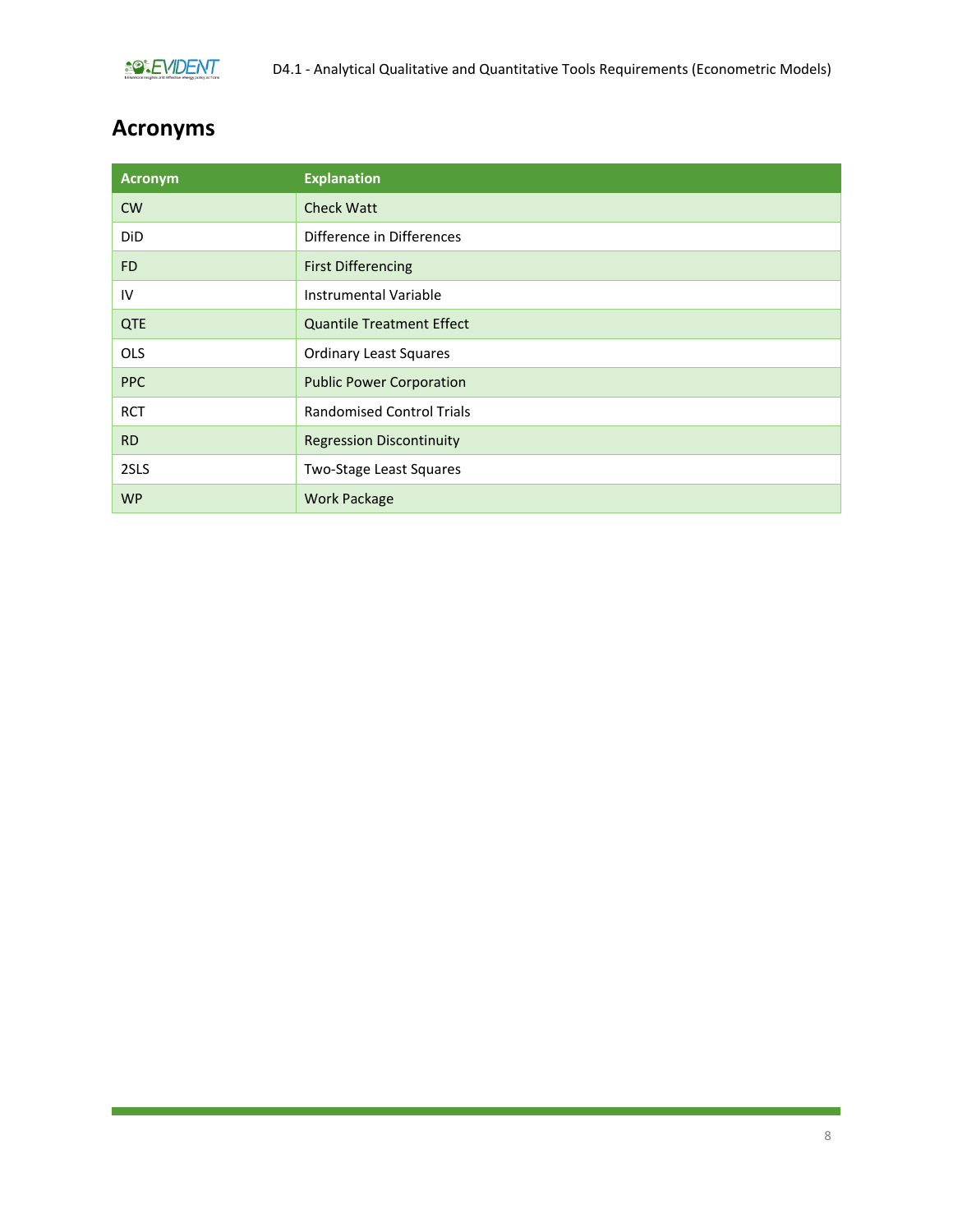# <span id="page-9-0"></span>**Executive Summary**

Many empirical questions in economics and other social sciences depend on the causal effects of programs or policies. In the last two decades, much research has been done on the statistical and econometric analysis of such causal effects. In this deliverable, we attempt to present state-of-the-art statistical and econometric methods that are relevant for analysing data from experimental and quasiexperimental cases. This is not a technical review, meaning that most technical details and derivation proofs are mostly being avoided. We would like to think of this review more as a researcher's companion, providing with the necessary tools for applied research and with the appropriate references for a more thorough analysis for interested readers. The central topics presented in this deliverable are that of evaluating the effect of exposure of a set of units to treatment on some outcome, and of analysing data stemming from surveys and other quasi-experiments. The review starts from interpreting causal statements as a comparison of so-called potential outcomes and then continues with reviewing methods based on panel data and other specialised methods such as quantile regressions.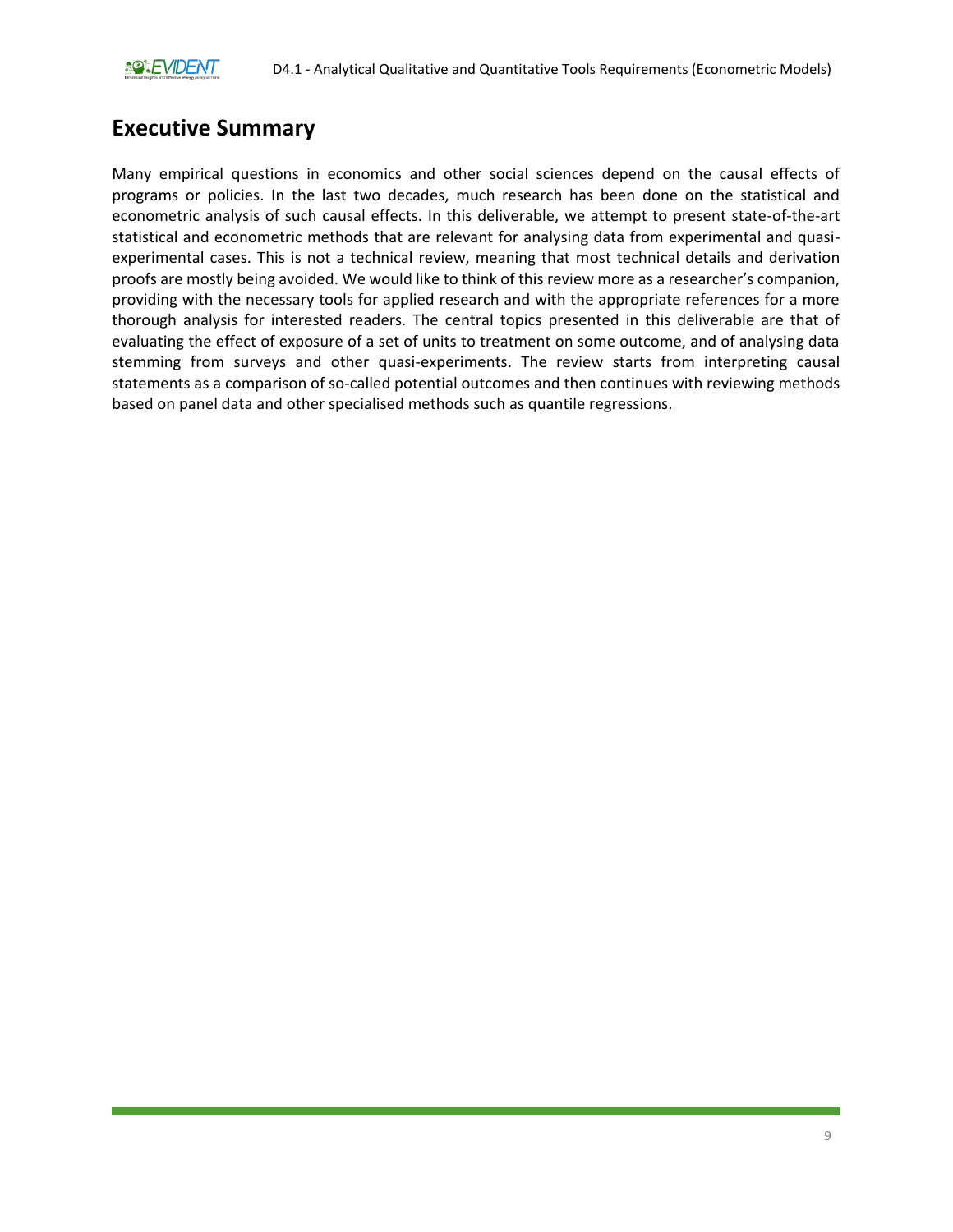# <span id="page-10-0"></span>**1. Purpose and Overall Structure of the Deliverable**

### <span id="page-10-1"></span>**1.1 Purpose of the Deliverable**

This deliverable aims to provide the baseline and the theoretical foundation for the econometric analysis to be conducted in the EVIDENT project. Based on the experiments' design, this deliverable offers an overview of the most relevant analytical methods. This task includes the review of the available econometric methods for panel and cross-section data in evaluating policy interventions and the specifications of the chosen models using research developments in the econometric and statistical literature. It is crucial to exactly specify the models, based on behavioural economics theory, intuition, and common sense along with their asymptotic distributions to motivate our regression models for inferring casual relationships. D2.1 will provide the necessary input for the exact identification of the econometric methods to be implemented. This information will be provided during the time of implementation of D2.1.

### <span id="page-10-2"></span>**1.2 Relation with other Deliverables and Tasks**

Work Package (WP) 4 and more specifically D4.1, is about statistics and econometric analytics and lies at the heart of the EVIDENT project. The key objective of WP4 is to design and implement the econometric analysis for evaluating the policy measures developed and implemented in WP2 and WP3 respectively and produce the relevant reports and coding. D4.1 is the first deliverable of WP4 and will review, categorise, analyse and propose the econometric models to be used for inferencing the output of the implemented policy interventions. D4.1 is part of T4.1, that is about the exploration of analytical qualitative and quantitative tools requirements. It receives input from D2.1 "Specifications of field studies and surveys". Its output will be received as input from D4.2 "Econometric analysis and robustness tests".

## <span id="page-10-3"></span>**1.3 Structure of the Document**

This deliverable is structured as follows:

- Section 2 Introduction, causal inference, internal and external validity
- Section 3 Analysis of classical randomised experiments
- Section 4 Panel data
- Section 5 Other types of regression methods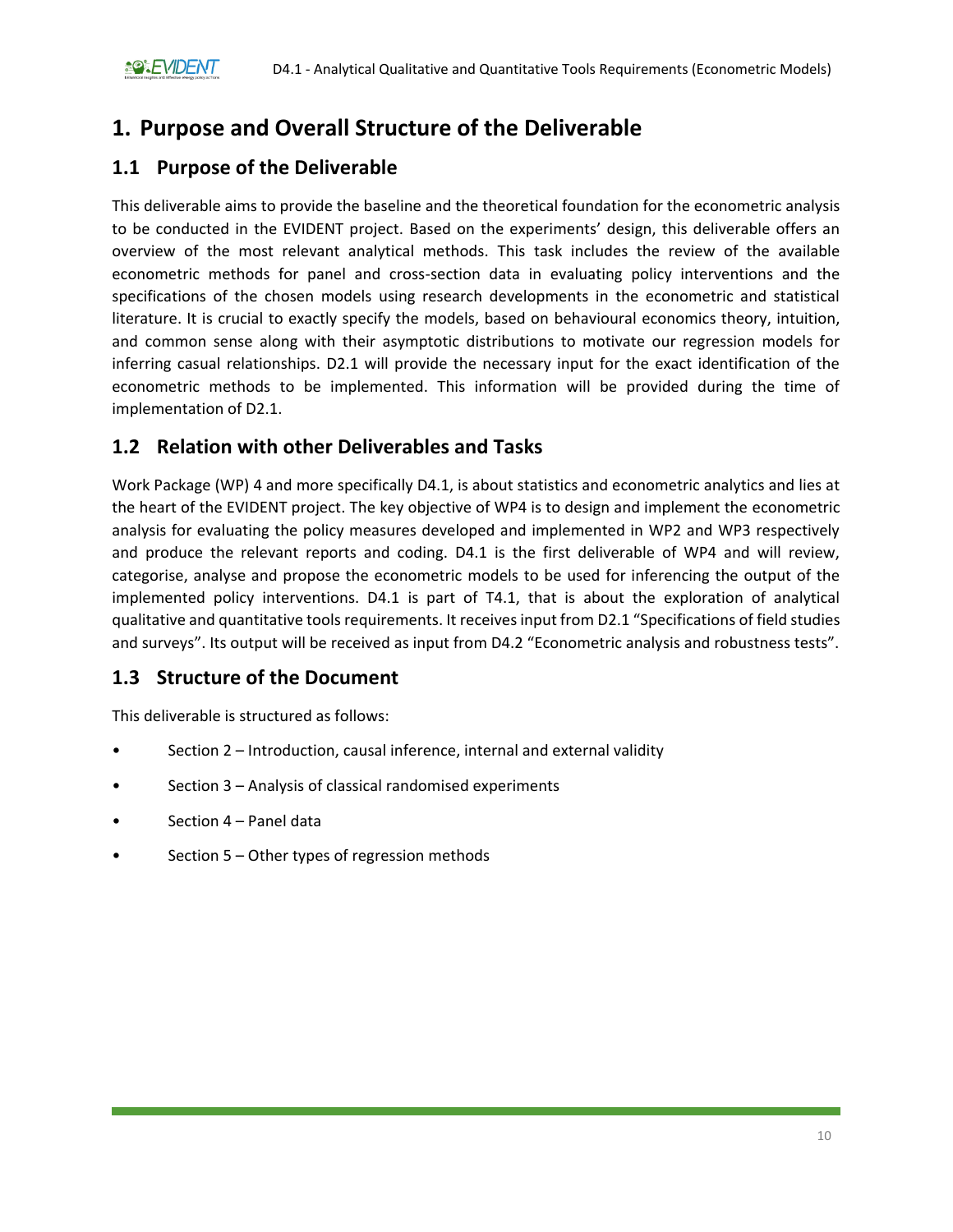# <span id="page-11-0"></span>**2. Introduction**

Experimental randomised and quasi-experimental studies have gained pace over the last few years and became important in the program evaluation literature in the context of economics and development economics (Duflo et al., 2007). The reason for this expansion is that digitisation has decreased the cost of their use while their main advantage is that randomisation, sets the ground for causal inference which is the "Holy Grail" of empirical research. Although experimental randomised experiments (RCTs) avoid many of the challenges of observational studies for causal inference, still many statistical issues arise in evaluating the effect of a treatment. Even in its simplest form, with observable homogenous units receiving a binary treatment, there are many statistical issues of how to conduct inference. Furthermore, behavioural analysis and policy recommendations, for example in energy consumption, have also advanced from the latest developments in experimental design.

There is a proliferation of analytical methods and each time a researcher should choose according to the design specifics of the different experimental and quasi-experimental studies, the data availability and most importantly, according to the research question of interest. For example, research interest may be about the average treatment effect of an intervention, the effect on the total distribution of the output variable, or about the effect's heterogeneity on different samples. To accommodate these issues, and following the related literature, the analysis in this deliverable is based on three main parts. The first is about randomised-based methods of inference, the second is about regression-based methods of inference and the third is about panel data methods and other types of regression.

Our review begins by presenting the analysis of randomised experiments by Fisher's (1935) exact p-value and Neyman's (1923, 1990) repeated sampling approach. These methods that are based crucially on the randomisation assumption, which eliminates issues related to endogeneity and self-selection biases, are simple to implement and provide useful insights about the treatment effect. In the same vein, Rubin's (1975) interpretation of causal statements as potential outcome provides an attractive analytical framework that allows for general heterogeneity in the effects of the treatment and definition of parameters without reference to particular statistical models.

Next, we present regression-based methods for estimating causal effects that on the contrary of Fisher's and Neyman analysis, are based on different sampling perspectives of the outcome for an infinite superpopulation of units. The basic framework of analysis is a linear regression model with no covariates using OLS estimators for inference. Regression methods also allow for a straightforward incorporation of covariates that increases the statistical power. A useful extension of the regression-based methods is the use of the propensity score as a mean of partitioning the sample into different small strata and then using regression methods within each stratum to adjust for differences in covariates and thus achieving adjusted standard errors and valid confidence intervals. Rosenbaum and Rubin (1983), showed that propensity scores maintain the unconfoundedness assumption and thus estimators' unbiasedness. Similarly, matching methods, proposed by Imbens and Rubin (2015), are used for estimating average effects and other causal estimands, for example, the difference in the median or other quantiles by treatment status, or differences in variances.

Instrumental Variables (IVs) methods, are also presented, since they provide a consistent estimate for average treatment effects when the unconfoundedness assumption fails (its exact definition is presented in section 3.1 below). In cases where a covariate that is relevant for estimating the treatment effect is unobservable, we use an IV that is found to be related with the treatment assignment however is unrelated with any other covariates. IVs can be used for both estimating constant and heterogenous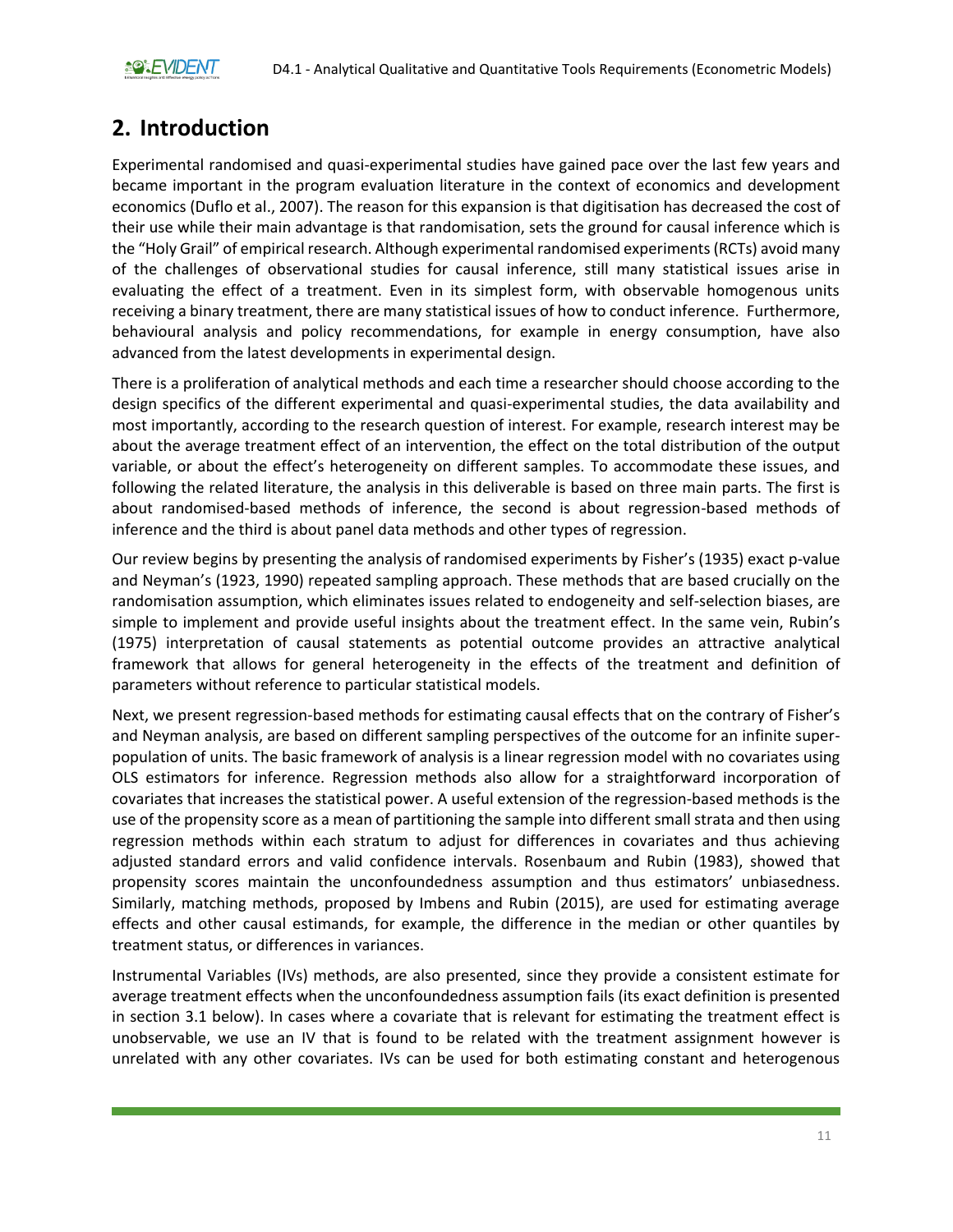effects. However, as noted in the related literature, it is a quite difficult task to identify a valuable IV, and in most cases it simple does not exist.

Next, we provide an analysis regarding panel data methods. Panel data consist of repeated observations on the same cross unit, for example, a consumer. Repeated observations in time, control for unobserved factors or missing data and provide a rich information set. Unfortunately, panel data are not readily available in most experimental studies, as they presuppose existence of available data before the implementation of an experiment. Although panel data, have a wide range of methods, we mainly focus here, for reasons that will be apparent later, on fixed effects, first differencing, and difference in differences method. Under fixed effects, we assume that unobserved factors are common across units and thus can be eliminated by demeaning observations. An alternative to fixed effects method is first differencing (FD) and using first differences we can eliminate the unobserved fixed effect by taking first differences. This is an easy-to-use method and is often being use in applied research. Finally, the difference-in-differences (DiD) approach, relies on the presence of additional data before and after the treatment. The usefulness of the DiD method is based on the key assumption of the parallel trends, which states that the outcome variable of interest in the treatment group, would have followed the same time trend as the control group if no treatment had taken place. This means, that although observable and unobservable factors may affect the level of the outcome, this difference must be constant over time. The difference in differences approach has been used in labour economics and for estimating the effects of different types of taxes (Tsoutsoura, 2015).

In the final part of this deliverable, we present three different types of approaches in the realm of regression methods, that can be used for estimating the treatment effect: the regression discontinuity design, the quantile regression and the discrete choice models (logit and probit models). First, regression discontinuity design, has a long tradition in statistics (Cook et al., 2002) and recently has been used in economics for estimating bouncing effects around a threshold. Discontinuity designs are used in cases where the treatment assignment is a deterministic function of an observable variable crating a natural experiment. For example, assume that there is an income threshold for a consumer to be included in a social housing electricity tariff. Then, we can further assume that consumers that lie on the neighbourhood of this threshold (on its right and left), will be similar in every other aspect. This creates two distinct groups with the only in between difference to be the different energy tariff they confront with. Under this framework we can estimate for example, the price elasticity of retail electricity demand.

Quantile regressions are extremely important in cases where the research interest doesn't lie exclusively on the average treatment, rather it is important to estimate treatment effect's entire distribution. Quantile regression can answer research questions of how a treatment effect varies conditional on specific covariates. For example, how the impact effect of a behavioural nudge varies conditional on a consumer's initial energy consumption level. Other researchers have used quantile regressions for answering for example, how inequality varies conditional on other covariates like education and experience (see, e.g., Buckinsky, 1994).

Finally, the framework of using discrete regression models for estimating the effect on binary dependent variables is presented. Until now, we implicitly assumed that the dependent variable of interest takes on continues values. However, it could be the case that the dependent variable of interest takes on only discrete values. For example, the output variable of interest could be whether a consumer aggress upon receiving a behavioural nudge, or as it will be shown below, what is the probability of a consumer to be included in the treatment group conditional on other covariates like place of residence, house size and initial level of energy consumption. The output variable could then take values of zero and one (think of the propensity score), with zero indicating that the consumer is in the control group and one indicating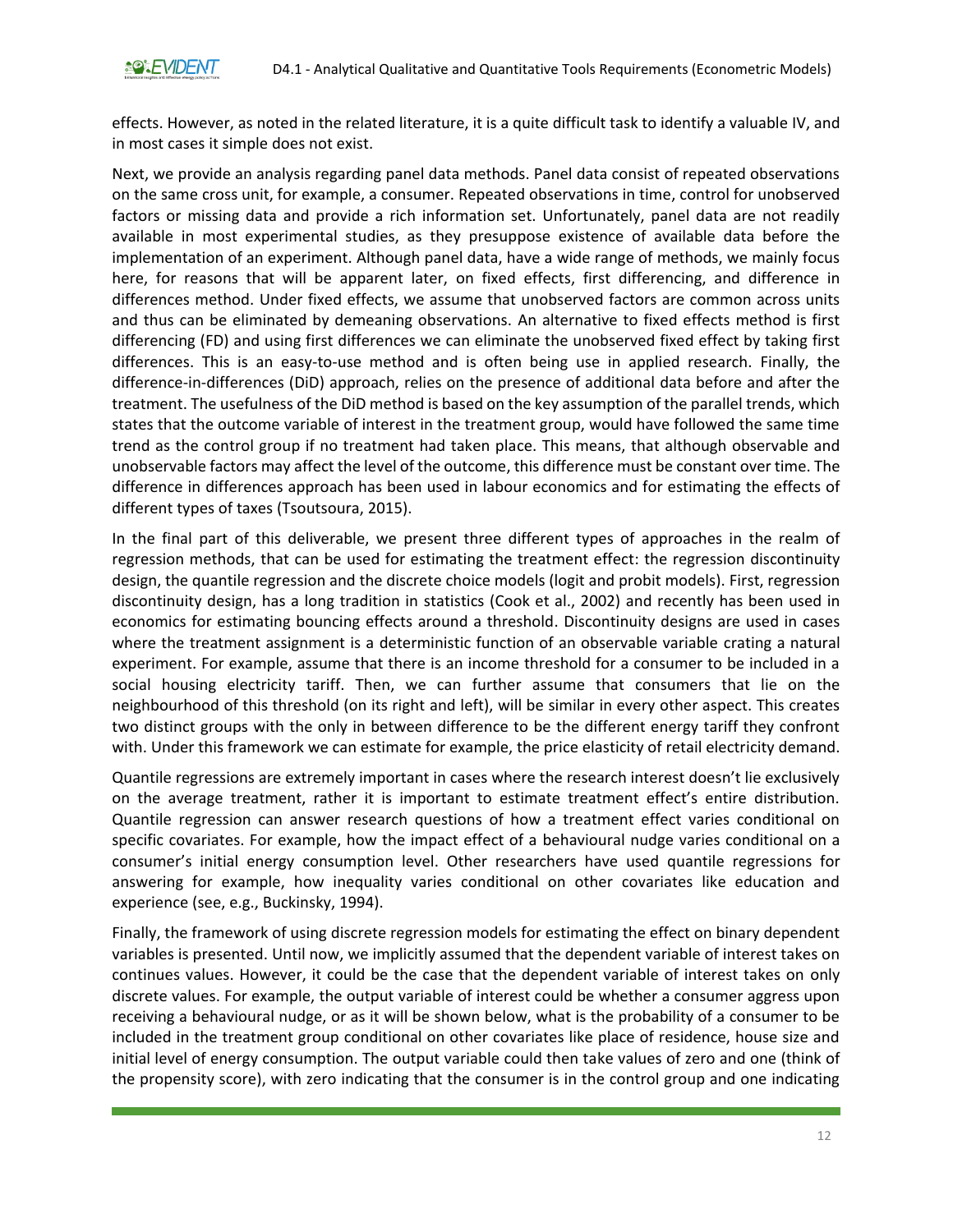

D4.1 - Analytical Qualitative and Quantitative Tools Requirements (Econometric Models)

that the consumer is in the treatment group. Discrete regression models are usually being estimated using Probit or Logit models.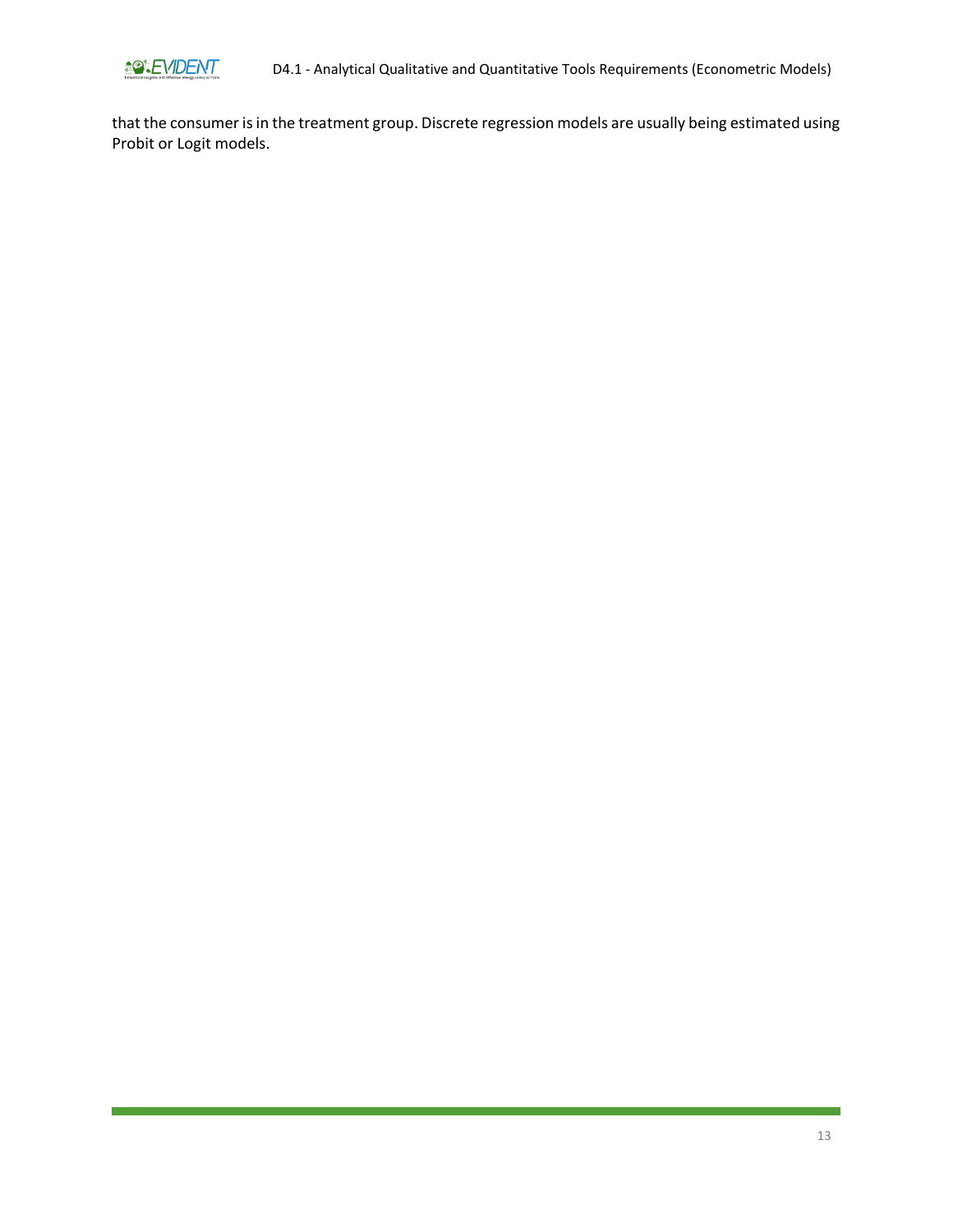## <span id="page-14-0"></span>**2.1 Definition of causal effects**

In this introductory section, we also present the basic framework for causal inferences. It is important to highlight it, since the statistical and econometric methods described below are relevant to this. causal inferences are widely used in everyday life. For example, a person might expect that a training program might increase his future labour income. Thus, through causal inference, we try to identify the independent, actual effect of a phenomenon, intervention, or action. For causal inference, the most challenging part is to identify the actual effect and to provide credible evidence on causal effects. In doing so, we need to have access to rich datasets that include all possible variables that might be relevant to the analysis.

However, in most cases, especially in observational studies, this is a demanding or infeasible task and rarely an estimation of an effect can be characterised as causal. Also, it should be noted that correlation does not imply causality. Nevertheless, well-designed randomised experiments can be used for causal analysis. For example, in cases where an experiment can be designed without the assignment mechanism to depend on characteristics of the units, or on other observables and unobservables (Rosenbaum, 2002) then the estimated relationships can be accounted as causal inferences.

### <span id="page-14-1"></span>**2.2 Internal validity**

In this sub-section, short definitions about internal and external validity of an experimental study are provided. An analysis has internal validity, if the observed covariance between a treatment and an outcome variable reflects "*a causal relationship …… in which the variables were manipulated*" (Cook et al., 2002). The word "manipulation" here refers to the existence of a treatment that ultimately has an impact on the outcome variable. Essentially, well-executed randomised experiments by definition have internal validity, since its design focuses on specific testable hypotheses. In other words, internal validity refers to the statistical power of an experiment with results being considered as having statistical significance. Overall, internal validity refers to the ability of a study to estimate causal effects within the study population.

## <span id="page-14-2"></span>**2.3 External validity**

The second aspect of the validity of experimental studies is external validity. "*External validity concerns inferences about the extent to which a causal relationship holds over variation in persons, settings, treatments and outcomes*" (Cook, 2002). Thus, external validity is about generalizing causal inferences, drawn for a particular population and setting, to others, where these alternative settings could involve different populations, different outcomes, or different contexts. In other words, it's about whether an idea that takes hold in a small group can do the same in a much larger one. The most important concern for external validity is Deaton's (2010) view that "RCTs, like nonexperimental results, cannot automatically be extrapolated outside the context in which they were obtained".

External validity is of major importance for policy makers, since the optimum would be to carry out a randomised experiment in different settings and still have the same results. In this direction, the researcher should account for differences in the distribution of characteristics across settings and units and adjust for these differences in unit-level characteristics (by reweighting the units, Hotz et al., 2005). Consequently, major concerns for external validity are sampling bias, market equilibrium effects,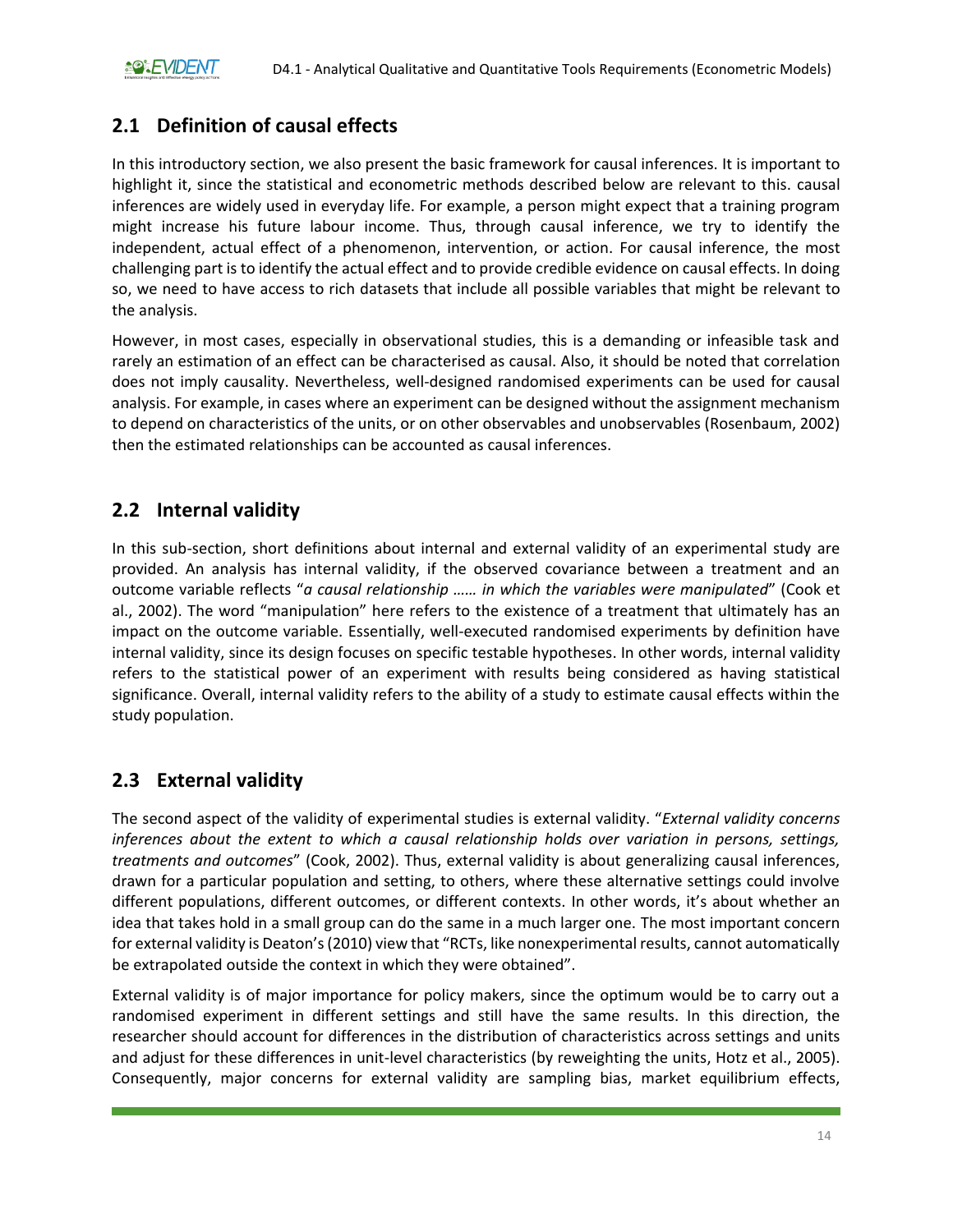

spillovers, site selection bias, and political reactions (Banerjee et al., 2017). To provide an intuition, sample bias is apparent in cases where the sample is not representative of the population. The market equilibrium effect is related to changes in the market conditions as a result of a large-scale intervention. For example, a small experiment is in many cases consistent with a partial equilibrium analysis: all relative market prices can be assumed to stay constant which by contrast, in a large experiment do not usually stay constant. Furthermore, many treatments have spillovers on neighboring units, which implies that those units are not ideal control groups. Finally, selection bias is concerned with cases where organisations or individuals who agree to participate in an early experiment may be different from the rest of the population (Heckman, 1992).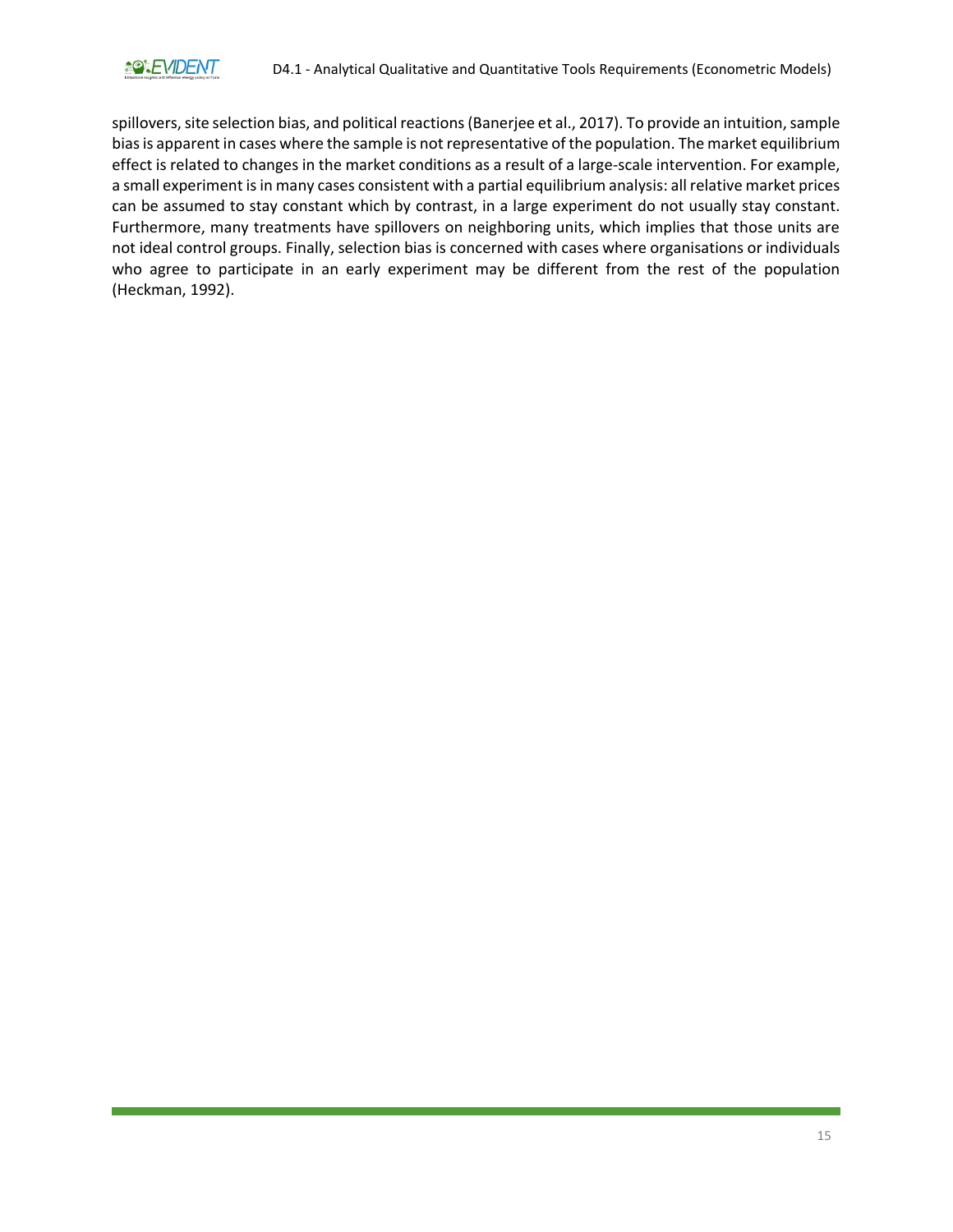# <span id="page-16-0"></span>**3. The analysis of classical randomised experiments**

### <span id="page-16-1"></span>**3.1 Introduction**

The EVIDENT project aims to provide insights about the effectiveness of behavioural-based interventions on residential energy conservation. The impact evaluation of such interventions is a well-investigated problem and it is best performed through natural field experiments, designed as classical randomised experiments that could provide estimations for causal relations. Under this framework, different types of treatments will be received by participants (control and treatment group), while the differences between the response of the treatment and the control group account for the causal effect of the treatment. Thus, the object of interest is a comparison between the two outcomes for the same unit (customer or participant) when exposed and when not exposed to the treatment. A main limitation of this approach is that only a single outcome can be observed because the unit can be exposed to only one level of treatment. This means that the fundamental problem of causal inference is the missing data.

Rubin (1975) used the notion of potential outcomes, each corresponding to one of the levels of the treatment. Each outcome is *a priori* observable and it depends on the treatment assignment, however, *a posteriori* only one outcome is observable. Both the notion of potential outcome and the assignment mechanism, the process for determining which units receives the treatment and which unit does not, are central to causal inference (Holland, 1986).

The analysis reviewed in this deliverable is relevant to randomised experiments, where the assignment mechanism is both known and controlled by the researcher (Cochran, 1965). Furthermore, the methods proposed in this section assume three basic restrictions on assignment mechanisms (Imbens and Rubin, 2015):

- 1. Individualistic assignment. A unit's assignment probability of a treatment effect id independent of potential outcomes for other units.
- 2. Probabilistic assignment. The probability of assignment for each treatment and each unit is nonzero.
- 3. Unconfounded assignment. The assignment probability is independent of the potential outcome.

Based on the above restrictions and the overall design of the EVIDENT project, we consider only one class of assignment mechanism, namely the classical randomised experiment. In this type of experiment, the assignment mechanism fulfils all three restrictions, individualistic, probabilistic, and unconfoundedness. Under these restrictions, estimates have statistical power and finite sample inferences are possible.

Classical randomised experiments are classified in four different types, namely Bernoulli trials, completely randomised experiments, stratified randomised experiments (randomised blocks), and paired randomised experiments. All four types have different sets of assignment vectors. For reasons related to the specifics of the field experiments in the EVIDENT project, we focus on the completely randomised experiments and stratified randomised experiments.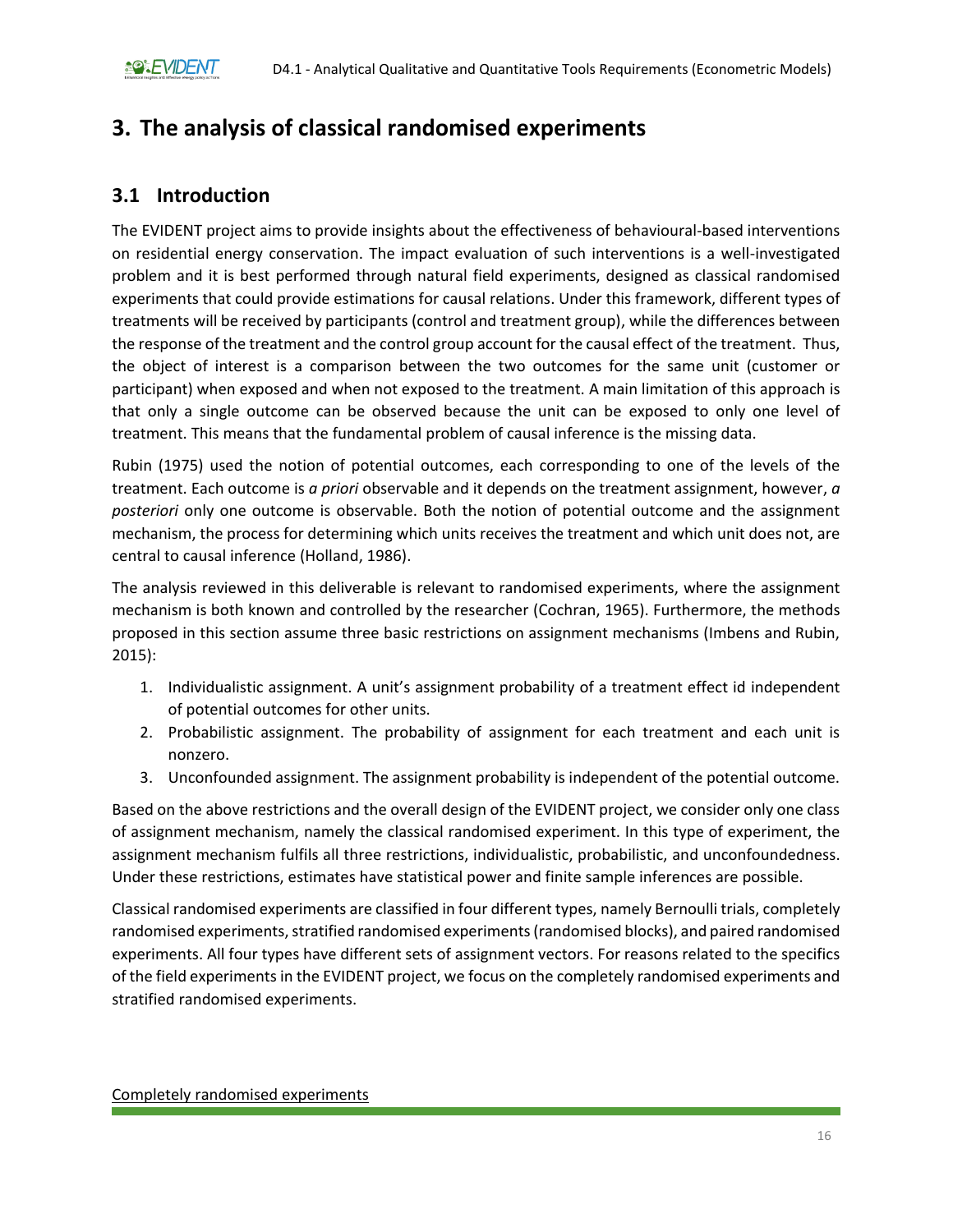In this design type, a fixed number of individuals is assigned to receive the active treatment. In its simplest form, the sample is equally and randomly divided between the treatment and the control group  $N_t = \frac{N}{2}$  $\frac{1}{2}$  $N_c$ . The assignment mechanism is:

$$
\Pr\left(\boldsymbol{W}|\boldsymbol{X},\boldsymbol{Y}(0),\boldsymbol{Y}(1)\right) = \begin{cases} \binom{N}{N_t}^{-1}, & \text{for all } W \text{ such that } \sum_{i=1}^{N} W_i = N_t\\ 0 & \text{otherwise} \end{cases}
$$

, where  $W$  is the assignment vector, taking the value 1 of the individual is assigned to the treatment group and 0 otherwise.  $X, Y(0)$ , and  $Y(1)$  denote the covariate column vector, the observable output in the control group, and the observable output in the treatment group, respectively.

#### Stratified randomised experiments

In this type of experiments, units are first partitioned into blocks or strata using predefined covariates so that the units in each block are similar with respect to these covariates. Thus, in the cases in which covariates are available, stratified experiments are preferred over completely randomised experiments since they provide greater statistical power (Athey and Imbens, 2017). Then, in each block, a completely randomised experiment is being conducted with assignments independent across blocks. As a result, a stratified randomised experiment with  $J$  blocks is a classical randomised experiment with an assignment mechanism satisfying:

$$
\Pr(\boldsymbol{W}|\boldsymbol{X},\boldsymbol{Y}(0),\boldsymbol{Y}(1)) = \begin{cases} \prod_{j=1}^{J} {N(j) \choose N_t(j)}^{-1}, & \text{for all } W \text{ such that } \sum_{i=1}^{N} W_i = N_t \\ 0 & \text{otherwise} \end{cases}
$$

If the covariates correspond to substantive information about the units, in the sense that are predictive of the potential outcomes, randomizing within strata will lead to more precise inferences by eliminating the possibility that all or most units of a certain type, as defined by the blocks, are assigned to the same level of treatment (Imbens and Rubin, 2015).

#### <span id="page-17-0"></span>**3.2 Estimands and inferences**

This section presents the methods used for analysing the results from the completely and stratified randomised experiments reviewed above. There exist two main classes of methodologies. The first one is about methodologies that are based on the randomisation attribute of the assignment mechanism, with the most prominents being Fisher's exact p-values (Fisher, 1935) and Neyman's repeated sampling approach (Neyman, 1923 and 1990). These statistical methods are justified by randomisation, in contrast to the more traditional econometrics methods. Randomisation methods assume that the subject's potential outcome is fixed, and considers the assignment of subjects to treatments as random. To this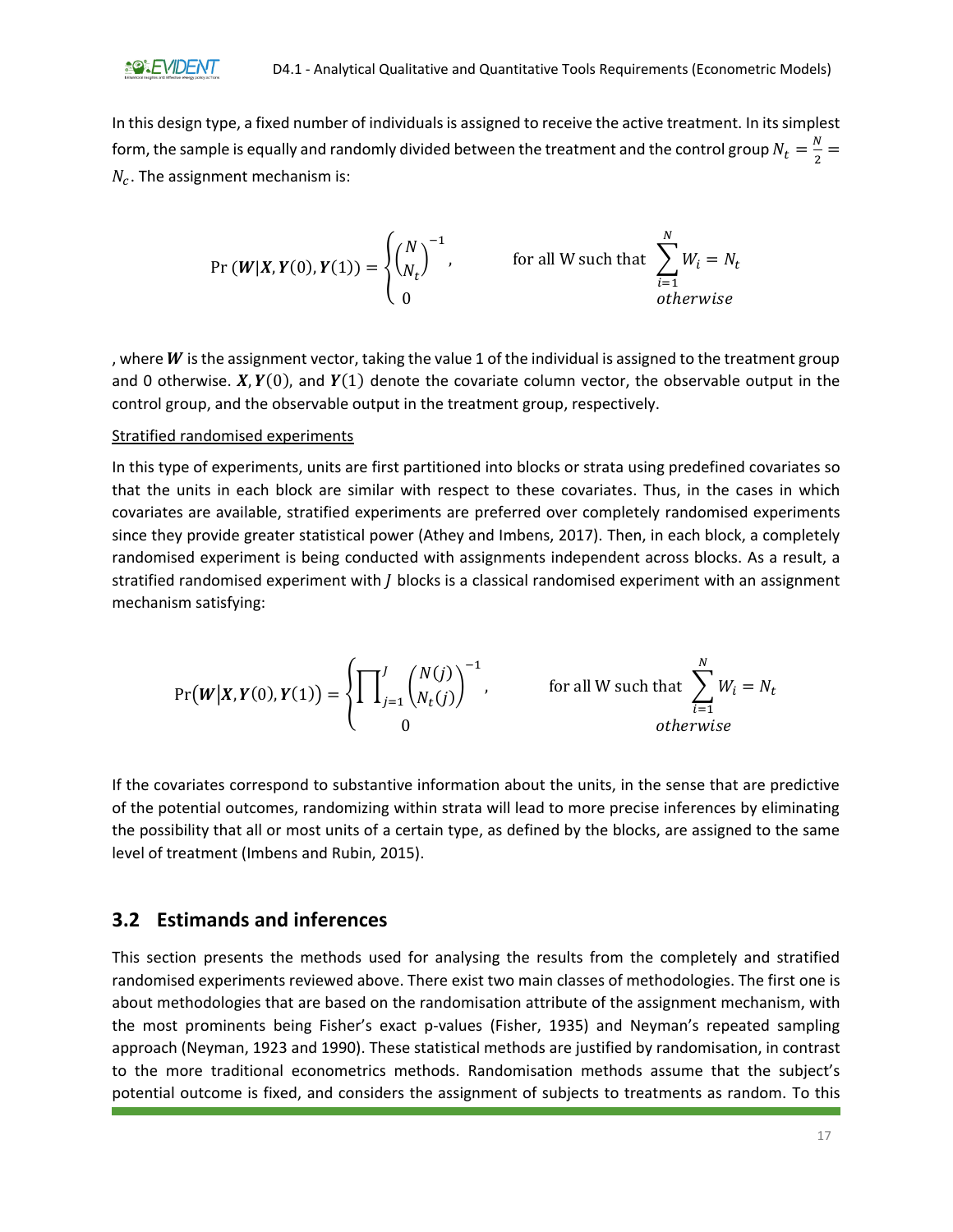end, the most important assumption for ensuring causal results is unconfoundedness, which states that the assignment mechanism is independent of the potential outcomes. More formally we have:

$$
W_i \perp \!\!\! \perp \big(Y_i(0), Y_i(1)\big)
$$

Under the unconfoundedness assumption, estimands are unbiased.

In contrast, econometrics, that is sampling-based approach considers the treatment assignments to be fixed, while the outcomes are random. Thus, through randomisation a researcher avoids making assumptions about the theoretical distributions of the dependent variables as well as for the covariates. Almost always, these assumptions are difficult to verify. However, both approaches have their pros and cons as it will be showed below. The selection of the method to be used is mostly related to the sample available and the research question.

## <span id="page-18-0"></span>**3.3 Randomised-based estimands and hypotheses**

#### <span id="page-18-1"></span>**3.3.1 Fisher's exact p-values**

Fisher introduced the *sharp null hypothesis* of no effect of the active versus the control treatment. This means that at least a unit is being affected by the active treatment. It is important to note that the null hypothesis is different from the more general hypothesis of the average effect. This hypothesis is weaker than the null hypothesis since it may not be able to reject the null hypothesis of no average effect in cases that are positive effects for some units as soon as these effects are counterbalanced by negative effects in other units. Fisher's exact p-values methods is now being used increasingly in applied research in economics, covering a wide range of topics (Plackett and Burman, 1946, Casari and Cason, 2009, Heckman et al, 1997, Kaplan and Wolf, 2017, Gigerenzer, 2009, Heckman and Vytlacil, 2007, and Bohnet and Frey, 1999)

As discussed earlier, the main problem for causal inference is the missing values of the potential outcomes. A researcher observes only the realised outcome that corresponds to the one out of two different treatment assignments (in cases with a binary treatment). Under Fisher's null hypothesis and under sharp null hypotheses, the other potential outcome is "known" for each unit in the sample and for each assignment mechanism. Actually, is being inferred through the sharp null hypothesis and is a truly nonparametric procedure in the sense that does not rely on other model's assumptions and unknown parameters.

For any test statistic,  $T$ , that is a function of the stochastic assignment vector,  $W$ ; the observed outcomes,  $Y^{obs}$ , and any pre=treatment variables,  $X$ , the sharp null hypothesis allows to infer the distribution of  $T$ which is generated through the stochastic nature of the assignment mechanism. Under the classical randomisation experiment and the three restrictions reported above, the assignment mechanism is known to the researcher and no further assumptions are needed for inferring the distribution of  $T$  as is the case in the model-based methods. Using the distribution**,** we can compare the actually observed value of the chosen statistic,  $T^{obs}$ , against the distribution of  $T$ , under the null hypothesis. Unlikely values of the observed distribution could be taken as evidence against the null hypothesis of no treatment effect.

The first step in the analysis includes the selection of the sharp null hypothesis. In most empirical applications researchers choose the sharp null hypothesis of no effect, however, this always should follow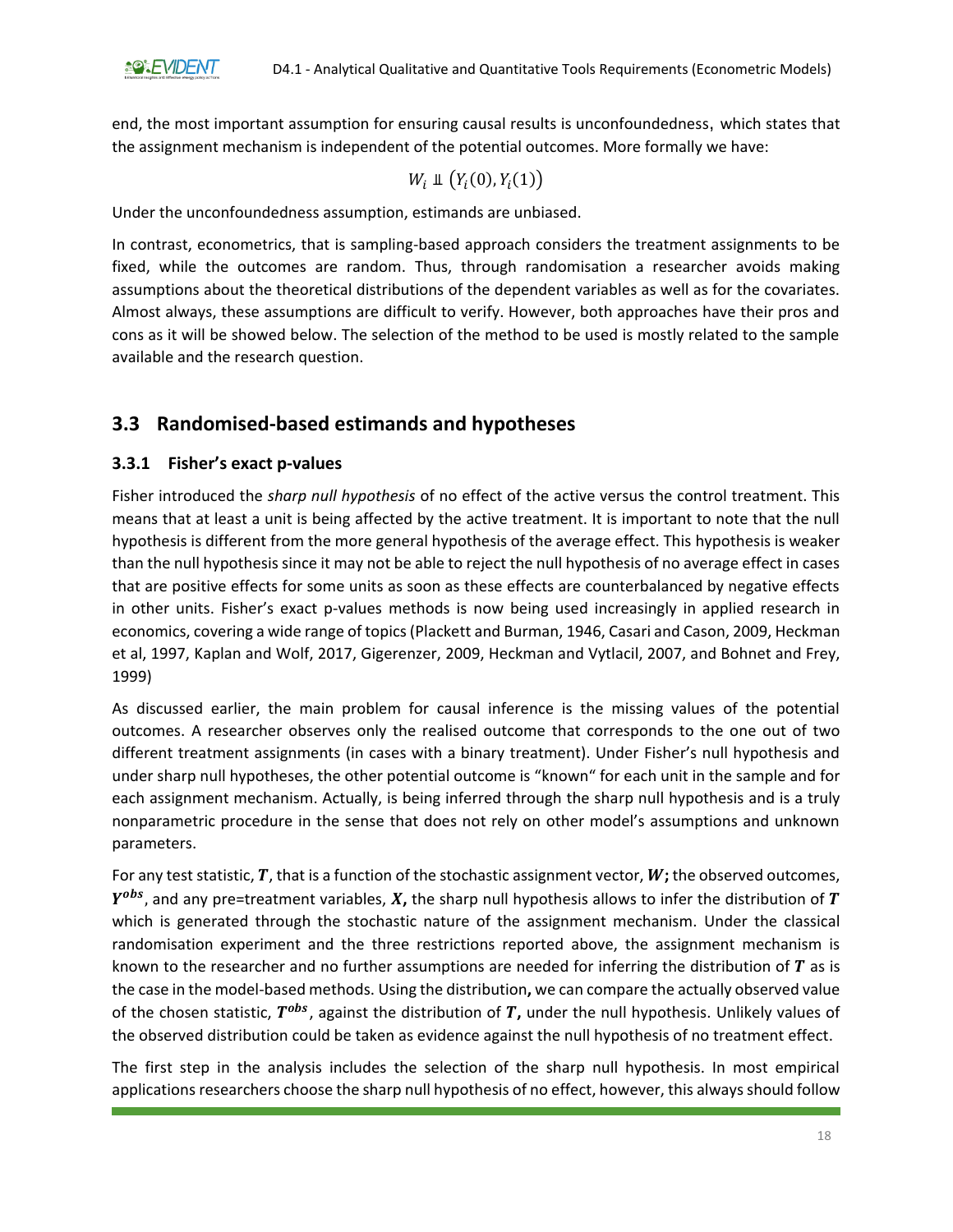from the substantive question of interest. The selection of any other form for a null hypothesis is a straightforward extension of the no effect case. The second step is about the choice of the test statistic and should be chosen to have statistical power against a scientifically interesting alternative hypothesis. Following Imbens and Rubin (2015) we define the statistic as a real-valued function  $T(W, Y^{obs}, X)$  of the vector of assignments,  $W$ , the vector of observed outcomes,  $Y^{obs}$ , and the potential matrix of pretreatment variables, X.

<span id="page-19-0"></span>Fisher's exact p-value is easy to compute. First, the researcher obtains an estimation of the chosen statistic,  $T^{obs}$ . Next, he assumes that the outcomes are fixed between treatment and control groups and reassigns the treatments and recalculates the statistic  $T$ . This procedure is repeated for all possible combinations of the assignment mechanism and the exact p-value is calculated as the number of cases that the statistic  $T$  would be more extreme that our observed value of  $T$ . For example, in the table below we present the estimated  $T$  from a hypothetical exercise that includes 7 different assignment mechanisms  $W = \sum_{i=1}^{i=7} W_i$ .

| Table 1: Assignment vectors and hypothetical T |                |  |
|------------------------------------------------|----------------|--|
| T<br><b>Assignment mechanism</b>               |                |  |
| $W_1$                                          | $T^{obs}: 4$   |  |
| $W_2$                                          | $\overline{2}$ |  |
| $W_3$                                          | 1              |  |
| $W_4$                                          | 3              |  |
| $W_{\mathbf{S}}$                               | 4              |  |
| $W_6$                                          | 1              |  |
| $W_7$                                          | 0              |  |

Results in Table 1 above show that only  $W_5$  has value equal or greater than  $W_1$ (both have value of 4). Thus, Fisher's exact p-value is 2/7=0,28 which translates as not rejecting the null hypothesis.

These calculations could be done exactly in cases where the samples are small. In general, with  $N_t$ , units assigned to the treatment group and  $N_c$  units assigned to the control group, the number of distinct values of the assignment vector is  $\binom{N_t+N_c}{N_c}$  $\binom{1+\mathcal{N}_C}{\mathcal{N}_t}$ , which can grow very quickly and it may be infeasible to calculate the test statistic for each distinct value of the assignment vector. In this case, there is the option for the researcher to calculate the statistic for only a randomly chosen subset of possible assignment vectors. For each draw from the total set the probability of being drawn is  $1$  $\binom{N_t+N_c}{N}$  $\sqrt{\binom{N_t+N_c}{N_t}}$ . The researcher calculates the

statistic from the first draw and repeats this process  $K - 1$  times, in each instance drawing a new vector of assignments and calculating its time the statistic **.** Then, the p-value for our statistic is approximated by the fraction of these  $K$  statistics that are as extreme as, or more extreme than the observed value of the statistic,  $T^{obs}.$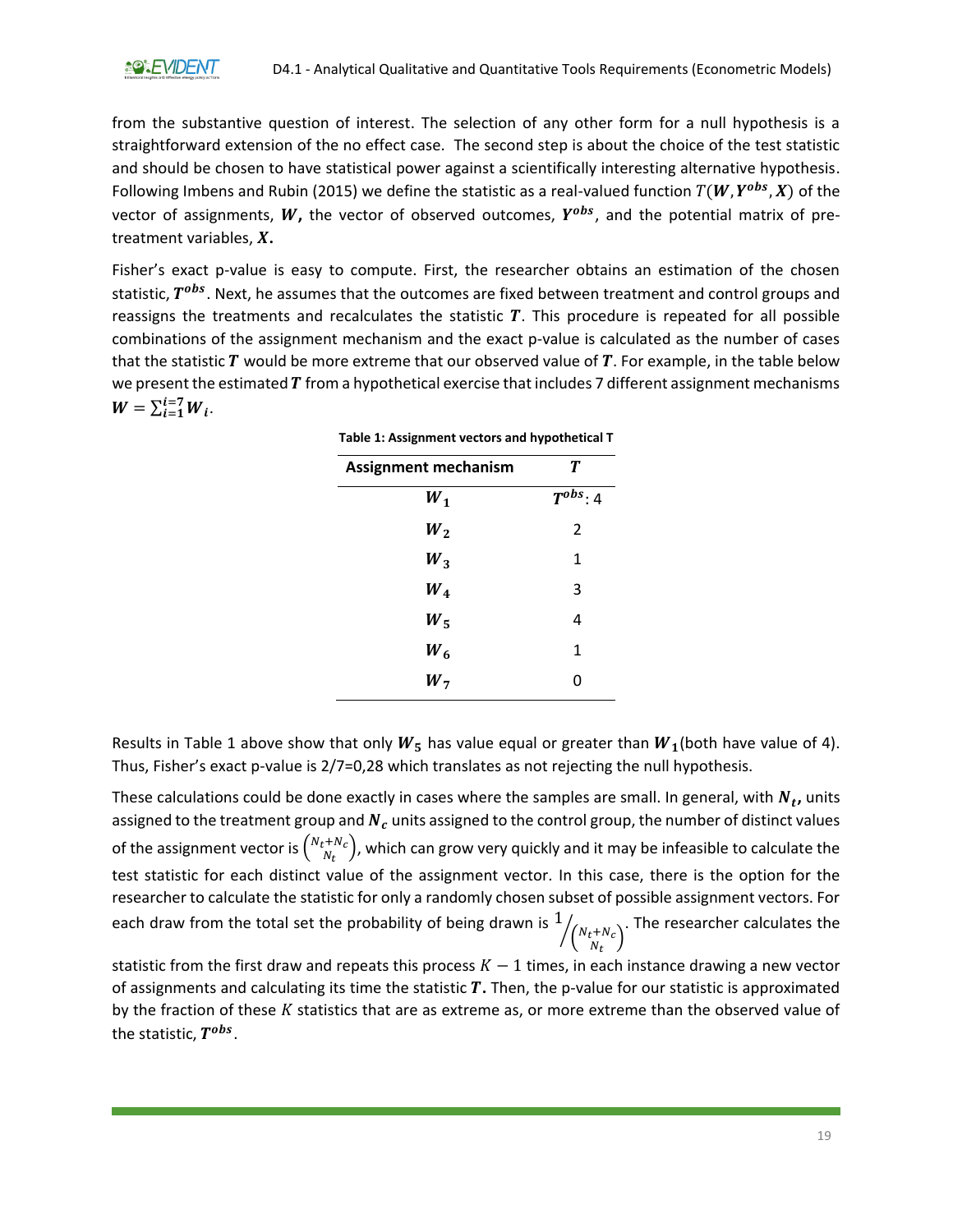

Next, we discuss the choice of the statistic. As mentioned before, the choice is based mainly on the nature of data and the research question under investigation. The common statistic used is the absolute value of the difference in average outcomes by treatment status:

$$
T^{dif} = \left| \overline{Y}_t^{obs} - \overline{Y}_c^{obs} \right| = \left| \frac{\sum_{i:w=1} Y_i^{obs}}{N_t} - \frac{\sum_{i:w=0} Y_i^{obs}}{N_c} \right| \tag{1}
$$

The test statistic in eq. 1 is mostly used when the frequency distributions of  $Y_i(0)$  and  $Y_i(1)$  (these are the values that correspond to the control and active treatment outcomes respectively) have few outliers. An obvious alternative is to transform in logarithms the outcomes before comparing average differences between treatment levels. This is mostly appealing when the frequency distributions of outcomes have outliers, units with zero values, or the treatment effect is more likely to be multiplicative than additive.

$$
T^{log} = \left| \frac{\sum_{i:w=1} \ln(Y_i^{obs})}{N_t} - \frac{\sum_{i:w=0} \ln(Y_i^{obs})}{N_c} \right| \tag{2}
$$

If outliers are a concern or if the treatment effect may have a multiplicative impact as before the researcher may use statistics based on trimmed means or other estimates of location. On choice is the absolute value of differences in medians in the two different treatment assignments:

$$
T^{median} = |med_t(Y_i^{obs}) - med_c(Y_i^{obs})|
$$
\n(3)

, where  $med_t\big(Y_i^{obs}\big)$  and  $med_c\big(Y_i^{obs}\big)$  are the observed sample medians of the subsamples with  $W_l =$ 0 and  $W_i = 1$  respectively. Other test statistics based on robust estimates of location include the average in each subsample after trimming the lower and upper 5% or 25% of the two subsamples.

$$
T^{quant} = |q_{\delta,t}(Y_i^{obs}) - q_{\delta,c}(Y_i^{obs})|
$$
\n(4)

, for  $\delta \in (0,1)$  indicating the quantiles of the empirical distribution of  $Y_i^{obs}$  for each distinct treatment assignment.

Finally, an important class of test statistics involves transforming the outcomes to ranks before considering differences by treatment status. This choice is mostly attractive in cases where outcomes have a distribution with a substantial number of outliers.

$$
\tilde{R}_i = \tilde{R}_i \left( Y_1^{obs} \dots \dots \dots Y_N^{obs} \right) = \sum_{j=1}^N \mathbf{1}_{Y_j^{obs} < Y_i^{obs}} \tag{5}
$$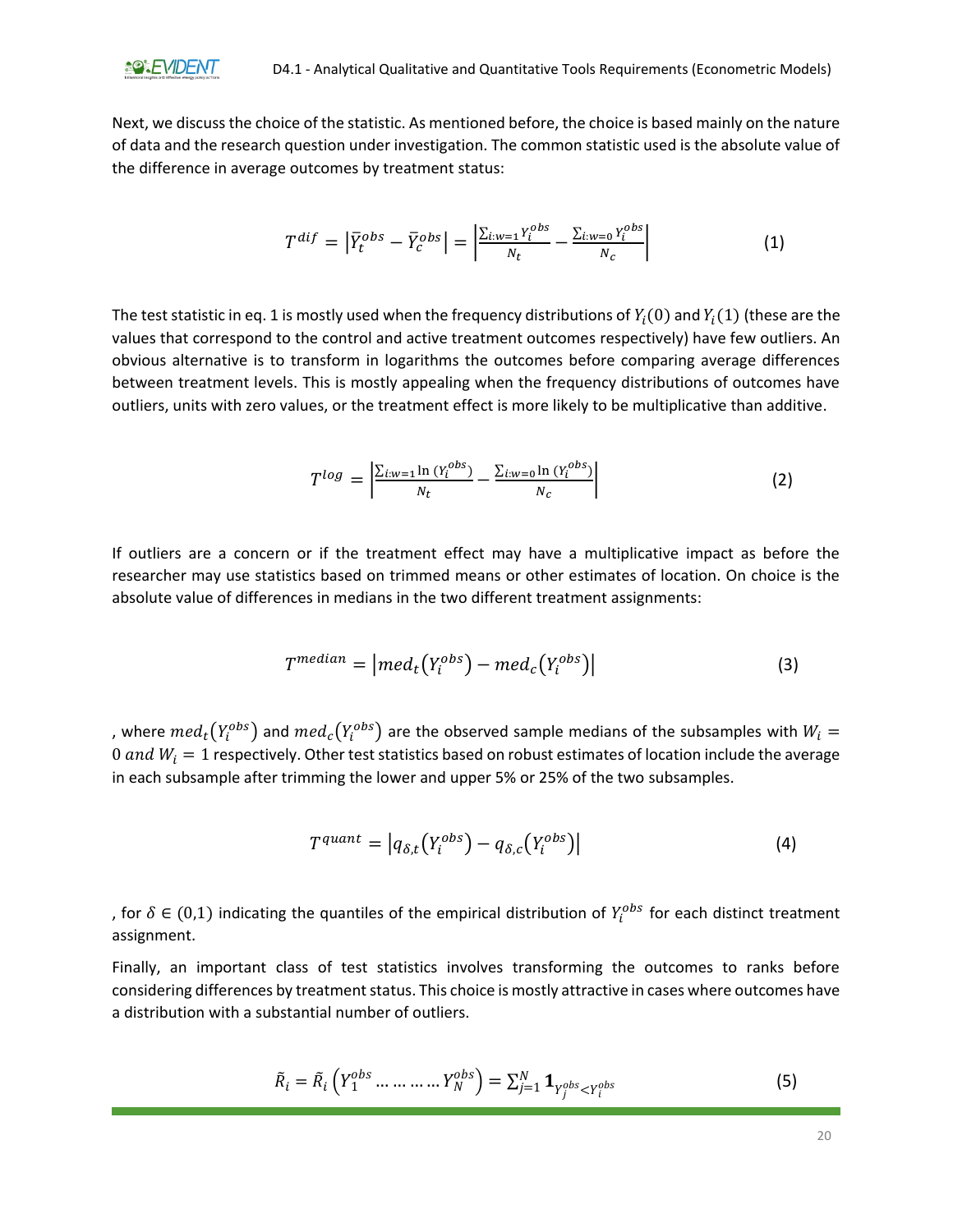Unlike the simple difference in means, or the difference in logarithms, rank-based statistics do not have a direct interpretation as estimated causal effects, however, they can lead to more powerful tests due to their insensitivity to thick-tailed or skewed distributions.

#### <span id="page-21-0"></span>**3.3.2 Neyman's repeated sampling approach**

A second method for estimating treatment effects that has similarities with Fisher's exact p-value is Neyman's repeated sampling approach (Neyman 1923, 1990, Winship and Morgan, 1999, Rubin, 2005, Rubin, 2008, Levitt and List, 2009, Rosenbaum and Rosenbaum, 2010). As previously, the distribution of the estimated statistics, for example the average treatment effect, depends on the randomisation distribution with all potential outcomes regarded as fixed. Neyman's approach concentrates on estimating both unbiased point estimates and interval estimators for the causal effects based on an unbiased estimator for the sampling variance under repeated sampling.

Neyman's population average treatment effect is given by:

$$
\tau = \frac{1}{N} \sum_{i=1}^{N} \left( Y_i(1) - Y_i(0) \right) = \overline{Y}(1) - \overline{Y}(0) \tag{6}
$$

, where  $\bar{Y}(1)$  and  $\bar{Y}(0)$  are the averages of the potential control and treated outcomes respectively. Because of the randomisation a natural estimator would be:

$$
\hat{\tau} = \bar{Y}_t^{obs} - \bar{Y}_c^{obs} \tag{7}
$$

, where

$$
\overline{Y}_t^{obs} = \frac{1}{N_t} \sum_{i:W_i=1} Y_i^{obs}, \text{ and } \overline{Y}_c^{obs} = \frac{1}{N_c} \sum_{i:W_i=0} Y_i^{obs}
$$
 (8)

For a proof regarding the unbiasedness of the estimator  $\hat{\tau}$  the reader is referred to Imbens and Rubin (2015).

Next, we display Neyman's unbiased estimator for the sampling variance. This estimator is unbiased under the assumption of a constant additive treatment effect:

$$
W_{neyman} = \frac{s_c^2}{N_c} + \frac{s_t^2}{N_t}
$$
 (9)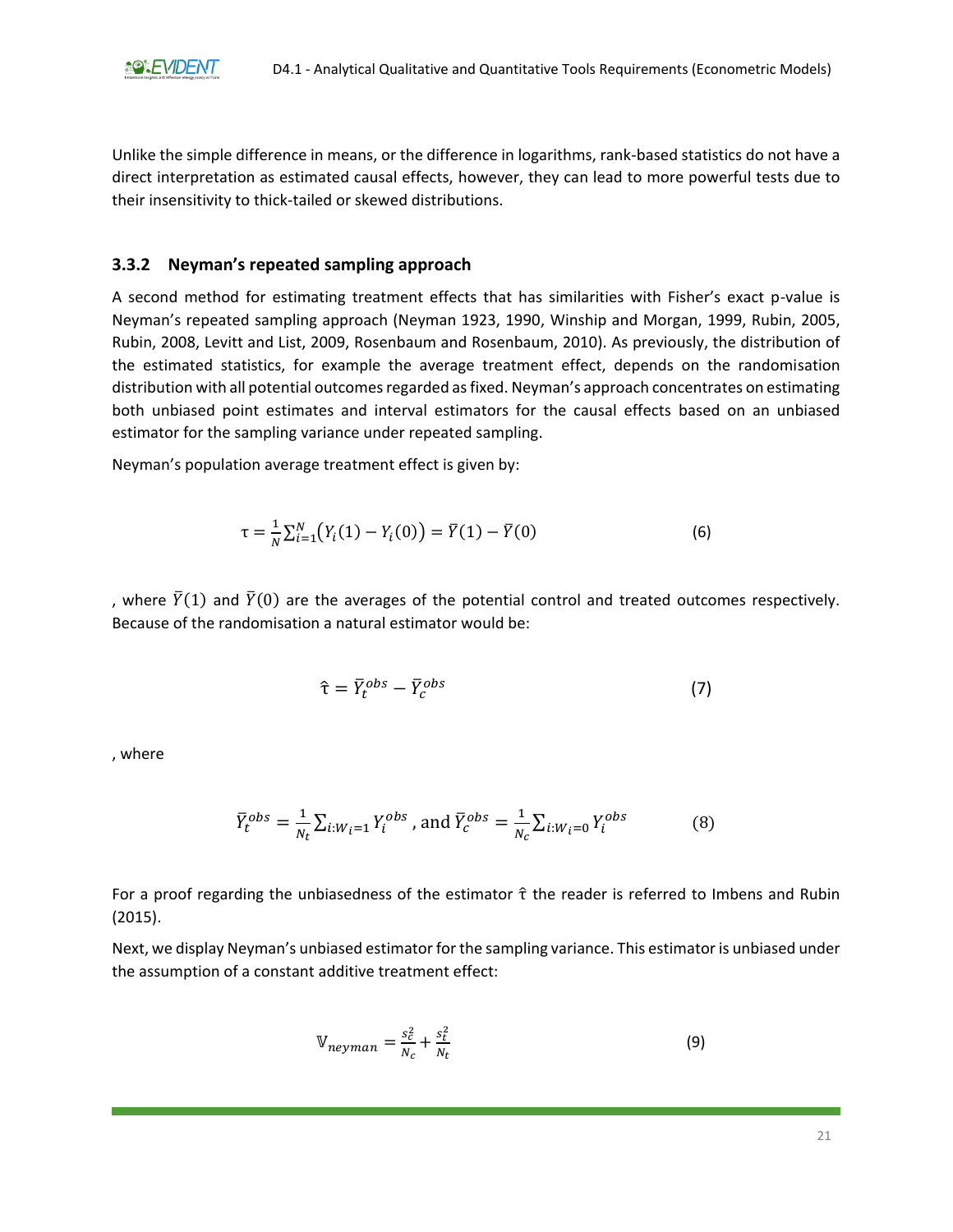, where  $s_c^2$  and  $s_t^2$  are the population variances of  $Y_i(0)$  and  $Y_i(1)$  respectively and are estimated as:

$$
s_c^2 = \frac{1}{N_c - 1} \sum_{i:W_i = 0} (Y_i(0) - \bar{Y}_c^{obs})^2 = \frac{1}{N_c - 1} \sum_{i:W_i = 0} (Y_i^{obs} - \bar{Y}_c^{obs})^2
$$
(10)

$$
s_t^2 = \frac{1}{N_t - 1} \sum_{i:W_i = 1} (Y_i(1) - \overline{Y}_c^{obs})^2 = \frac{1}{N_t - 1} \sum_{i:W_i = 0} (Y_i^{obs} - \overline{Y}_t^{obs})^2
$$
(11)

Until now, we assume that the sample is the population of interest, however it could be the case that the sample is a part of an infinite super-population.  $V_{neyman}$  remains unbiased estimator for the sampling variance of  $\hat{\tau}$  of the infinite super-population average treatment effect.

To construct confidence intervals for deriving interval estimators, we use  $\mathbb{V}_{neyman} = \frac{s_c^2}{N}$  $\frac{s_c^2}{N_c} + \frac{s_t^2}{N_t}$  $\frac{s_t}{N_t}$  from eq. 9 and base the interval on a normal approximation to the randomisation distribution of τ̂. For example, if we would like to construct a 90% confidence interval, we use the 5<sup>th</sup> and 95<sup>th</sup> percentile of the standard normal distribution, -1.645 and 1.645, to calculate a nominal central 90% confidence interval as:

$$
CI^{0.90}(\tau) = (\hat{\tau} - 1.645\sqrt{\mathbb{V}_{neyman}}, \hat{\tau} + 1.645\sqrt{\mathbb{V}_{neyman}})
$$
(12)

The sampling variance can also be used carry out tests of hypotheses regarding the average treatment effect. Assume for example that the average treatment effect is zero against the alternative hypothesis that the average effect differs from zero:

$$
H_0: \frac{1}{N} \sum_i (Y_i(1) - Y(0)) = 0
$$

$$
H_a: \frac{1}{N} \sum_i (Y_i(1) - Y(0)) \neq 0
$$

The resulting t-statistic is:

$$
t = \frac{\overline{Y}_t^{obs} - \overline{Y}_c^{obs}}{\sqrt{S_Y^2 / N_t + S_Y^2 / N_c}} \approx \frac{\overline{Y}_t^{obs} - \overline{Y}_c^{obs}}{\sqrt{\sigma^2 / N_t + \sigma^2 / N_c}}
$$
(13)

In situations that are discrete covariates, the research should proceed by partitioning the sample into subsamples defined by the value of the covariate and then conduct the analysis separately using these subsamples. The average of these estimators weighted by the sample size derive the overall average treatment effect and should remain unbiased.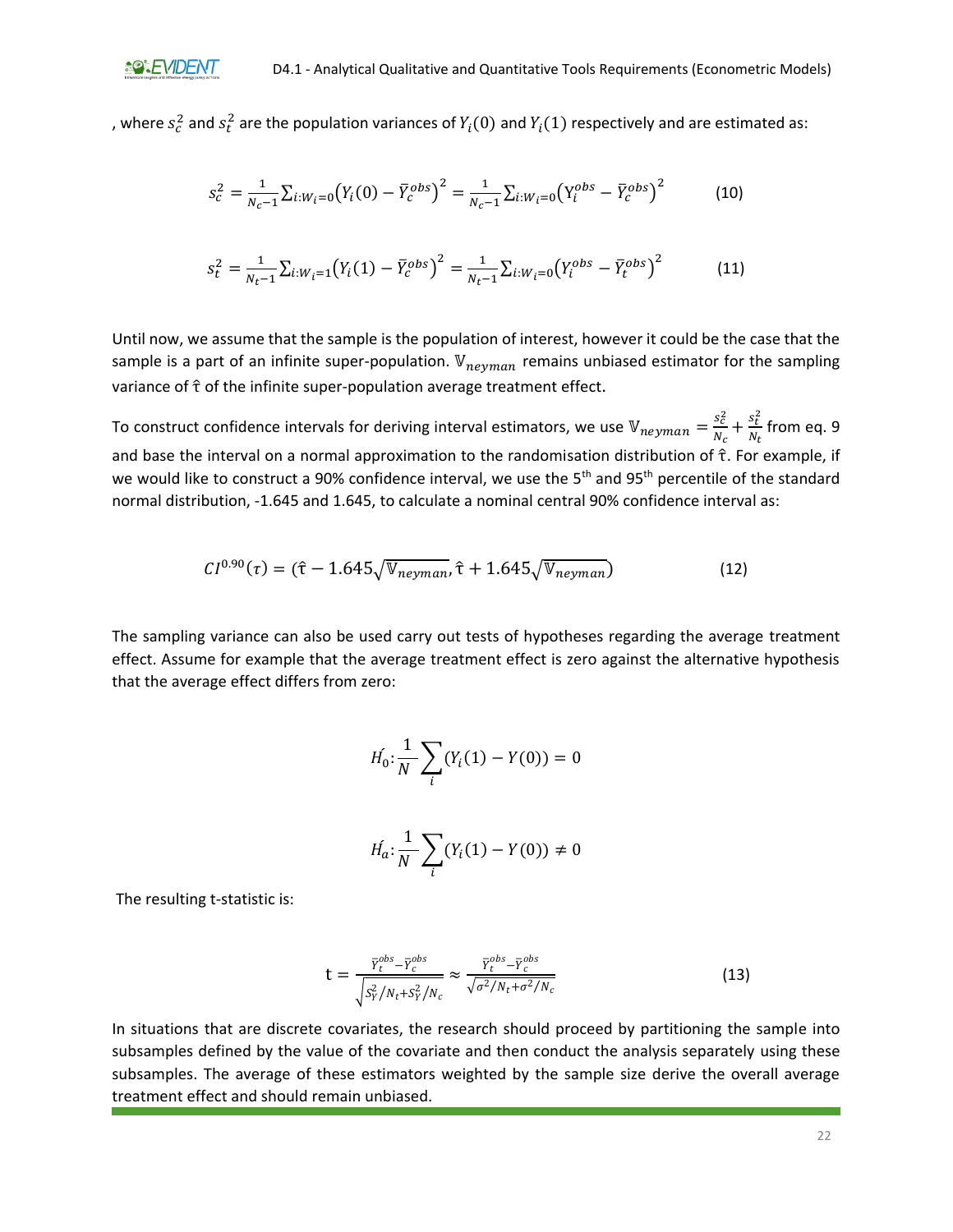### <span id="page-23-0"></span>**3.4 Regression methods estimands and hypotheses**

Regression methods could also be used for estimating causal effects as they offer more interpretable results and provide a straightforward way to incorporate a large number of covariates resulting in more precise causal inferences, than the exact methods, in the case when the included covariates have explanatory power. Nevertheless, Freedman (2008a) points out that randomisation does not justify ordinary least squares (OLS) main assumptions and their use often restricts the set of questions that can be addressed.

With respect to the previous methods that were based on randomisation, regression-based methods rely on different sampling perspectives of the outcome for an infinite super-population of units. This means that we consider our sample as a random sample drawn from an infinite population. These assumptions are in most of the times hard to be evaluated in practice as we have no information about the joint distribution in the outcome and we only observe outcomes and covariates in our sample.

We begin our discussion with the linear regression with no covariates and we next include covariates. It is important first to interpret the estimator of the causal effect of the treatment and then to discuss approaches to inference. The linear regression function for the observed outcome,  $Y_{i}^{ols}$ , is:

$$
Y_i^{ols} = \alpha + \tau \cdot W_i + \varepsilon_i \tag{14}
$$

, where the unobserved residual  $\varepsilon_i$  captures unobserved covariates or misspecification errors and  $W_i$  as before is the treatment indicator. Coefficient τ indicates the causal effect of the treatment. In the OLS approach, the error term  $ε<sub>i</sub>$  is independent of, or at least uncorrelated with, the treatment indicator, τ. However, this assumption is difficult to be evaluated in practice. For estimating the coefficients  $\tau$  and  $\alpha$ , the following equation is minimised:

$$
(\hat{\tau}_{ols}, \hat{a}_{ols}) = \arg\min_{\tau, \alpha} \sum_{i=1}^{N} (Y_i^{obs} - \alpha - \tau \cdot W_i)^2
$$
 (15)

Having the following solutions:

$$
\hat{\tau}_{ols} = \frac{\sum_{i=1}^{N} (W_i - \overline{W}) \cdot (Y_i^{obs} - \overline{Y}^{obs})}{\sum_{i=1}^{N} (W_i - \overline{W})^2} = \overline{Y}_t^{obs} - \overline{Y}_c^{obs},
$$
\n(16)

and

$$
\widehat{\alpha}_{ols} = \overline{Y}^{obs} - \widehat{\tau}_{ols} \cdot \overline{W}
$$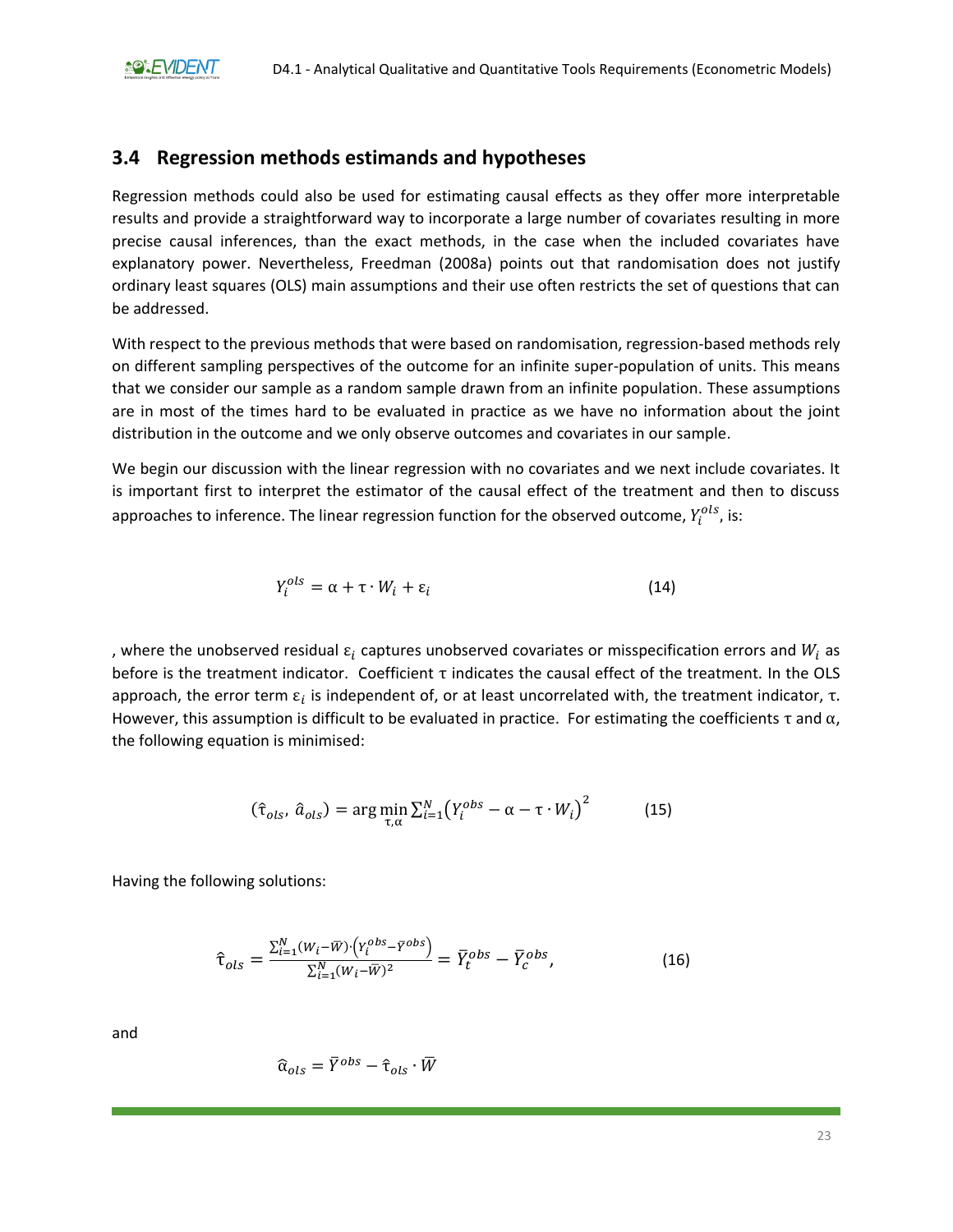

, where

$$
\overline{Y}^{obs} = \frac{1}{N} \sum_{i=1}^{N} Y_i^{obs}
$$
, and 
$$
\overline{W} = \frac{1}{N} \sum_{i=1}^{N} W_i = \frac{N_t}{N}
$$

Imbens and Rubin (2015), show that the OLS estimator  $\hat{\tau}_{ols}$ , is identical to the difference in average outcomes by treatment status:

$$
\hat{\tau}_{ols} = Y_t^{obs} - Y_c^{obs} = \hat{t}^{diff} \tag{17}
$$

, where, as before

$$
\bar{Y}_t^{obs} = \frac{1}{N_t}\sum_{i:W_l=1}Y_l^{obs}
$$
 , and  $\bar{Y}_c^{obs} = \frac{1}{N_c}\sum_{i:W_l=0}Y_l^{obs}$ 

 $\hat{\tau}_{ols}$  is the estimate of the causal impact of the treatment. It is important to note that, although OLS methods usually produce only an association measure between two variables when used in observational studies, in the case of randomised experiments, the  $\hat{\tau}_{ols}$  is transformed to an estimation of the causal impact as a result of being identical to  $Y_t^{obs} - Y_c^{obs}$ .

Next, the analysis includes the inference approach of the OLS method. Inference is based on the variance of the residuals in eq. 16 and could be estimated as:

$$
\hat{\sigma}_{y/w}^2 = \frac{1}{N-2} \sum_{i=1}^{N} \hat{\varepsilon}_i^2 = \frac{1}{N-2} \sum_{i=1}^{N} (Y_i^{obs} - \hat{Y}^{obs})^2
$$
\n(18)

Consequently, the variance in eq.18 can be rewritten as

$$
\hat{\sigma}_{y/w}^2 = \frac{1}{N-2} \left( \sum_{i:W=0}^N \left( Y_i^{obs} - \hat{Y}_i^{obs} \right)^2 + \sum_{i:W=1}^N \left( Y_i^{obs} - \hat{Y}_i^{obs} \right)^2 \right)
$$
(19)

Accordingly, the estimator for the sampling variance of  $\hat{\tau}_{ols}$  is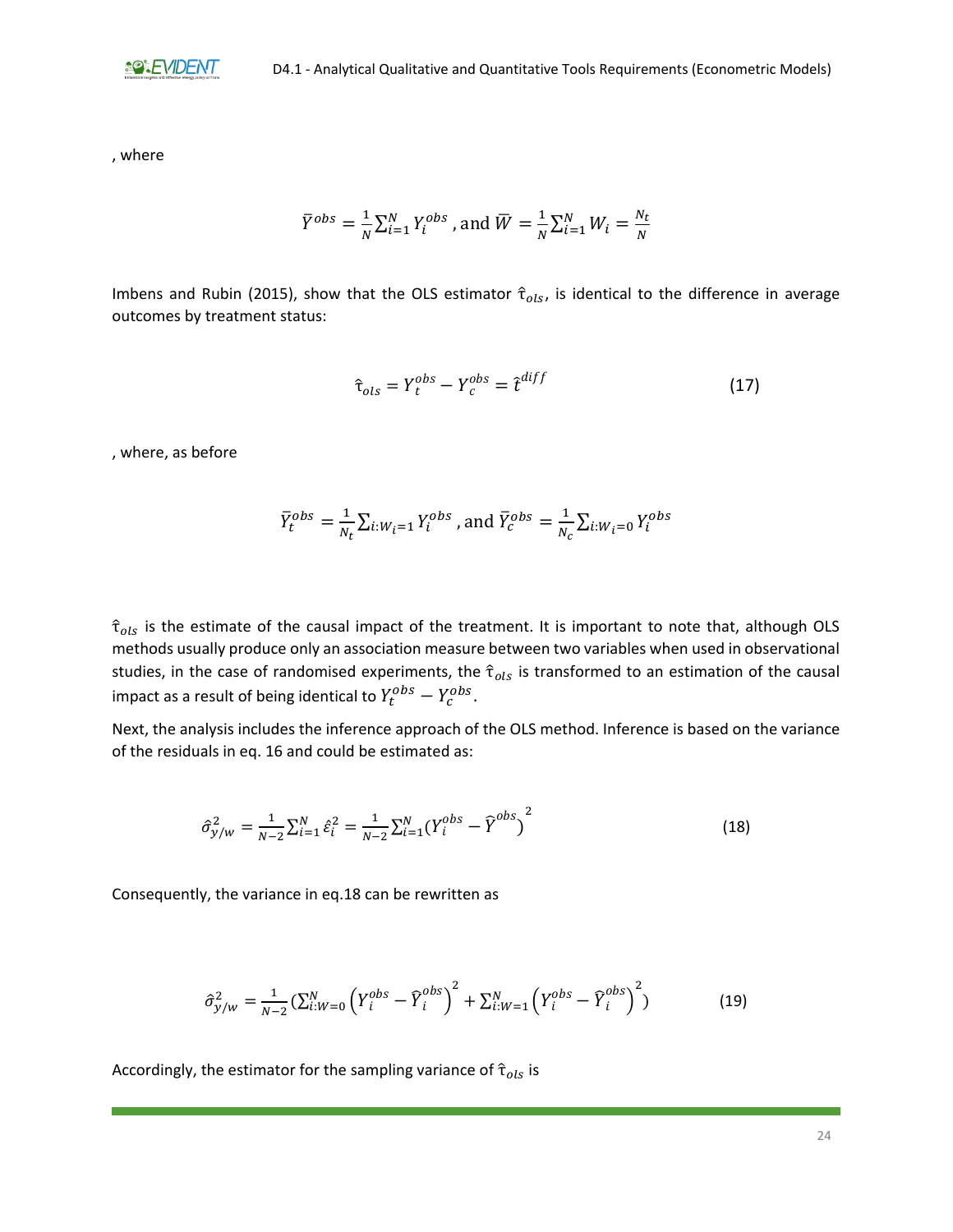$$
\widehat{\mathbb{V}}^{homosk} = \frac{\widehat{\sigma}_{y/w}^2}{\sum_{i=1}^N (W_i - \overline{W})^2}
$$
(20)

, which is equal to  $\mathbb{V}_{neyman} = \frac{s_c^2}{N}$  $\frac{s_c^2}{N_c} + \frac{s_t^2}{N_t}$  $\frac{\partial f}{\partial r}$  from eq. 9 above. Thus, in the case of no additional explanatory or pre-treatment variables the estimated variance for the OLS approach is identical to the Neyman's sampling variance.

However, it is common in practice that higher precision in estimates can be achieved by including covariates that are related to the outcome. This increase in precision is translated to a lower estimated variance. With additional covariates the regression function is specified as:

$$
Y_i^{ols} = \alpha + \tau \cdot W_i + X_i \beta + \varepsilon_i \tag{21}
$$

, where  $X_i$  is a row vector of covariates. In the context of EVIDENT, this could be the house size or a household's main heating source. As above, the regression coefficients are estimated through OLS:

$$
\left(\hat{\tau}_{ols}, \hat{a}_{ols}, \hat{\beta}_{ols}\right) = \arg\min_{\tau, \alpha} \sum_{i=1}^{N} \left(Y_i^{obs} - \alpha - \tau \cdot W_i - X_i \beta\right)^2 \tag{22}
$$

Imbens and Rubin (2015) find that irrespective of whether the specified and subsequently estimated regression is truly linear in the covariates in the population,  $\hat{\tau}_{ols}$ , is still unbiased in large samples. The key insight is that by randomising the treatment assignment, the population correlation between the treatment indicator and the covariates becomeszero. Therefore, the inclusion of the additional covariates matters for the sampling variance of the estimators which is now estimated as:

$$
N * \widehat{\mathbb{V}}^{homosk} = \frac{\widehat{\sigma}_{Y \cdot W, X}^2}{\rho(1 - \rho)}
$$
(23)

, where  $\rho$  is the probability limit of the ratio of the number of treated units to the number of total units,  $\rho = p$ lim ( $^{N_t}$  $\mathcal{N}_{N} ).$  It is clear from eq. 23 that, if the covariates explain much of the variation in the potential outcomes, then the conditional variance  $\hat{\sigma}_{Y\cdot W,X}^2$  will be much smaller than the variance in eq. 20, which will lead in an increase in the precision. In practice, the sampling variance for the average treatment effect can be estimated using standard OLS as: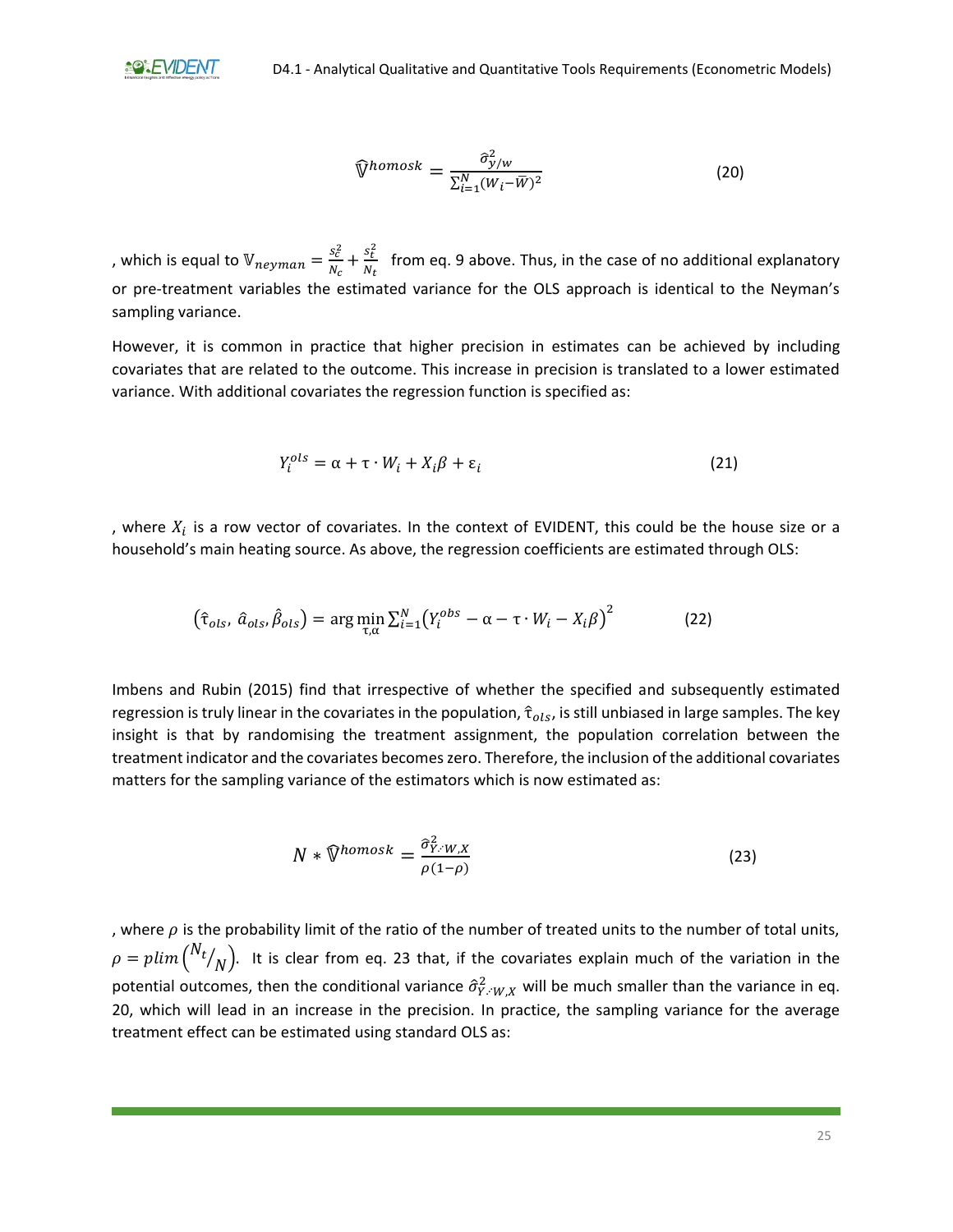**AGREMDENT** 

$$
\widehat{\mathbb{V}}^{homosk} = \frac{1}{N(N-1-\dim(X_i))} \frac{\sum_{i=1}^{N} \left( Y_i^{obs} - \widehat{\alpha} - \widehat{\tau} \cdot W_i - X_i \widehat{\beta} \right)^2}{\overline{W}(1-\overline{W})}
$$
(24)

Thus, linear regression models could be used for both estimating average treatment effects and for the presence of treatment effects or testing hypotheses concerning the heterogeneity in the treatment effect. As in the exact models method, analysed in section 4.3, randomisation has an important role as it validates the consistency of the OLS estimators that do not have to rely on the validity of the regression model as is the case in observational studies. However, these attractive features of the regression methods are only present in large samples.

#### <span id="page-26-0"></span>**3.4.1 Regression methods using covariates**

Covariates could also be useful in estimating average treatment effects in cases where the treatment assignment, w, and the outcomes,  $(y_0, y_1)$ , are allowed to be correlated. This may be relevant for EVIDENT's use cases 3 and 4, in which participants will be self-selected (self-selection bias). Rosenbaum and Rubin (1983), introduced the ignorability of treatment assumption and used the observed covariates to assume ignorability in a conditional mean independence sense. The assumption is the following:

**Assumption 1**: (a) 
$$
E(y_0|x, w) = E(y_0|x)
$$
; and (b)  $E(y_1|x, w) = E(y_1|x)$  (25)

Eq. 25, indicates that even though  $(y_0, y_1)$  and w might be correlated, they are uncorrelated once we partial out  $x$ . We further decompose the counterfactual outcomes into their means and a stochastic part with zero mean:

$$
y_0 = \mu_0 + v_0
$$
,  $E(v_0) = 0$   
 $y_1 = \mu_1 + v_1$ ,  $E(v_1) = 0$ 

Under assumption 1 and assuming in addition, that:

$$
E(v_1|x) = E(v_0|x)
$$

, then standard parametric regression methods can be used to estimate average treatment effects that are given as follows:

$$
E(y|w, x) = \mu_0 + aw + g_0(x)
$$
 (26)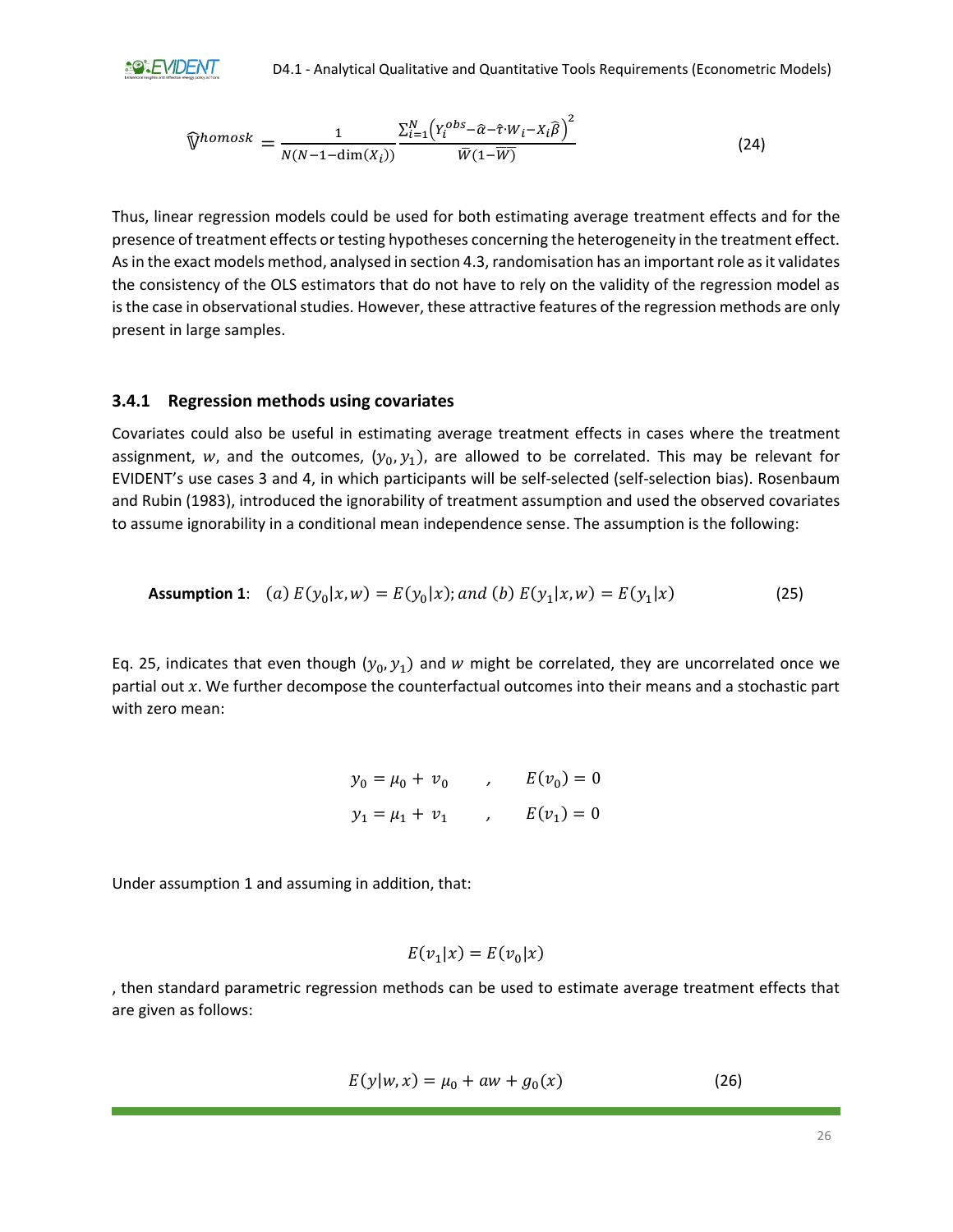, where  $a$ , is the average treatment effect and  $g_0(x) = E(v_0|x)$ .  $g_0(x)$  can be either a linear or a nonlinear function of,  $x$ , and is an example of a control function and when is added in a regression as in eq. 26, it controls for possible self-selection bias.

This result can be achieved even without assumption 1 in eq.25, which means the effect of treatment is the same for everyone in the population. Now, the estimated equation is:

$$
E(y|w, x) = \mu_0 + aw + g_0(x) + w[g_1(x) - g_0(x)]
$$
\n(27)

, where a, is the average treatment effect and  $g_0(x) = E(v_0|x)$  and  $g_1(x) = E(v_1|x)$ . In practice and in empirical application, eq.27 takes the following form:

$$
E(y|w,x) = \gamma + aw + x\beta_0 + w[x - \psi]\delta
$$
 (28)

, where  $\beta_0$  and  $\delta$  are vectors of unknown parameters and  $\psi \equiv E(x)$ . Subtracting the mean from x, ensures that the average treatment effect is  $a$ . Thus, eq. 28 can be further simplified to:

$$
E(y|w,x) = \gamma + aw + x\beta_0 + w[x - \bar{x}]\delta
$$
 (29)

This type of regression estimator, as in eq. 29, can be also applied in regression discontinuity designs. In this case, the treatment assignment, w, is typically a step function of a covariate,  $w = f(s)$ , in which  $w =$  $1[s \le s_0]$ , where  $s_0$ , is a known threshold. Two remarks should be highlighted; the first is that assumption 1 must hold, while the second is that the  $q$  function should be continuous in  $x$ . If  $q$  is a discontinuous function of  $x$ , then the changes in  $y$  due to a change in  $x$  will be indistinguishable.

Finally, it should be noted, that not all control variables are good variables. This means, that the inclusion of a covariate or a set of covariates may introduce problems in interpreting results, since a comparison of the dependent variable on other covariates does not have a causal interpretation. Usually, good controls are variables that can be thought of as having been fixed at the time the regressor of interest was determined.

#### <span id="page-27-0"></span>**3.4.2 Regression methods using propensity scores**

Propensity scores are usually regarded as alternatives to regression methods, however, in this deliverable as well as in the EVIDENT project, propensity scores will be interpreted as regressions. The idea behind the propensity score is to partition the sample into different strata based on this score. The main objective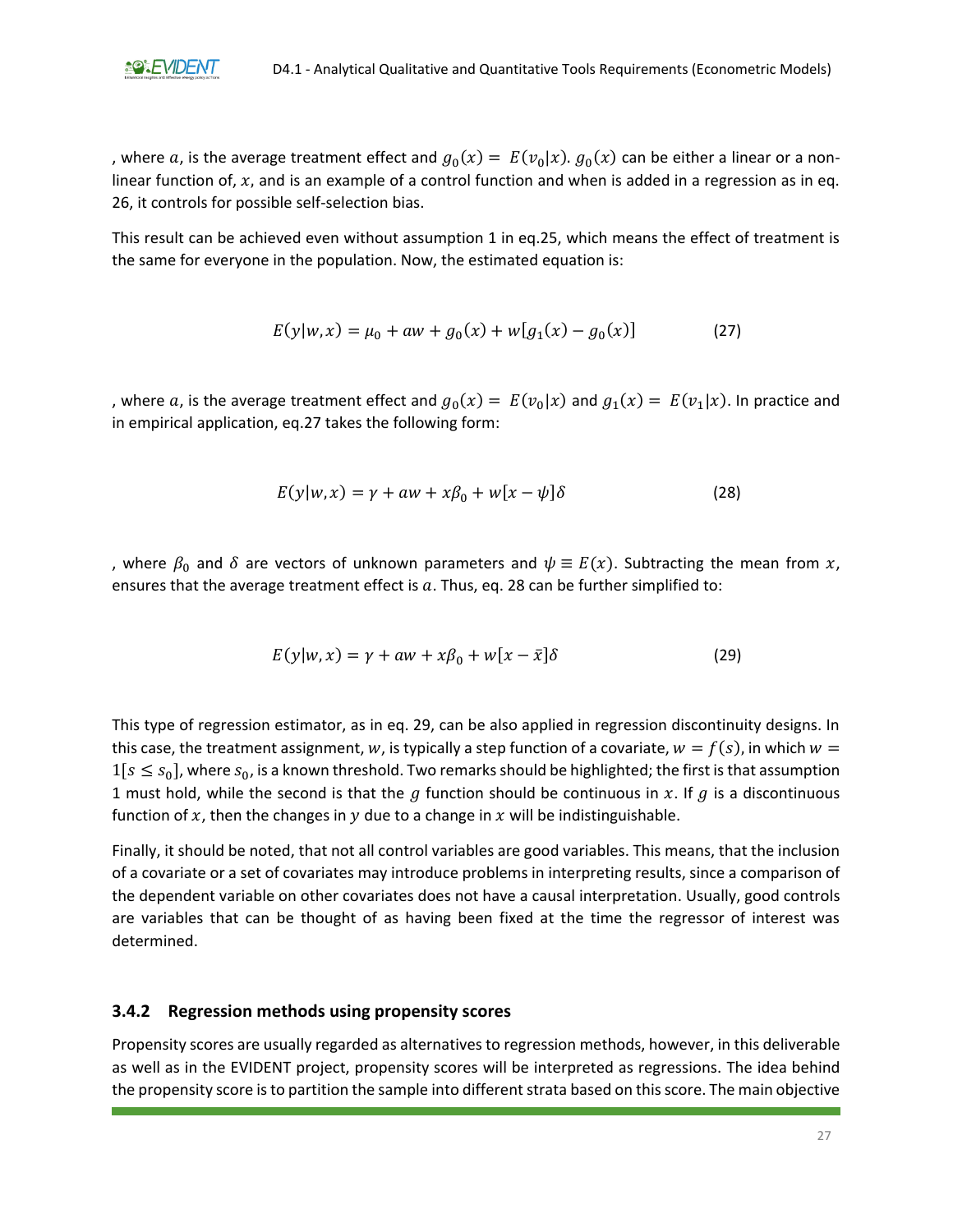

towards this is to maintain the assumption of unconfoundedness, which is an important assumption for estimands to be unbiased. However, this is a difficult assumption to verify in practice (with the exception of most randomised experiments). Rosenbaum and Rubin (1983), showed that propensity score can contribute in making more tractable the unconfoundedness assumption.

Propensity score is defined as the probability of a unit to be assigned in the treatment group on different values of a covariate:

$$
e(x) = pr(W_i = 1 | X = x_i)
$$

and thus, unconfoundedness assumption now turns to:

$$
W_i \perp \!\!\!\perp \big(Y_i(0), Y_i(1)\big) | e(X_i) \tag{30}
$$

Eq. 30, denotes that the assignment mechanism is orthogonal to the potential outcomes condition on the propensity score which suffices to control for  $e(x)$  rather than X to remove biases associated with a nonrandom assignment mechanism. To apply the propensity score method, we first need to estimate  $e(x)$ usually through a logistic regression function and then to sort the observations according to their propensity scores:

$$
\hat{e}(X_{i1}) \leq \hat{e}(X_{i2}) \leq \hat{e}(X_{i3}) \dots \dots \dots \dots \hat{e}(X_{ij})
$$

Then, define  $B_{ij}$ , for  $i = 1, ..., N$  and  $j = 1, ..., ..., J$  as the indicators:

$$
B_{ij} = \begin{cases} 1 & \text{if } c_{j-1} \le e(X_i) \le c_j \end{cases}
$$

and

$$
B_{ij}=1-\sum_{j=1}^{J-1}B_{ij}
$$

Finally, we split the sample into  $J$  evenly size strata using the sorted propensity score and, in each stratum *j*, estimate the average treatment effect  $\tau_j = E[Y_i(1) - Y_i(0)|B_{ij} = 1]$  as:

$$
\hat{\mathbf{T}}_j = \bar{Y}_{j1} - \bar{Y}_{j0}
$$

*,* where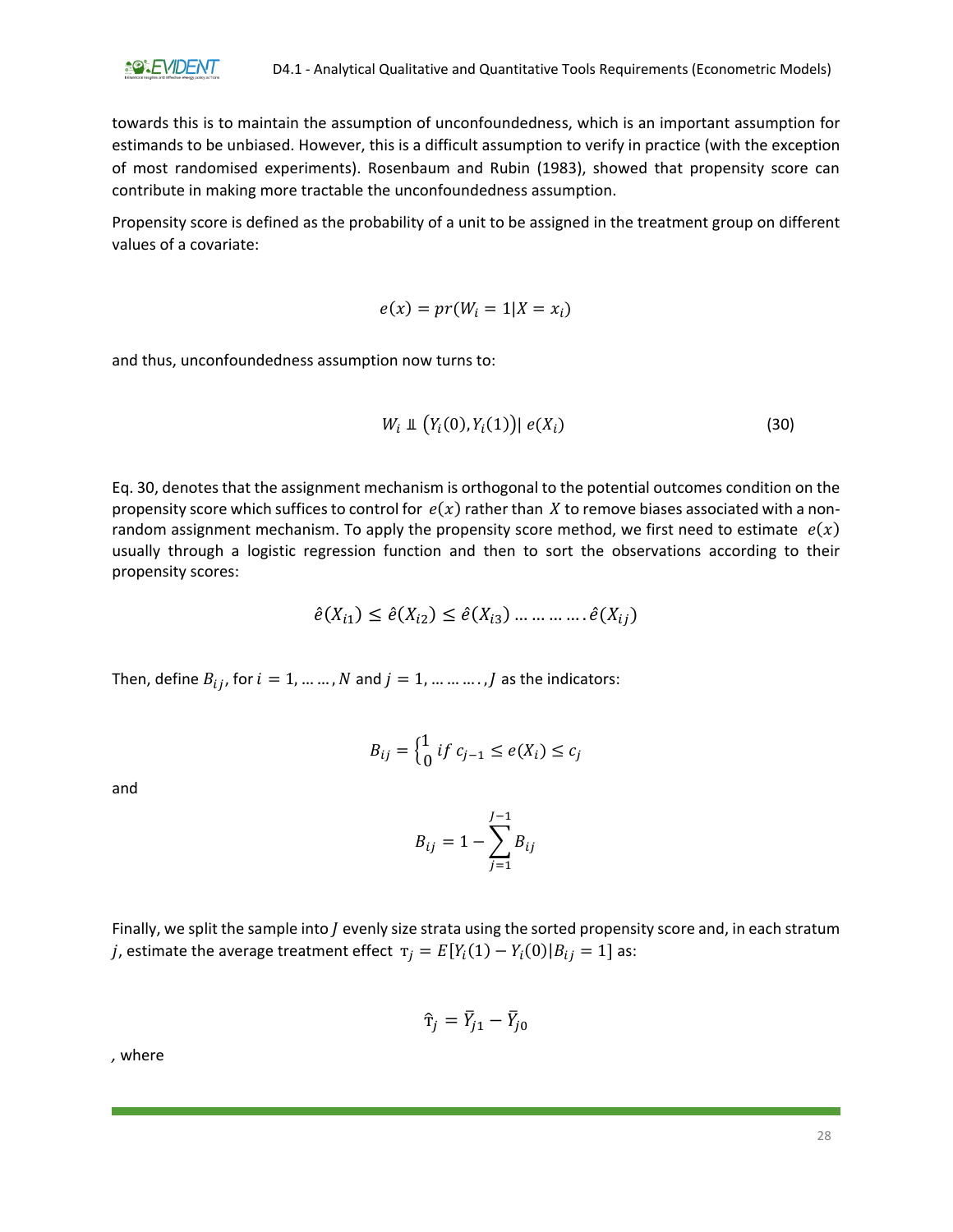$$
\bar{Y}_{jw} = \frac{1}{N_{jw}} \sum_{i:W_i=w}^{J-1} B_{ij} \times Y_i
$$

and

If strata are large and differences within strata in the propensity scores are relatively small, then the propensity score within strata is constant and treatment effects estimators are unbiased, as if were generated by a completely randomised experiment. OLS-type regressions could then be used to estimate the effect as was the case in subsection 4.4.1. The average treatment effect is then estimated as the weighted average of the within-stratum estimates:

 $N_{jw} = \sum B_{ij}$ N

 $i:W_i=w$ 

$$
\hat{\mathbf{T}}_{block} = \sum_{j=1}^{J} \hat{\mathbf{T}}_{j} \cdot \left(\frac{N_{j0} + N_{j1}}{N}\right)
$$

As a rule of thumb, Cochran (1968), showed that if the sample is be partitioned in five equalised strata, then the remaining bias is less than 5%. However, it should be noted that this should be decided case by case and should depend on the sample size and the joint distribution of the data. Finally, for inference we estimate the variance of the estimator which is calculated conditional on the strata indicators based on the random assignment assumption within the strata  $j$ . The variance within strata is estimated as follows:

$$
\hat{V}_j = \hat{V}_{j0} + \hat{V}_{j1}
$$

, where

$$
\hat{V}_{jw} = \frac{S_{jw}^2}{N_{jw}},
$$

, where

$$
S_{jw}^{2} = \frac{1}{N_{jw}} \sum_{i:B_{ij}=1,W_{i}=w} (Y_{i} - \bar{Y}_{jw})^{2}
$$

The overall assumption is then estimated as: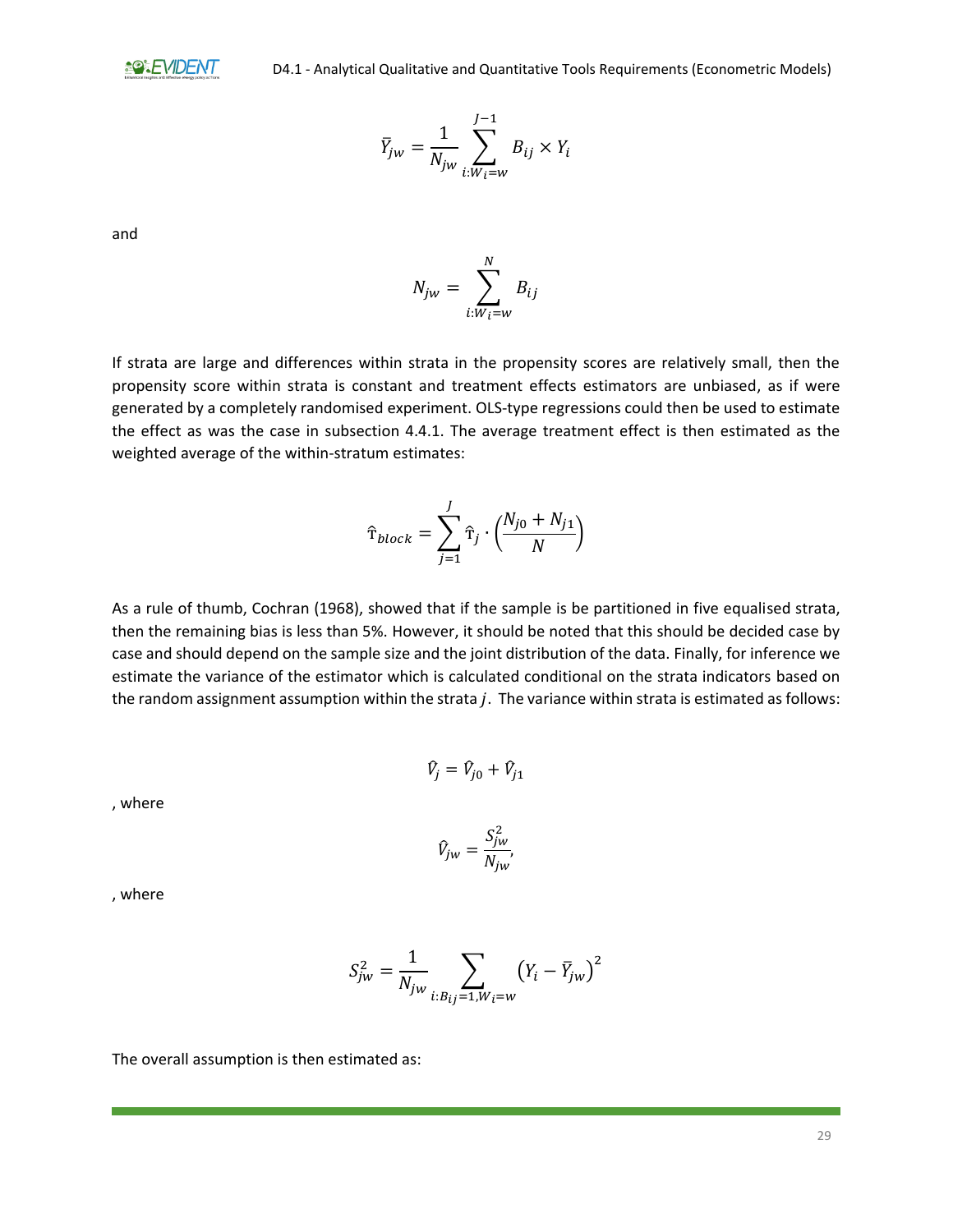$$
\widehat{\mathbb{V}}_{(\widehat{\tau}_{block})} = \sum_{j=1}^{J} (\widehat{V}_{0j} + \widehat{V}_{1j}) \cdot \left(\frac{N_{j0} + N_{j1}}{N}\right)^2
$$

In a different approach, the inverse of the propensity score could be used as weight to the treated and control samples for estimating the expectation of the unconditional response to the treatment (inversepropensity weighting). Under this specification, the average treatment effect is estimated as:

$$
\mathbf{T}_{PATE} = E \left[ \frac{W_i Y_i}{e(X_i)} - \frac{(1 - W_i) Y_i}{1 - e(X_i)} \right]
$$
(31)

An obvious estimate for eq. 31 is:

$$
\hat{\mathbf{T}}_{weight} = \frac{1}{N} \times \sum_{i=1}^{N} \left[ \frac{W_i \cdot Y_i}{e(X_i)} - \frac{(1 - W_i) \cdot Y_i}{1 - e(X_i)} \right] \tag{32}
$$

Note that, in eq. 32,  $e(X_i)$  is not known. However, we can use an estimator of  $e(X_i)$  from a logistic regression function as it was the case in the previous method (Hirano, Imbens, and Ridder, 2003). Then, given the estimated propensity score we estimate the average treatment effect as follows:

$$
\hat{\mathbf{T}}_{ipw} = \sum_{i=1}^{N} \frac{W_i Y_i}{\hat{e}(X_i)} / \sum_{i=1}^{N} \frac{W_i}{\hat{e}(X_i)} - \sum_{i=1}^{N} \frac{(1 - W_i) Y_i}{1 - \hat{e}(X_i)} / \sum_{i=1}^{N} \frac{W_i}{1 - \hat{e}(X_i)}
$$
(33)

Imbens and Rubin (2009) highlight the fact that, when the covariate distributions are substantially different for the two treatment groups, concerns may arise for the use of inverse propensity weights (IPW). This results to propensity score getting closer to zero or one and these extreme values, in turn, cause identification issues. This means that alternative parametric models, such as Probit or Logit may result to very different estimates.

#### <span id="page-30-0"></span>**3.4.3 Instrumental Variables and Two-Stage Least Squares**

#### **3.4.3.1 Constant effects**

IVs have been widely used in econometrics and statistics (Sargan, 1958, Baum et al., 2003, Miguel et al., 2004, and Phillips and Hansen, 1990) and have been found to consistently estimate the parameters. In experiments, they are mostly used for estimating average treatment effects when we suspect failure of the unconfoundedness assumption, for solving the problem of missing or unknown control variables, and for estimating heterogenous treatment effects. In this section, we present the IV method along with a sample estimates and inference and its use with heterogenous potential outcomes.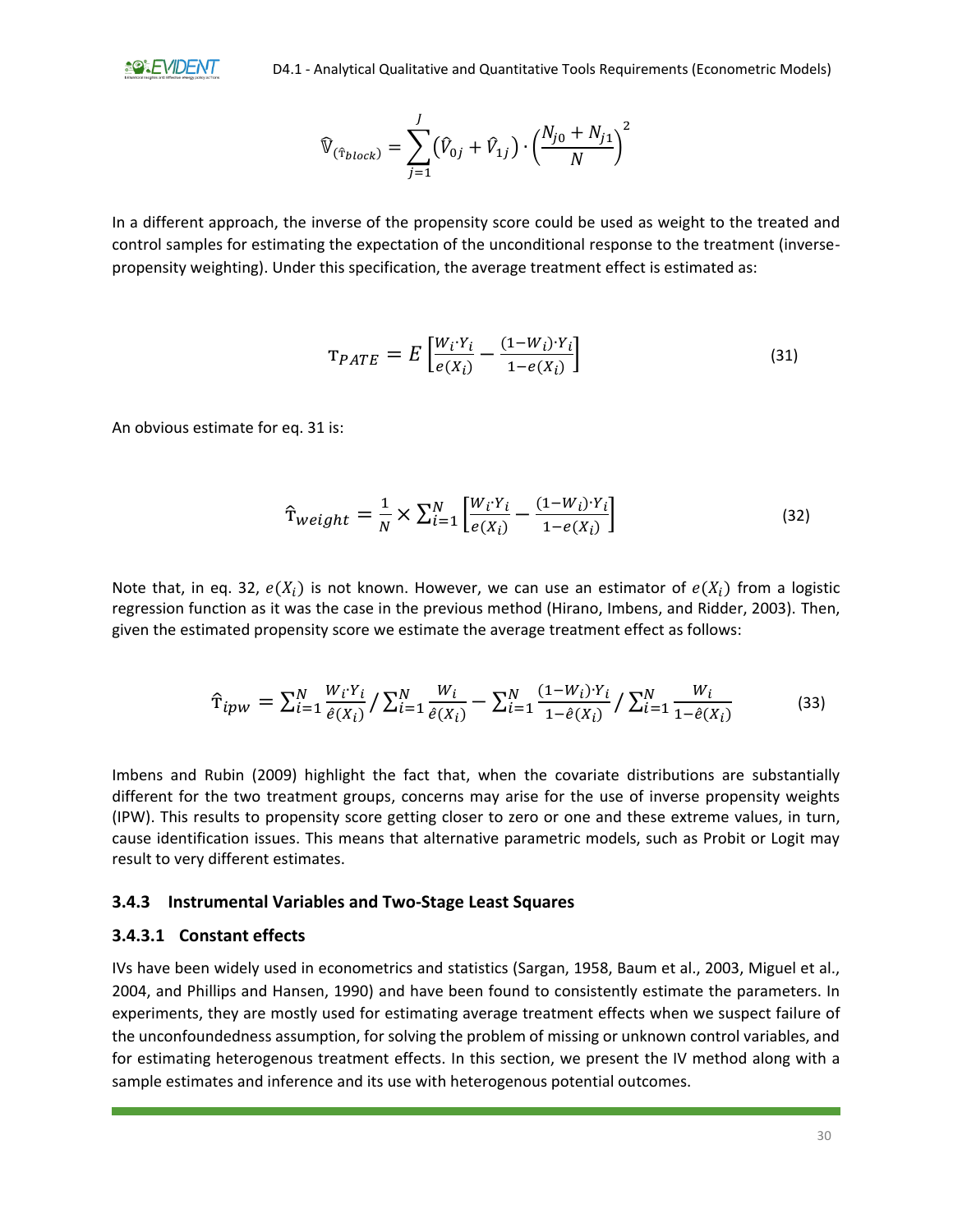If a covariate that is relevant for estimating the treatment effect is unobservable, then we may use IV methods. To this end, we need an instrument, for example,  $z_i$ , to predict treatment assignment,  $w_i$ , but uncorrelated with any other determinants of the dependent variable. That is, the instrument to be redundant in a certain conditional expectation and is called an exclusion restriction.  $z_i$  should have a clear effect on the treatment.

IV estimands are estimated under a two-step procedure. In the first step, we regress the treatment on the instrument and possible covariates. This is for ensuring that the instrument does affect the treatment, as in a different case the use of the instrument would be irrelevant. In the second step, we regress potential outcome on the instrument and covariates also used in the first step. The mathematical representation of the two steps is formulated as:

$$
w_i = X'_i \pi_{10} + \pi_{11} Z_i + \varepsilon_{1i} \tag{33a}
$$

$$
Y_i = X'_i \pi_{20} + \pi_{21} Z_i + \varepsilon_{2i} \tag{33b}
$$

, where  $Y_i$  is the potential output and  $\varepsilon_{ji}$  are random errors that are uncorrelated with the IV. The parameter  $\pi_{11}$ , from above, indicates the first-step of the IV on the treatment effect.

Now, assume that the casual relationship is given be the following equation:

$$
Y_i = \alpha' X_i + \rho w_i + \eta_i \tag{34}
$$

, where  $\eta_i$  is a compound error term that includes the unobservable covariate and an error term. If we substitute the first-step equation 33a into the casual relationship we get equation 33b:

$$
Y_i = X'_i \pi_{20} + \pi_{21} Z_i + \varepsilon_{2i}
$$

After some algebraic manipulations, that are beyond the scope of this deliverable (for more details the reader is being referred to Angrist and Pischke (2008), the second-step equation, 33b can be written as:

$$
Y_i = X'_i \pi_{20} + \rho \widehat{w}_i + [\eta_i + \rho(w_i - \widehat{w}_i)] \tag{35}
$$

Using the Two-Stage Least Squares method (2SLS), we can estimate the treatment effect in two steps. In the first step, using OLS we estimate the  $\widehat{w}_i$  from eq. 33a. and in the second step we estimate eq. 35. The estimated parameter  $\rho$  is the average treatment effect. However, in practice we don't usually construct 2SLS estimates in two-steps since the resulting standard errors would be wrong. This is done using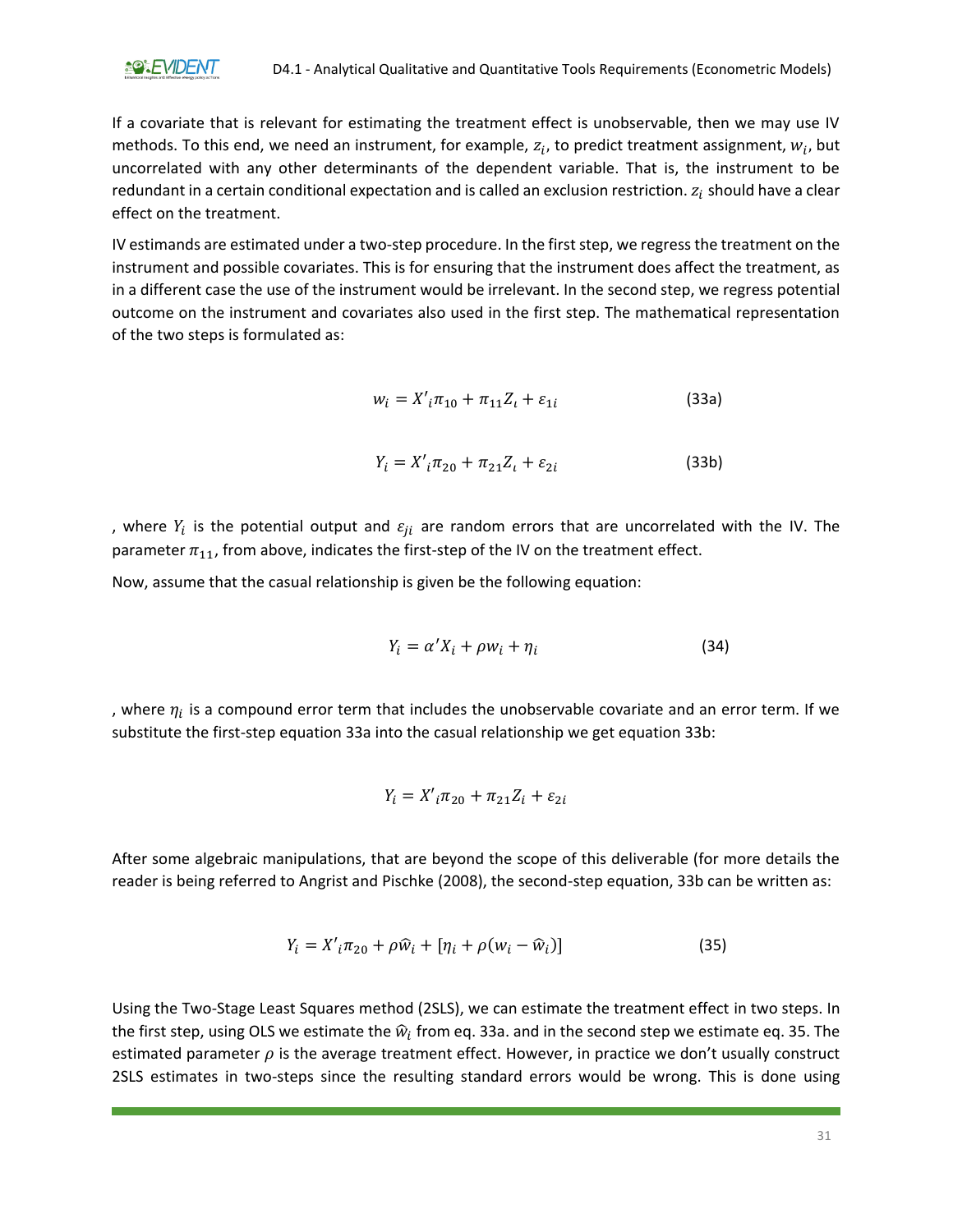specialised software routines such as STATA. The extension to the multi-instrument case is straightforward.

### **3.4.3.2 Heterogenous effects**

We turn our analysis from the constant to the heterogenous treatment effects using the IVs method. This type of analysis is important for both internal and external validity. In order for a policy intervention to be effective at a larger scale, its findings should have predictive value in different contexts. For example, in the PPC use case, the treatment group receiving the information material regarding peer-comparison energy consumption data will be lottery-drafted. The findings from this analysis will not be directly comparable to the observable impact when the treatment expands to additional PPC's customers, since this expansion will be based on customer's own willingness to receive the information material, which will cause selection bias. IVs methods could be used to alleviate this selection bias and elicit any heterogenous effects among the customers that will contribute in better estimating the real impact of the intervention at scale.

For estimating heterogenous effects, Angrist and Pischke (2008) state that an IV is needed for initiating a causal chain, where the instrument,  $Z_i$ , affects the treatment status,  $W_i$ , which is the variable of interest, which in turns affect outcomes,  $Y_i$ . In this respect, they impose three assumptions. The first is that the instrument is as good as randomly assigned and it is independent of potential outcomes and potential treatment assignments:

 $[\{Y_i(d,z), \forall d, z\}, D_{1i}, D_{0i}]\coprod z_i$ 

As before,  $D_{1i}$ ,  $D_{0i}$  indicate whether a unit belongs to the treatment or the control group respectively. This independence assumption captures the causal effect of the instrument,  $Z_i$  on the assignment mechanism,  $D_{1i}$ ,  $D_{0i}$ .

The second assumption is that the potential outcome,  $Y_{l}(d, z)$ , is merely only a function of the assignment mechanism,  $D_{1i}$ ,  $D_{0i}$ . In our PPC example, this means that although a lottery-draft will affect the assignment mechanism, however, this will not affect consumer's energy consumption. The latter should be only affected by the treatment assignment. As it was shown in the case of the constant effect above this assumption is named the exclusion restriction. The exclusion restriction would fail if for example consumers that do not receive the informational material were affected in some way other than through a receipt of the informational material.

The third and final assumption for the heterogenous IV model, is that while the instrument may have no effect on some people, all of those who are affected are affected in the same way. This is named the monotonicity assumption. In the PPC example, those who will be eligible for receiving the informational material through the lottery, will receive it. Without monotonicity, IVs estimators are not guaranteed to estimate a weighted average of the underlying individual causal effects.

These three assumptions postulate that an instrument which is as good as randomly assigned, affects the outcome through a single known channel, has a first-stage, and affects the causal channel of interest only in one direction, can be used to estimate the average causal effect on the affected group.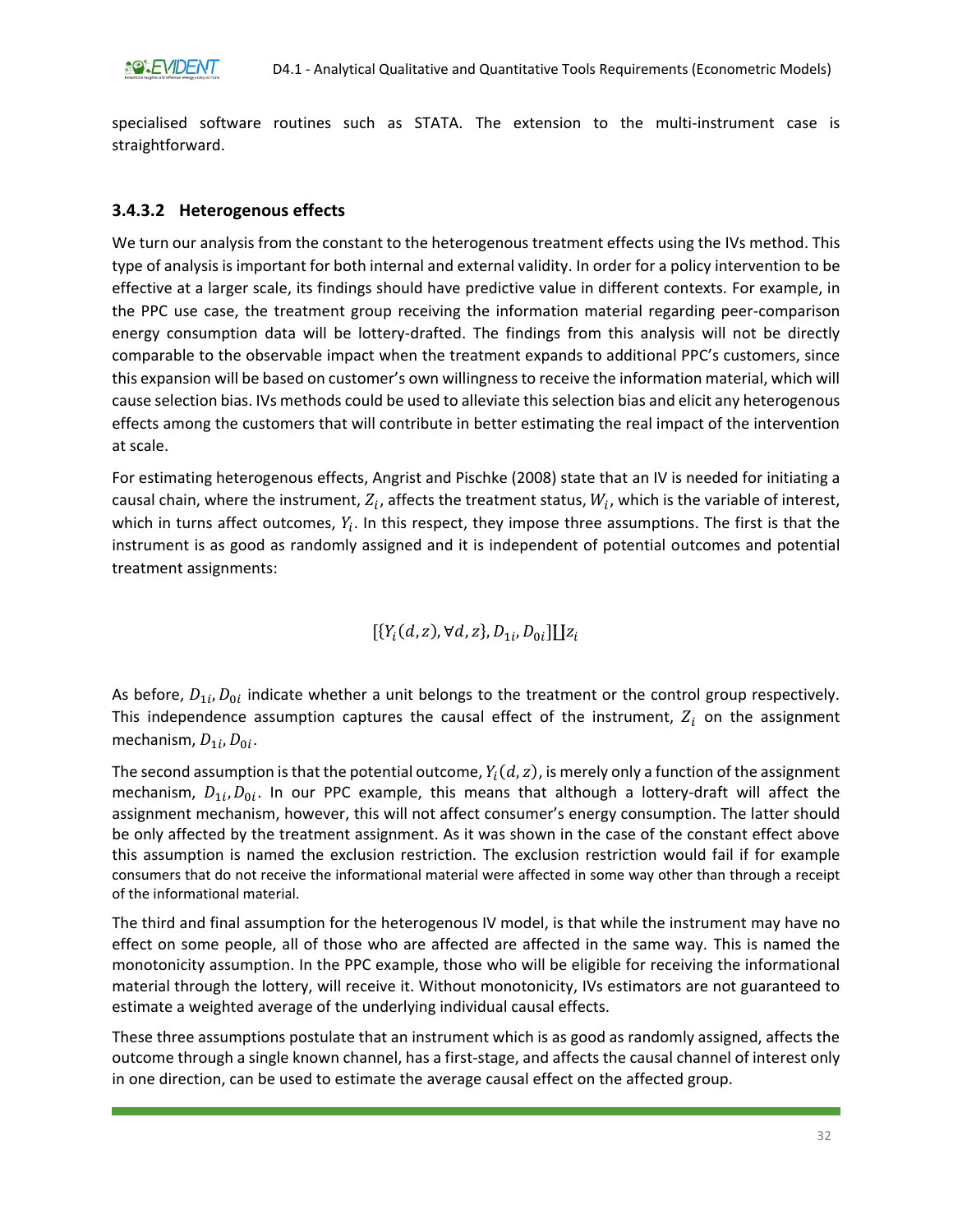#### <span id="page-33-0"></span>**3.4.4 Matching methods**

Another popular method for estimating average treatment effects that could potentially be used in all EVIDENT's use cases is matching. Matching estimators can be considered as the most intuitive estimators for causal effects. In applied research, several variations of the matching estimators are used. The first is a simple case where we match each treated unit to a single control unit, with exactly the same values of the covariates, using each control unit at most once as a control.

We mainly focus on average effects and pair matching, although the methods already extend to estimating other causal estimands, for example, the difference in the median or other quantiles by treatment status, or differences in variances. The natural estimator for the average treatment effect for the treated units is simply the average difference within the pairs, and one can estimate the sampling variance by the sample variance of the within-pair differences divided by the number of pairs. Several other extensions include choosing a unit for match with replacement, that is, units that are used more than once, and cases where multiple matches are used. The latter accounts for cases that several units from the control group are matched to a unit from the treatment group.

The procedure for implementing the matching method for empirical analysis includes three steps. The first step is about defining the distance to be used as the matching indicator (i.e., how should covariates be transformed or scaled in order to be used in matching), while the second step is about the distance metric itself. In the literature, several distance metrics have been proposed such as the Mahalanobis or the Euclidean metric. These metrics are used to match treatment units to the their "closest" control counterpart. Finally, the third step is about estimating the treatment effect.

Regarding the first step, it is important for the researcher to choose how covariates will be transformed or scaled. The issue of the choice of metric is compounded by the presence of multiple covariates, each of which can be continuous, discrete, or a simple indicator variable. It is rather important in cases where covariates have no natural scale, and therefore one should use a metric that is invariant to their scale. Hence, after a transformation is chosen (e.g., logarithm versus level) for a covariate, researchers typically should normalise all covariates to a common variance before matching.

In the second step, Imbens and Rubin (2015) propose distance metrics of the form:

$$
d_v(x,x')=(x'V^{-1}x)^{1/2}
$$

, where  $V$ , is the distance, which can be estimated using the Mahalanobis metric:

$$
V_m = \frac{1}{2} \left( \frac{1}{N_c} \sum_{i:w_i=0} (X_i - \bar{X}_c)^T (X_i - \bar{X}_c) + \frac{1}{N_t} \sum_{i:w_i=1} (X_i - \bar{X}_t)^T (X_i - \bar{X}_t) \right)
$$

As it is apparent from the equation above, the metric is based on correlations across covariates. It is important to note that matches based on the Mahalanobis metric are invariant to affine transformations of the covariates. A second choice of metric is the Euclidean: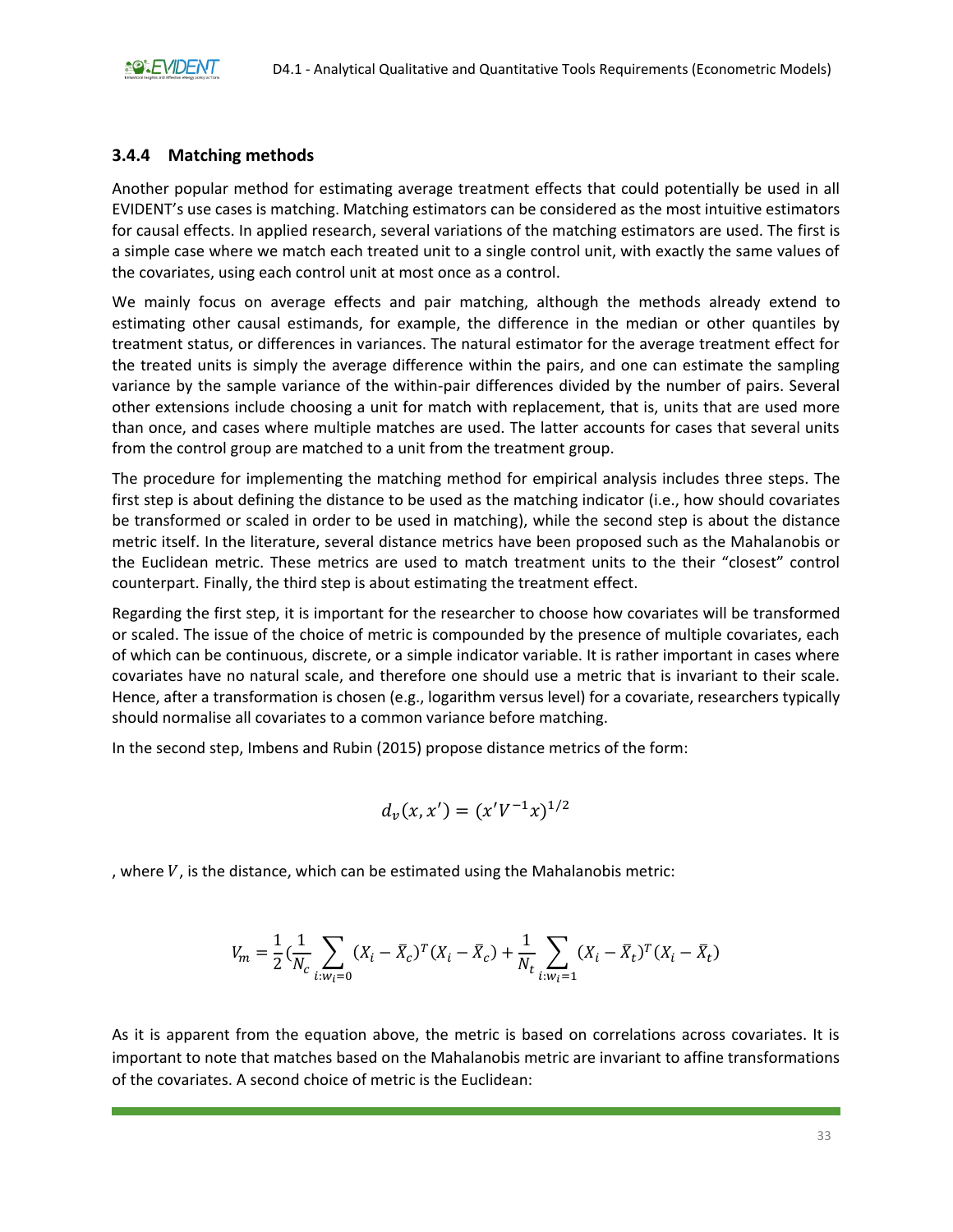$$
V_E = diag(V_M)
$$

, which is the diagonal matrix with variances on the diagonal ignoring the covariances.

Ideally, when considering alternative distance metrics in the pursuit of estimating treatment effects for treated units, the intermediate goal is to obtain a metric that creates matched pairs such that the expected control outcomes at the covariate values are identical, or at least very similar. In cases the covariates are nearly uncorrelated the choice of the distance metric has little effect on the estimated results.

Next, we estimate an unbiased estimator for the average treatment effect for the case a one-to-one match between units in the treatment and the control group.

$$
\hat{t}_t^{match} = \frac{1}{N_t} \sum_{i: W_i} \hat{t}_t^{match} = \frac{1}{N_t} \sum_{i: W_i} Y_i^{obs} - Y_{m_c^i}^{obs} = \frac{1}{N_t} \sum_{i: W_i} (Y_i(1) - Y_{m_c^i}(0))
$$

, where  $m_c^i$  is the set of control indices containing the matches for the treated unit  $i$ . Accordingly, the estimator for the sample variance is:

$$
\widehat{\mathbb{V}}_{(\hat{t}_t^{match})} = \frac{1}{N_t} \sum_{i:W_i} (Y_i^{obs} - Y_{m_c^b}^{obs} - \hat{t}_t^{pair})^2
$$

Next, we present the case of matching with replacement. This means that we allow for a control unit to be used more than once as a matching unit. As before, the choice of the best matching unit is relevant to the proximity of a control unit to the treatment unit. Replacement has the advantage that reduces the bias of the matching indicator, as now, the best matching control units are always available to be chosen more than once.

However, there is also one disadvantage by using control units repeatedly as this increases the sampling variance of the estimator. The point here is that replacement forces us to use fewer control units than before. Moreover, this may also lead to difficulties in estimating the sample variance of the estimator.

Empirically, the optimal match in now:

$$
m_c^i = argmin_{i \in c} ||X_1 - X_1||
$$

The average treatment effect for the treated is estimated as: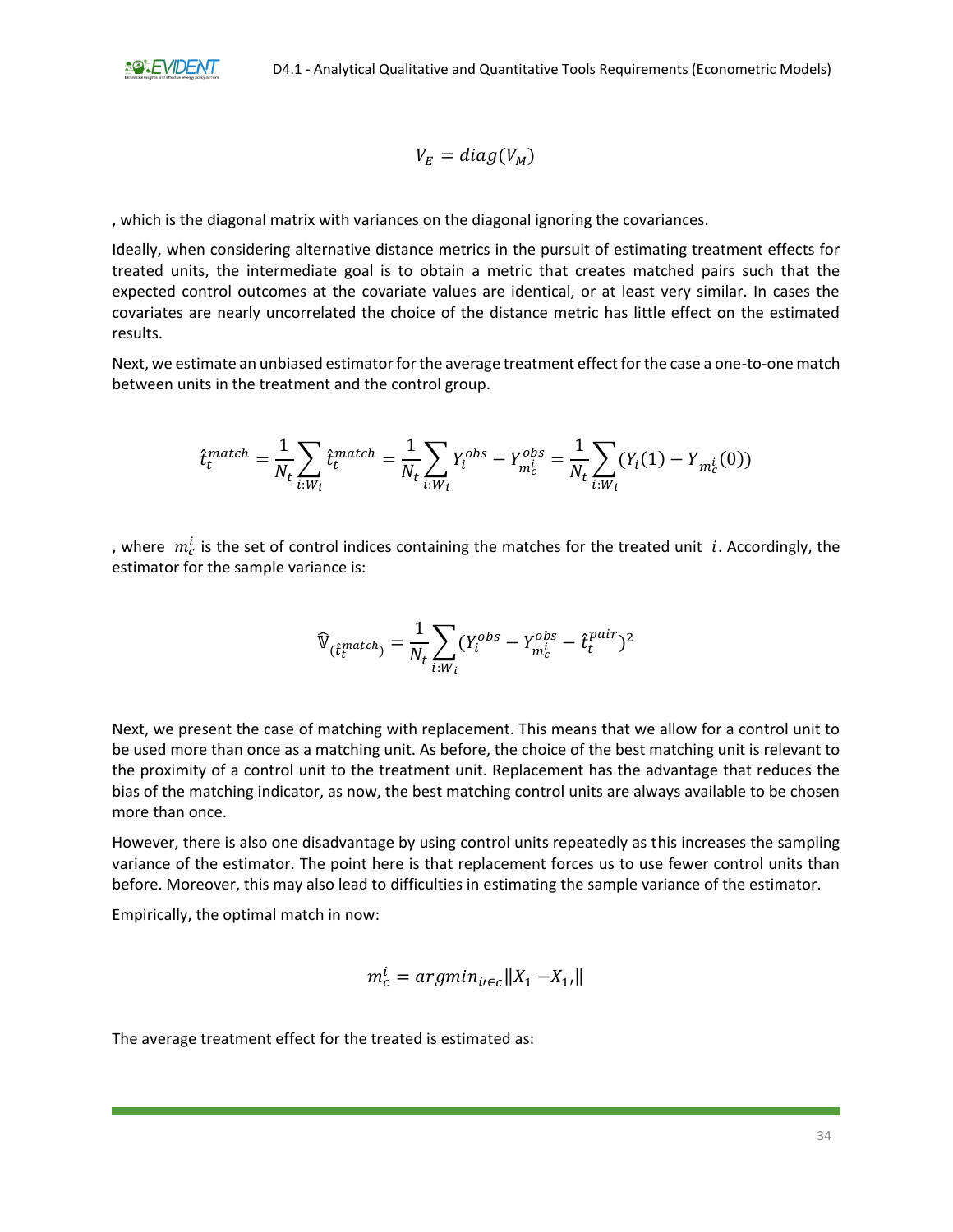**a@&EMDENT** 

$$
\hat{t}_t^{repl} = \frac{1}{N_t} \sum_{i:W_i} Y_i^{obs} - Y_{m_c^i}^{obs} = \frac{1}{N_t} \sum_{i:W_i} (Y_i(1) - Y_{m_c^i}(0))
$$

A very important variable now is the number of times a control unit is used a matching unit which is given by:

$$
L(i) = \sum_{j=1}^{N} \mathbf{1}_{j \in M_i^c}
$$

For control unit i;  $L(i) = 0$  for all treatment units. The simple matching estimator of the sample average treatment effect of the treated is estimated as:

$$
\hat{t}_t^{repl} = \frac{1}{N_t} \sum_{i=1}^N \left( W_i Y_i^{obs} - (1 - W_i) L_i Y_i^{obs} \right)
$$

$$
=\frac{1}{N_t}\sum_{i=1}^N(W_iY_i(1)-(1-W_i)L_iY_i(0))
$$

This formula shows that the matching estimator is a weighted average of treated and control outcomes within the full sample. For the treated units the weights are all  $\frac{1}{N_t}$ , and for the control units the weights sum to one, but vary, with the value of the weight reflecting each control units' relative value as a comparison unit for the treated units.

In cases that  $M$  matches are used for each treatment units the average treatment effect estimator is given by:

$$
\hat{t}_{t}^{repl} = \frac{1}{N_{t}} \sum_{i=1}^{N} (Y_{i}(1) - \frac{1}{M} \sum_{j \in M^{c}(i)} Y_{j}(0))
$$

and the corresponding sampling variance is:

$$
\widehat{\mathbb{V}}_{\left(\hat{t}_t^{match, M}\right) = \frac{1}{N_t} (\sigma_t^2 + \frac{\sigma_c^2}{M})}
$$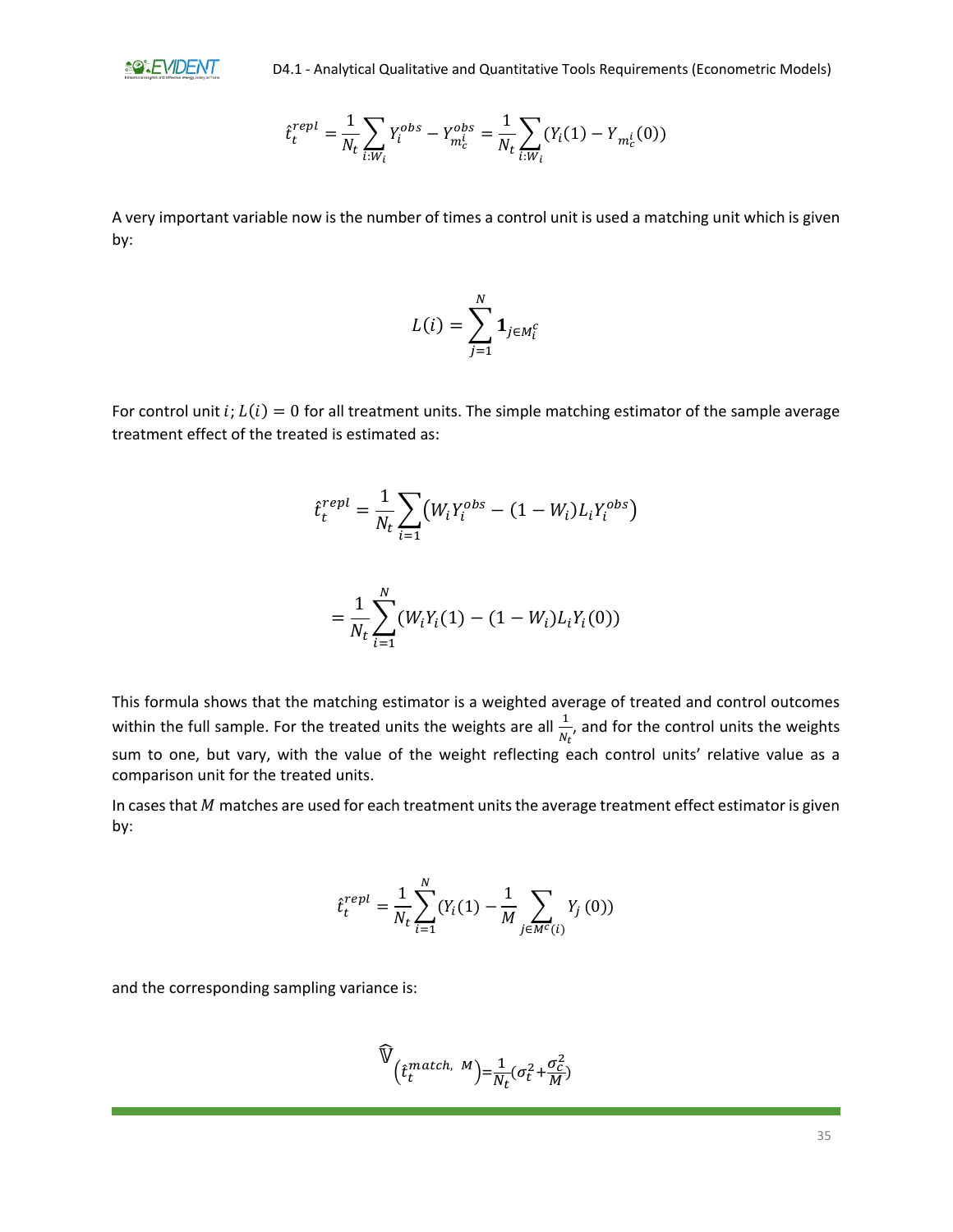, with  $\sigma_t^2$ , and  $\sigma_c^2$  being the variances of the treatment and control group respectively. We can use in their places the sample counterparts and still get unbiased results. Overall, matching can be used for estimating the average treatment effect for the sample and for the treated. We can select between different matching metrics and matching methods such as with and without replacement. All these methods lead to robust estimates.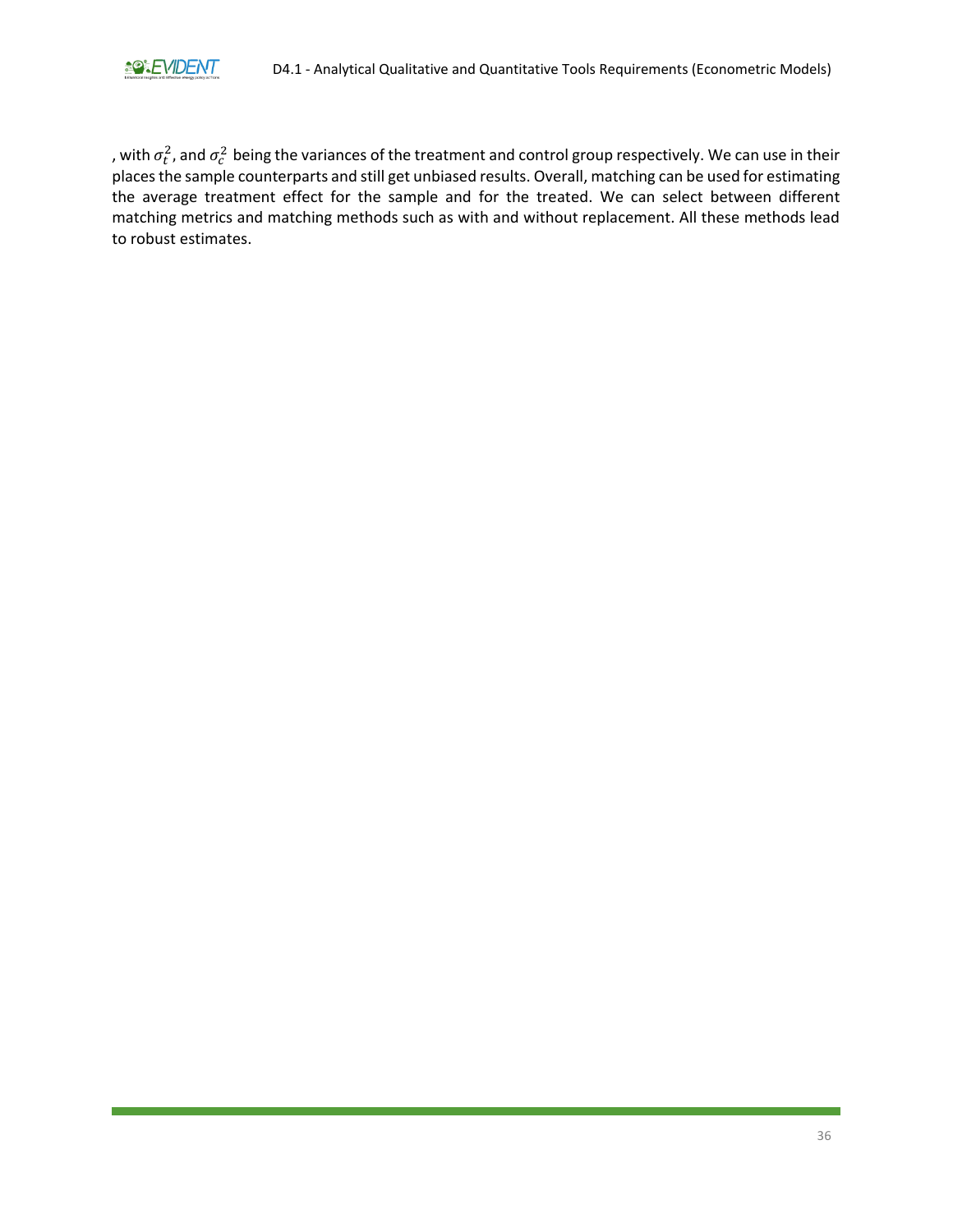# <span id="page-37-0"></span>**4. Panel data**

## <span id="page-37-1"></span>**4.1 Introduction**

The previous sections presented methods key to causal inference, based on cross section data, where at a given point in time, units are selected at random from the population. However, panel data, which consist of repeated observations on the same cross section of individuals, consumers, firms, states, countries, etc, could also be used to deal with unobserved confounders. Please note, that our main goal is to estimate causal effects by controlling observed confounding factors and in the case of potential outcome we can only observe one state of treatment for a unit. Thus, all methods are about imputing missing data. Panel data having a time and a cross section dimension may be used to control for unobserved but fixed omitted variables by requiring the counterfactual trend behaviour of treatment and control groups to be the same. We also have the option to control for lagged dependent variables.

Panel data can be used under certain assumptions to obtain consistent estimators in the presence of omitted variables. To be more specific, suppose a linear model with the unobserved variable,  $c$ , entering additively along with the other observable covariates,  $x_j$ :

$$
E(y|\mathbf{x}, c) = a_0 + x a_1 + c
$$

The main assumption of interest is now whether  $c$  is correlated with each  $x_j$ . If it is uncorrelated then  $c$  is another unobserved factor affecting  $y$  that is not systematically related to the observable explanatory variables. On the other hand, if  $Cov(x_j, c) \neq 0$ , putting the unobserved factor into the error term may cause serious issues.

Before proceeding in the analysis of using data for estimating the treatment effect, we should briefly present two key conditions for OLS that need to hold for consistently estimating the parameters of interest. First, is the orthogonality condition:

$$
E(\varDelta x'\varDelta u)=0
$$

The orthogonality condition postulates that the observed covariates should be orthogonal to error terms, that is to unobserved factors. The second assumption is the rank condition:

$$
rank\ E(\Delta x'\Delta x)=K
$$

The rank condition ensures that there are no exact linear relationships between the covariates.  $x$  is a full column rank meaning that the columns of x are linearly independent and that there are at least K observations. A final comment is about asymptotic analysis which is useful for providing a reasonable approximation to the finite sample properties of estimators and statistics. For example, we are confident that  $N \to \infty$  asymptotics are more appropriate than  $T \to \infty$  asymptotics. That is, if N (the cross sections) is sufficiently large relative to T, and we can assume rough independence in the cross section, then our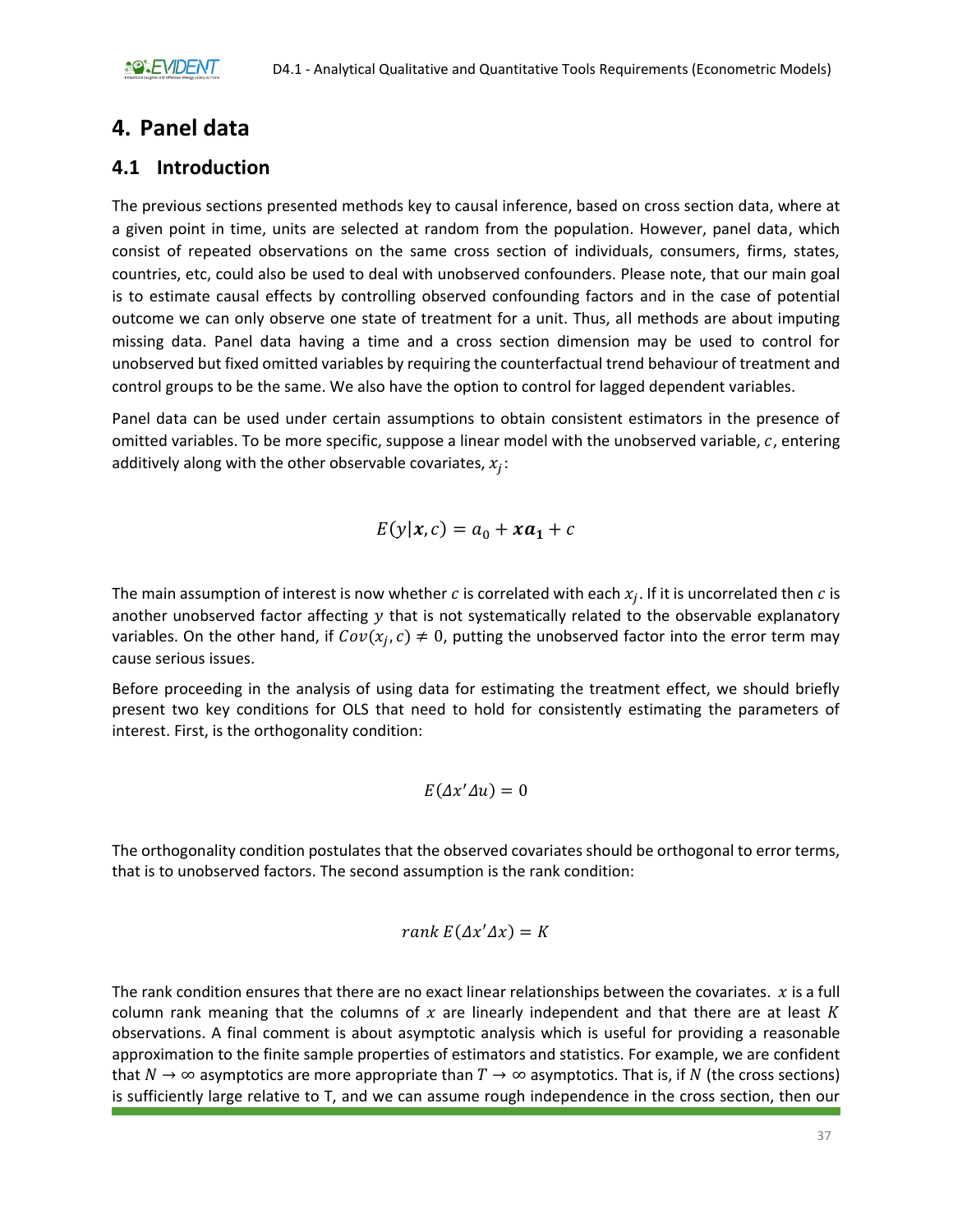asymptotic analysis should provide suitable approximations (Wooldridge, 2010). In cases where  $N$  is of the same order as  $T$ , additional assumptions about the nature of the time series dependence are needed. In the EVIDENT project, we have cases with  $N \to \infty$  and T held fixed as is the case of PPC, and  $T \to \infty$  with  $N$  held fixed as in the case of CW where hourly data are available.

### <span id="page-38-0"></span>**4.2 Fixed effects**

The fixed effects method has been widely used in economics (Ashenfelter, and Rouse, 1998, Freeman, 1984, and Bai, 2009). For presenting the fixed method in panel data, we again consider the linear unobserved effects model for  $T$  periods:

$$
E(Y_{it} | A_i, X_{it}, t, D_{it})
$$

The observed  $Y_{it}$  is either  $Y_{0it}$  or  $Y_{1it}$  potential outcome from the control or the treatment group respectively,  $A_i$  is the unobserved factor, for example, could indicate how environmentally sensitive is a consumer, t is a dummy variable for time (hour, day, week, month, year, etc) and  $D_{it}$  indicates a unit's treatment status in time  $t$ .

The sample counterpart of the expectations equation for the control group,  $E(Y_{0it}|A_i,X_{it},t)$  is given by:

$$
Y_{0it} = a + t + A'i\gamma + X_{it}\delta + \varepsilon_{it}
$$
\n(36)

The first fixed effects assumption is strict exogeneity of the explanatory variables conditional on  $A_i$ :

$$
E(\varepsilon_{it}|X_{it}, A_i) = 0, \qquad t = 1, 2, \dots, T
$$

Next, we assume that the unobserved factor  $A_i$  is fixed in time and thus it appears in the equation without the t subscript, and that the causal effect, for example, of the information material, is additive and constant,  $\rho$ . Then the equation for the treatment is given by:

$$
E(Y_{1it}|A_i, X_{it}, t, D_{it}) = E(Y_{0it}|A_i, X_{it}, t) + \rho
$$

This implies

$$
(Y_{1it}|A_i, X_{it}, t, D_{it}) = a + t + \rho D_{it} + A'_{i}\gamma + X_{it}\delta + \varepsilon_{it}
$$
\n
$$
(37)
$$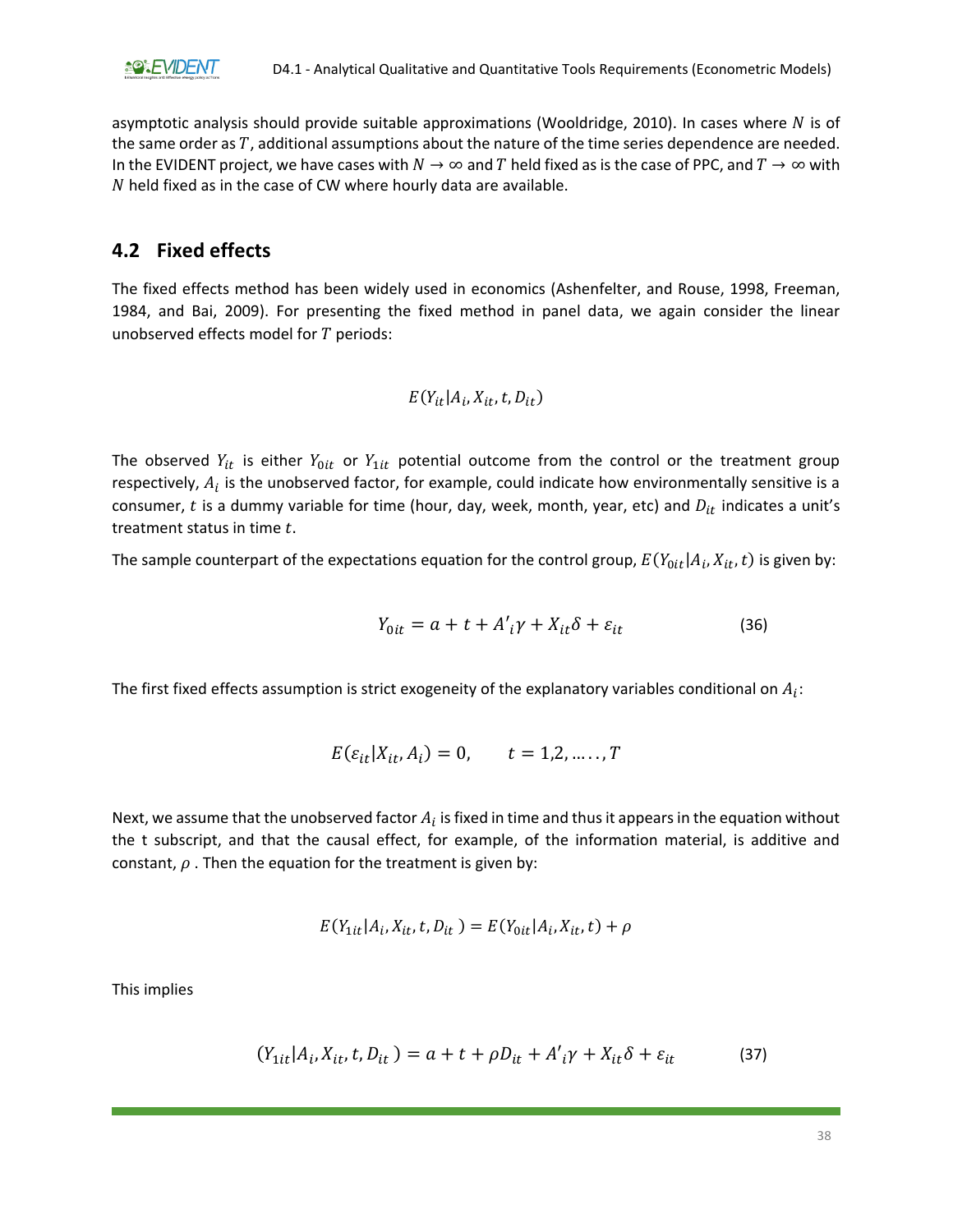, where  $\rho$  is the casual effect of interest. The sample counterpart of eq. 37 is:

$$
Y_{it} = a_i + t + \rho D_{it} + X_{it}\delta + \varepsilon_{it}
$$
\n(38)

, where  $a_i = a + A'_{i} \gamma$  and now eq. 38 is called the fixed-effects model. Imagine that  $N = 500$ , according to eq. 38 we have to estimate at least 500 parameters that are coefficients on dummies for each individual while the time effects are coefficients on time dummies. These dummies for each individual are related to the unobserved idiosyncratic characteristic.

The idea for estimating  $\rho$ , under the assumption of strict exogeneity is to transform eq. 38 to eliminate the unobserved effect  $a_i$ . When more than one time periods are available, as is the case in panel data, there are several transformations that accomplish this purpose. We will present the within transformation also called the fixed effects transformation. It is called within estimator because it uses the time variation within each cross section. The within transformation is obtained by first averaging eq. 38 over  $t =$ 1,2,  $\dots$ , T to get the cross-section estimation:

$$
\overline{Y}_i = a_i + \overline{t} + \rho \overline{D}_i + \overline{X}_i \delta + \overline{\varepsilon}_i \tag{39}
$$

, where  $\bar{Y}_i = T^{-1}\sum_{t=1}^T Y_{it}$ ,  $\bar{D} = T^{-1}\sum_{t=1}^T D_i$ ,  $\bar{X}_i = T^{-1}\sum_{t=1}^T X_{it}$ , and  $\bar{\varepsilon}_i = T^{-1}\sum_{t=1}^T \varepsilon_{it}$ . Then, subtracting eq. 39 from eq. 38 for each t gives the within transformation equation:

$$
Y_{it} - \overline{Y}_i = t - \overline{t} + \rho (D_{it} - \overline{D}_i) + \delta (X_{it} - \overline{X}_i) + (\varepsilon_{it} - \overline{\varepsilon}_i)
$$
(40)

The time demeaning of the original eq. 38 has removed the individual specific effect  $a_i$ . And can be estimated with OLS. For the fixed effect estimator to be efficient a further assumption is needed:

$$
E(\varepsilon_i \varepsilon_{it}^{\prime} | X_i, a_i) = \sigma_{\varepsilon}^2 I_T
$$

, where  $\sigma_{\varepsilon}^2$  is the variance of the error term. This assumption ensures that the idiosyncratic errors,  $\varepsilon_i$ , have a constant variance across t and are serially uncorrelated. Under this assumption, fixed effects estimators are efficient leading to simple computation of standard errors and t-statistics.

Also, note that we assumed time-invariant omitted variables for implementing the fixed effects method. However, in many cases this may not be a plausible assumption. Thus, it may be convenient to alter our estimation strategy described in eq. 38 above and control for past values of the dependent variable. Then, the equation to be estimated would be: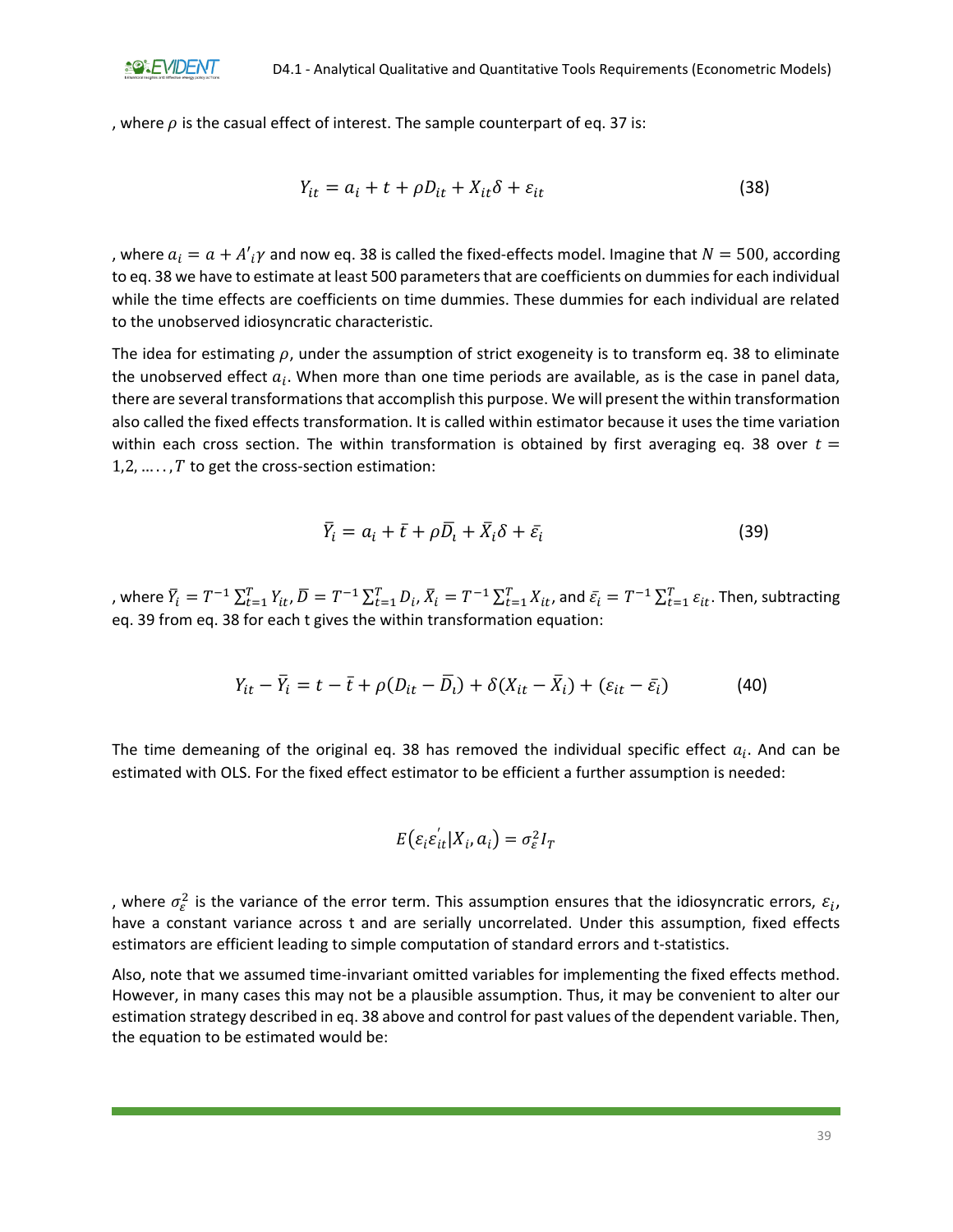$$
Y_{it} = a_i + t + \theta Y_{it-h} + \rho D_{it} + X_{it}\delta + \varepsilon_{it}
$$

 $Y_{it-h}$  could be a vector that includes values form a multi-period in the past. One potential pitfall from using past values of the dependent variable is that the necessary conditions for estimating consistent estimates of the treatment effect,  $\beta$ , are now different. This can be seen if we take first differences of the equation above:

$$
\Delta Y_{it} = \theta \Delta Y_{it-1} + \Delta t + \rho \Delta D_{it} + \delta \Delta X_{it} + \Delta \varepsilon_{it}
$$

Nickell (1981) showed that the lagged dependent variable,  $\Delta Y_{it-1}$  is now correlated to the  $\Delta \varepsilon_{it}$ , and OLS do not consistently estimate the regression parameters. A solution to this issue would be to use IVs. For example,  $Y_{it-2}$  could be used as an instrument for the  $\Delta Y_{it-1}$ . However, we still need to make the strong assumption that both  $Y_{it-2}$  and  $\Delta \varepsilon_{it}$  are uncorrelated which in many cases is unplausible. As a rule of thumb, we can estimate both equations an if both get similar results then our results are consistent.

As stated above, panel data and more specifically fixed effects will be relevant in the EVIDENT project. For example, using hourly data from CW it can be estimated whether COVID-19 has any impact on demand responses. During lockdowns, many people work from home and this on the one hand increases overall consumption, and on the other hand people are able to better schedule their energy consuming tasks and switch consumption to off-peak hours. Whether a consumer reacts by switching its consumption or not may be related to behavioural inattention. Fixed effects are used in the preliminary analysis for indicating any consumption patterns on a daily, day of the week, and a monthly basis. Although this analysis will be presented in more details in D4.2, we include below three indicative graphs.

Figure 1 presents the hour of the day pattern and was estimated using fixed effects.

<span id="page-40-0"></span>

**Figure 1:** Hour of day consumption - Fixed effects

Figure 2 presents the day of the week consumption using fixed effects. Number 1 in the horizontal axis denotes "Monday", number 2 denotes "Tuesday", number 3 denotes "Wednesday" and so forth.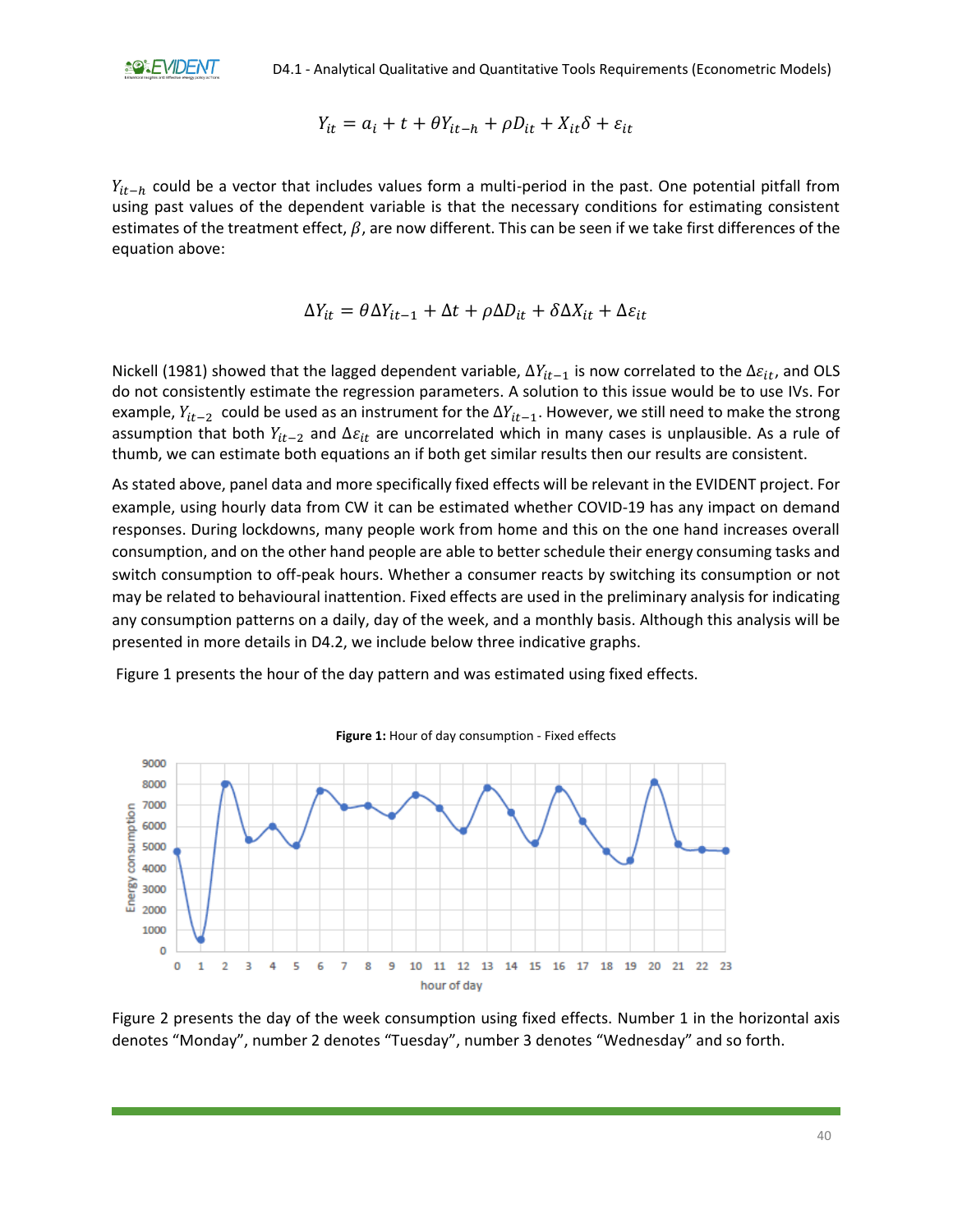<span id="page-41-1"></span>

<span id="page-41-2"></span>Figure 3 presents the month of year consumption using fixed effects. Number 1 in the horizontal axis denotes "January", number 2 denotes "February", number 3 denotes "March" and so forth.



**Figure 3:** Month of year consumption - Fixed effects

## <span id="page-41-0"></span>**4.3 First differencing**

An alternative to deviations from means method is FD. Using FD, we can eliminate the unobserved fixed effect  $A_i$ . With differencing the impact effect is estimated as the parameter  $\rho$  in the equation below:

$$
\Delta Y_{it} = \Delta t + \rho \Delta D_{it} + \delta \Delta X_{it} + \Delta \varepsilon_{it}
$$
\n(41)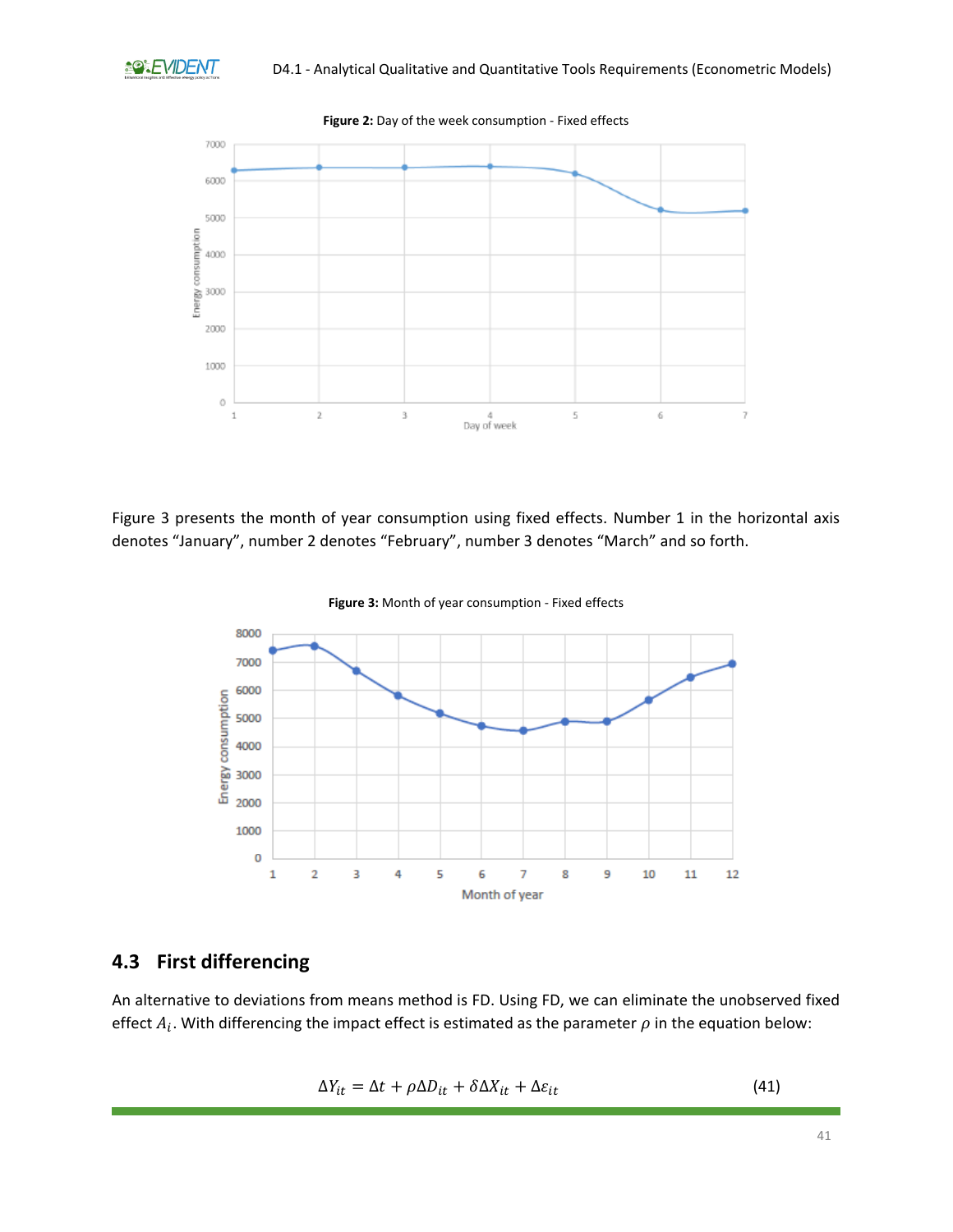

, where  $\Delta Y_{it} = Y_{it} - Y_{it-1}$ ,  $\Delta D_{it} = D_{it} - D_{it-1}$ ,  $\Delta X_{it} = X_{it} - X_{it-1}$ , and  $\Delta \varepsilon_{it} = \varepsilon_{it} - \varepsilon_{it-1}$ . In differencing we lose one observation for each cross section, the first time period and we have overall  $T-1$ observations rather than  $T$  as in the case of the fixed effects methods. FD can also be estimating using OLS. One reason to prefer first differencing to the fixed effect estimation is that FD is easier to implement. From a statistical perspective, a fixed effect estimator is asymptotically more efficient in the class of estimators under the exogeneity assumption.

Furthermore, remember that a key assumption for the fixed effect estimator to be efficient is  $E(\varepsilon_i \varepsilon'_{it}|X_i,a_i)=\sigma_\varepsilon^2 I_T$ . It assumes homoskedasticity and no serial correlation in  $\varepsilon_{it}$ , However, assuming that error terms are not serially correlated may be a too strong assumption. An alternative assumption is that the first differences of the idiosyncratic errors are serially uncorrelated and have constant variance (Wooldridge, 2010):

$$
E(\varepsilon_i \varepsilon_{it}^{\prime} | X_i, a_i) = \sigma_{\varepsilon}^2 I_{T-1}
$$

Under this type of homoscedastic assumption, it can be shown that the FD estimator is most efficient in the class of estimators using the strict exogeneity assumption.

### <span id="page-42-0"></span>**4.4 Difference-in-differences**

Another method that is based on a combination of before-after and treatment-control group comparisons, and is related to the fixed effects method, is the DiD method (Donald and Lang, 2007, Abadie, 2005, Athey and Imbens, 2006, Grima and Görg, 2007, Conley and Taber, 2011, and Goodman-Bacon, 2021). DiD is mostly used when treatment assignment is non-random, and when regressors of interest vary only at a more aggregate level such as state or any other type of cohort. For example, what is the impact of a new government regulation, or an introduction of a new law on energy consumption? DiD in method has been used in many applications in economics with labour economists being the first to apply it (Card and Krueger, 2003, Angrist and Krueger, 1999, Bertrand et al., 2004, and Wing and Bello-Gomez, 2018).

Since not all potential outcomes are observable, only a signle outcome from one state for each unit  $(Y_{0ist}, Y_{1ist})$  is observed. The DiD method assumes an additive structure for potential outcomes in the notreatment group for each group:

$$
E(Y_{0ist}|s,t)=\gamma_s+\lambda_t
$$

, where, the numbers 0, and 1 denote treatment,  $s$  denotes the group,  $i$  and  $t$ , denote the unit and time respectively. The above expectation implies that the outcome in the control group, is determined by the sum of a time-invariant group effect ( $\gamma_s$ ), and a time effect that is common across all groups ( $\lambda_t$ ).

Regarding the outcome in the treatment group for each group, we expect that will be determined as in the case of the control group plus an impact effect ( $(\beta D_{st})$  and its expectation will be given as:

$$
E(Y_{1ist}|s,t) = \gamma_s + \lambda_t + \beta D_{st}
$$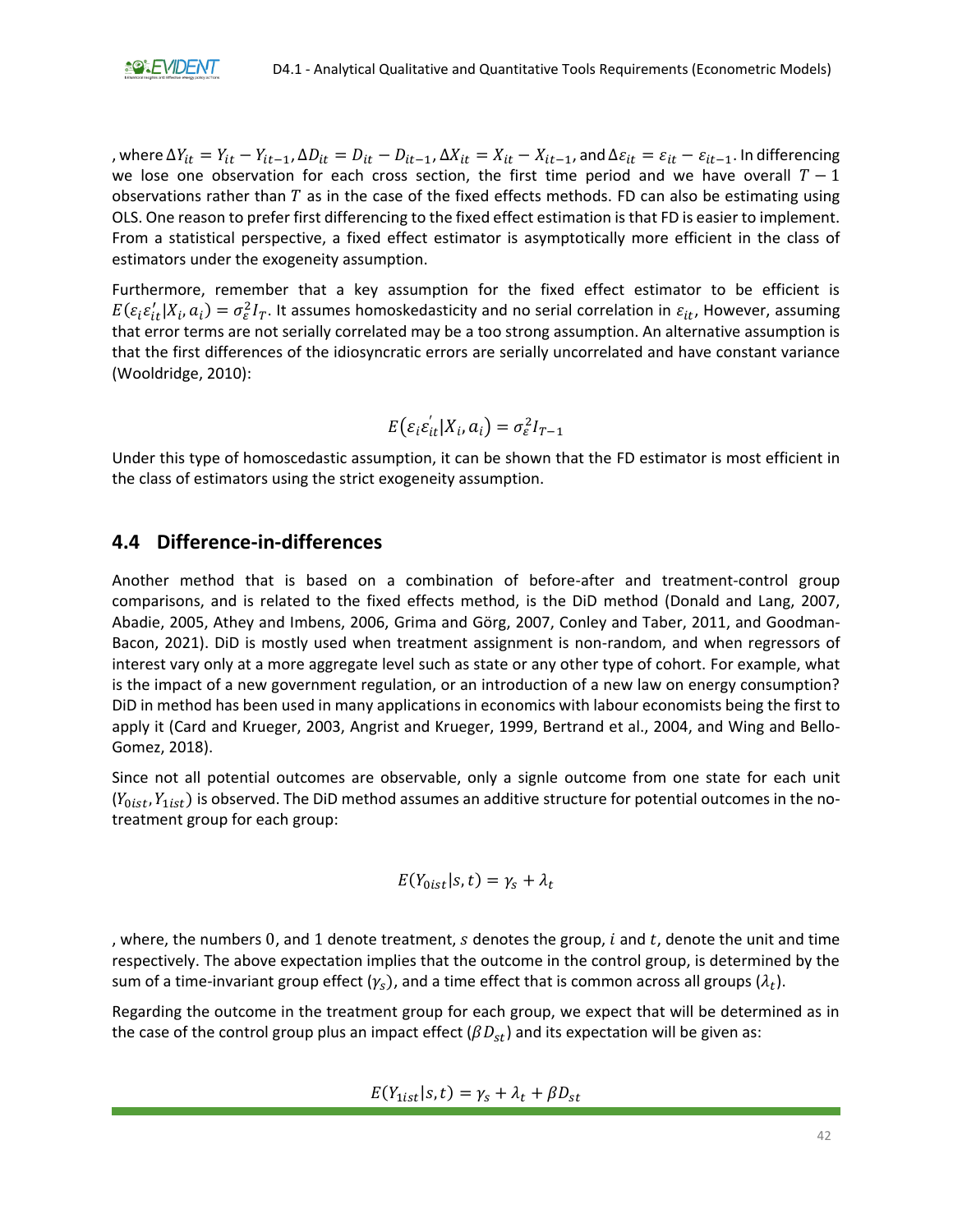

Now, the population DiD estimands is given by:

$$
E(Y_{ist}|s = control, t = after) - E(Y_{ist}|s = control, t = before)
$$

$$
- E(Y_{ist}|s = treatment, t = after) - E(Y_{ist}|s = treatment, t = before) = \beta
$$

Given the group and the time the sample estimable counterpart of the above is:

$$
Y_{ist} = \gamma_s + \lambda_t + \beta D_{st} + \varepsilon_{ist} \tag{42}
$$

, where,  $Y_{ist} = E(Y_{1ist} - Y_{0ist}|s,t)$ . The expected values of  $Y_{ist}$  is estimated by the sample average  $\bar{Y}_{is} =$  $T^{-1}\sum_{t=1}^T Y_{ist}$ . If data from multiple time periods are available, then can be used to estimate the common trends assumption.

We can use regression to estimate eq. 42 and would take the following form:

$$
Y_{ist} = a + \gamma S + \lambda d_t + \beta (S \cdot d_t) + \varepsilon_{ist} \tag{43}
$$

, where  $S$  is a dummy for the treatment group a unit belongs to, and  $d_t$  is a time-dummy that switches on for observations that obtained after the intervention was initiated, and the parameter  $\beta$  of the interaction term  $S \cdot d_t$ , indicates the impact effect of the treatment. This regression formulation in eq. 43 offers a useful way for estimating both treatment effects and standard errors for performing inference analysis.

The DiD method can be extended in a more general framework than the 2x2 case reported here. If several treatments and control groups are available, the analysis remain the same, however, now the  $\gamma_{_S}$  indicates fixed effects for each different group, while  $\lambda_t$  stands for time effects for each control group.

The usefulness of the DiD method is based on the key assumption of the parallel trends, which states that the outcome variable of interest in the treatment group, would have followed the same time trend as the control group if no treatment had taken place. This means that, although observable and unobservable factors may affect the level of the outcome however this difference must be constant over time. As the potential outcome for each group is only observed in one state (treatment or control), the assumption is fundamentally untestable. Year shocks can have a negative effect on DiD models, since state-and timespecific random effects generate a clustering problem that affects statistical inference. This problem is often called serial correlation and is often apparent in time series data. Using data from previous periods, we can test whether the assumption holds or not and correct any inconsistency induces by random shocks.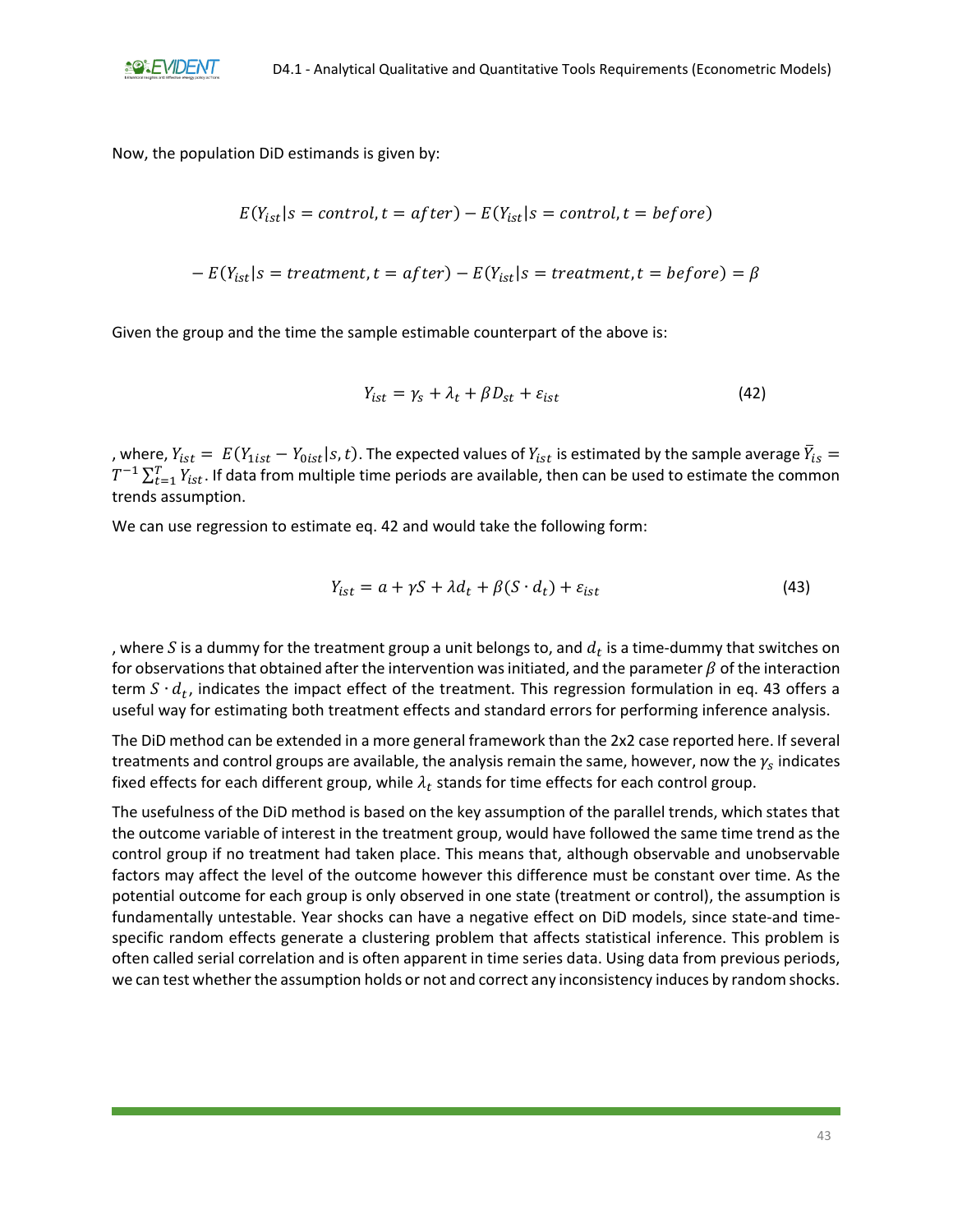# <span id="page-44-0"></span>**5. Other types of regression**

### <span id="page-44-1"></span>**5.1 Regression discontinuity designs**

In many cases, the treatment assignment could be a function of a variable,  $x_i$ . Imagine there is a threshold and when the variable takes on values below or above it, then a treatment is being assigned to a group of units. These types of treatment effects can be exploited effectively using regression discontinuity designs (RD). More formally, sharp regression discontinuity is used in cases when treatment assignment is a deterministic function of a variable,  $x_i$  (Imbens and Lemieux, 2008, Cook, 2008, Lee and Lemieux, 2010, Cook and Wong, 2008, Calonico et al., 2014, Skovron and TiTiunik, 2015, Kolesár, and Rothe, 2018 and Gelman and Imbens, 2019):

$$
D_i = \begin{cases} 1 & \text{if } x_i \ge x_0 \\ 0 & \text{if } x_i < x_0 \end{cases}
$$

, where  $x_0$  is a known threshold. Thus, once the value of  $x_i$  is known, the treatment assignment to a unit is also known. To formalise the RD method, we use the following model from Angrist and Pischke (2008):

$$
E[Y_{0i}|x_i] = a + \beta x_i
$$

$$
Y_{1i} = Y_{0i} + \rho
$$

That leads to the following regression:

$$
Y_i = a + \beta x_i + \rho D_i + \eta_i \tag{44}
$$

 $\rho$ , is the causal effect of interest. Several assumptions hold regarding the derivation of eq. 44 and for estimating consistent parameters. First, it is assumed that the effect is additive to the control group. Second, the trend relation of the outcome variable with the variable  $x_i$ ,  $E[Y_{0i}|x_i]$  should be smooth however the relation could be linear as in the case of eq. 44 or nonlinear. In the nonlinear case, suppose that:

$$
E[Y_{0i}|x_i] = f(x_i)
$$

which means that the outcome variable is a smooth function of  $x_i$ . Now, the RD function to be estimated is:

$$
Y_i = f(x_i) + \rho D_i + \eta_i \tag{45}
$$

where

$$
D_i = \begin{cases} 1 & \text{if } x_i \ge x_0 \\ 0 & \text{if } x_i < x_0 \end{cases}
$$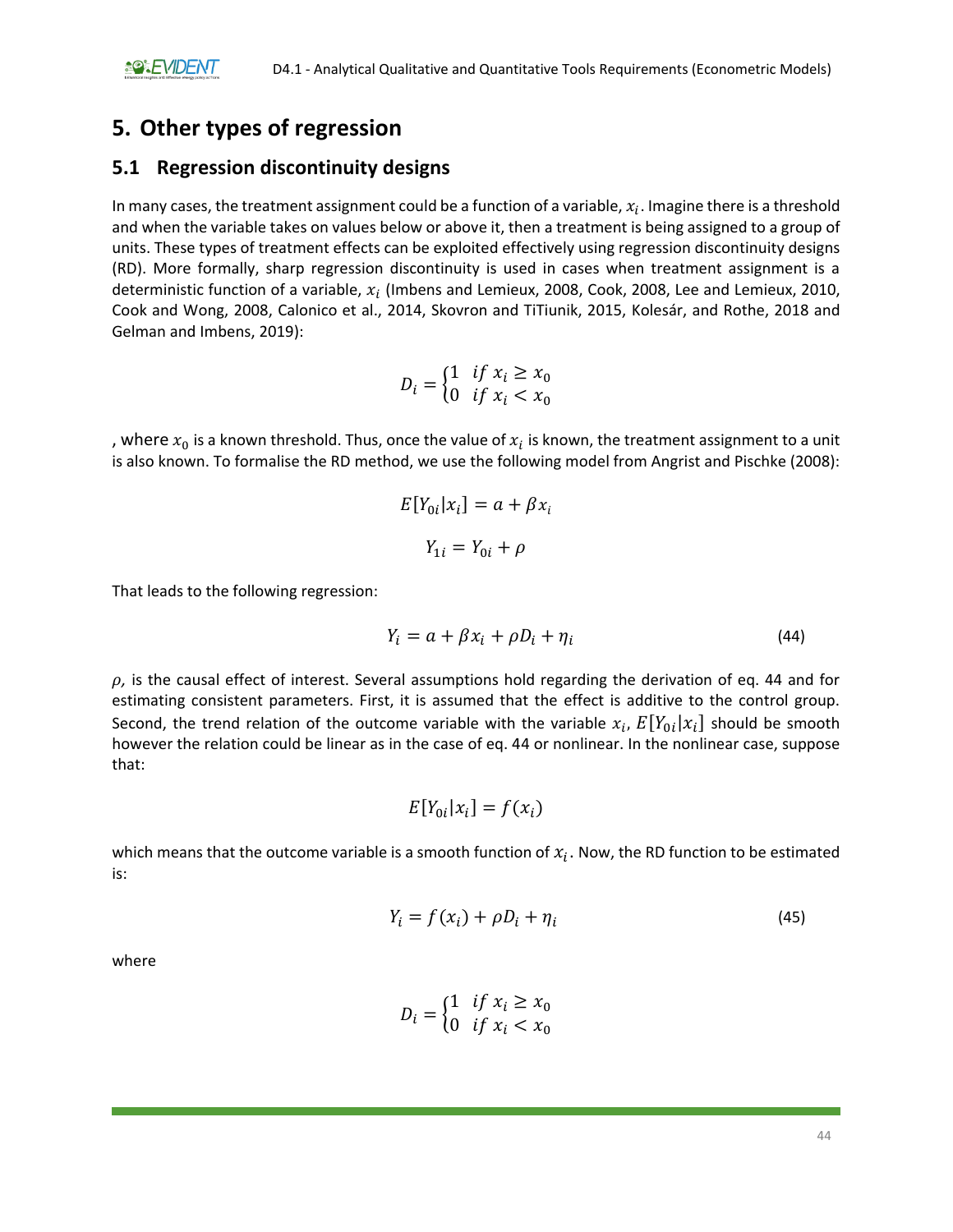

The key assumption here is that  $f(x_i)$  is still a continuous function in the neighbourhood of  $x_0$ . For modelling  $f(x_i)$ , Angrist and Pischke (2008), propose a  $p^{th}$  –  $order$  polynomial and thus the RD estimated can be estimated from the regression below:

$$
Y_i = a + \beta_1 x_i + \beta_2 x_i^2 + \dots + \beta_\rho x_i^\rho + \rho D_i + \eta_i
$$
\n(46)

Alternatively, we can estimate a different specification that is based on a normalisation of  $x_i$ , by differencing  $x_i$  from its threshold value,  $x_o$ :

$$
\tilde{x}_i \equiv x_i - x_0
$$

Now, the regression to be estimated takes the following form:

$$
Y_{i} = a + \beta_{1}\tilde{x}_{i} + \beta_{2}\tilde{x}_{i}^{2} + \cdots + \beta_{\rho}\tilde{x}_{i}^{\rho} + \rho D_{i} +
$$
\n
$$
\beta_{\rho+1}D_{i}\tilde{x}_{i} + \cdots + \beta_{\rho+\rho}D_{i}\tilde{x}_{i}^{\rho} + \eta_{i}
$$
\n(47)

The model in eq. 47 has the advantage that it imposes no restrictions on the underlying conditional mean functions. It is important to note, that the validity of either eq. 46 or 46 estimates, is based on whether polynomial models adequately describe  $E[Y_{0i}|x_i]$ . If this not the case, then the estimated parameters of the treatment effect might be estimation of an unaccounted-for nonlinearity mean function.

In the EVIDENT project, RD methods could be used for estimating the price elasticity of energy consumption. Supposing there is a cut-off value in energy consumption (measured in KWh) above which the electricity price increases. Then, around these cut-off values, RD estimations could estimate whether there are any bouncing or discontinuity effects. The presence of such effects could be used as an indicator for electricity's price elasticity.

### <span id="page-45-0"></span>**5.2 Quantile regression**

In most cases, applied economists are concerned about mean effects. If for example, a consumer receives a behavioural nudge, we implicitly assume that the treatment effect will describe the entire distribution. However, the effect might be different for consumers being in the upper quantile than for consumers being in the lower quantile, in terms for prior energy consumption. Policy-makers and economists have been especially concerned with potential treatment effects across the distribution rather than the average itself. Furthermore, quantile regression is often preferred to average regression to reduce susceptibility to outliers.

We referred to quantile estimates in sections 4.3.1 and 4.4.2, however, in this section we will present more formally estimators and assumptions that are based on. More importantly, we will be interested for conditional and unconditional quantile treatment effects (QTE), assuming that the treatment is either exogenous or endogenous (Hao et al., 2007, Koenker and Bassett, 1978, Abadie, Angrist and Imbens, 2002, Machado and Mata, 2005, Chernozhukov and Hansen 2005, Firpo, 2007, and Frölich, and Melly, 2008).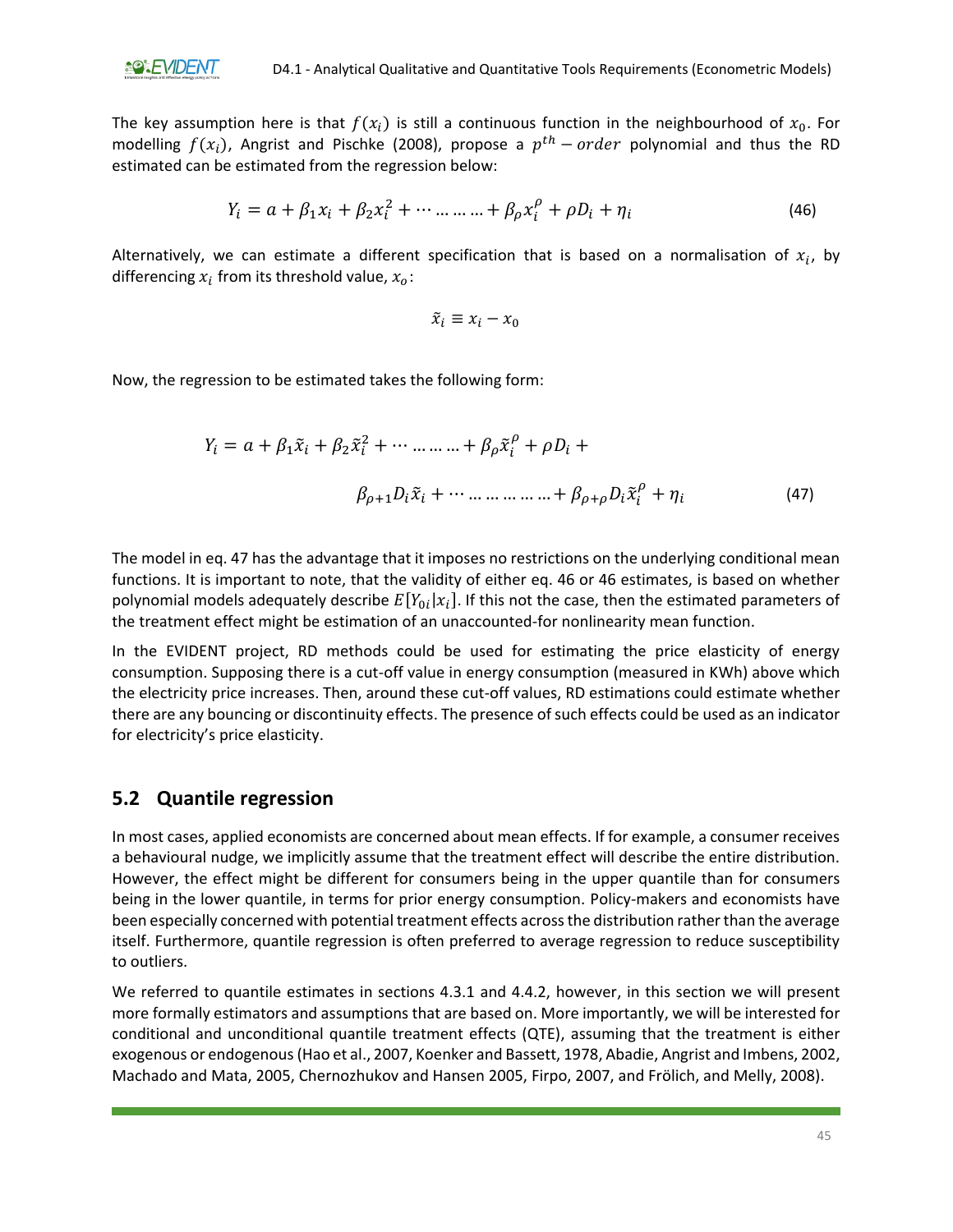The estimation of conditional QTEs with exogenous treatment, requires the assumption of a linear model for potential outcomes and covariates being conditional on some confounders:

$$
Y_i^d = X_i \beta^{\tau} + D\delta^{\tau} + \varepsilon_i
$$

,  $D$  is a binary treatment effect,  $X_i$  is the covariates and  $\beta^\tau$  and  $\delta^\tau$  are the unknown parameters of the model. More specifically,  $\delta^{\tau}$  representes the conditional quantile treatment effects at quantile  $\tau$ . Assuming the treatment to be exogenous means that it is independent of the potential outcomes and the covariates. Under these assumptions, the unknown coefficients can be estimated by the classical quantile regression estimator proposed be Koenker and Bassett (1978), defined by:

$$
(\hat{\beta}^{\tau}, \hat{\delta}^{\tau}) = \operatorname{argmin} \sum \rho_t (Y_i^d - X_i \beta^{\tau} + D \delta^{\tau}) \tag{48}
$$

, where  $\rho_t(u) = \tau \max(u, 0) + (1 - \tau) \max(-u, 0)$  is a quantile loss function. In this case,  $u$  is the error of a single data point and the max function returns the largest value in the parentheses. This means that if the error is positive, then the check function multiples the error by  $\tau$ , and if the error is negative, then the check function multiplies the error by  $(1 - \tau)$ .

In many applications, the treatment assignment,  $D$ , is endogenously self-selected. As was described in subsection 4.4.3, for the IVs, in such cases we need to use an IV identification strategy to recover the true effects. Assuming that an IV,  $Z$ , exists and further assuming that:

> $0 < \Pr(Z = 1 | X) < 1$  $E(D_1|X) \neq E(D_0|X)$  $Pr(D_1 \ge D_0 | X) = 1$

The assumptions above, in addition to a conditional independence assumption on the IV, indicate that the treatment effect can be identified only for the compliers group. That is, for participants that comply with their treatment assignment. The estimated coefficients for the quantile treatment effect are given by the following:

$$
(\hat{\beta}^{\tau},\hat{\delta}^{\tau})=argmin \sum W_i \cdot \rho_t (Y_i^d-X_i \beta^{\tau} + D \delta^{\tau})
$$

, where  $W_i$  is a weight:

$$
W_i = 1 - \frac{D_1(1 - Z_i)}{1 - \Pr(Z = 1 | X_i)} - \frac{(1 - D_i)Z_i}{\Pr(Z = 1 | X_i)}
$$
(49)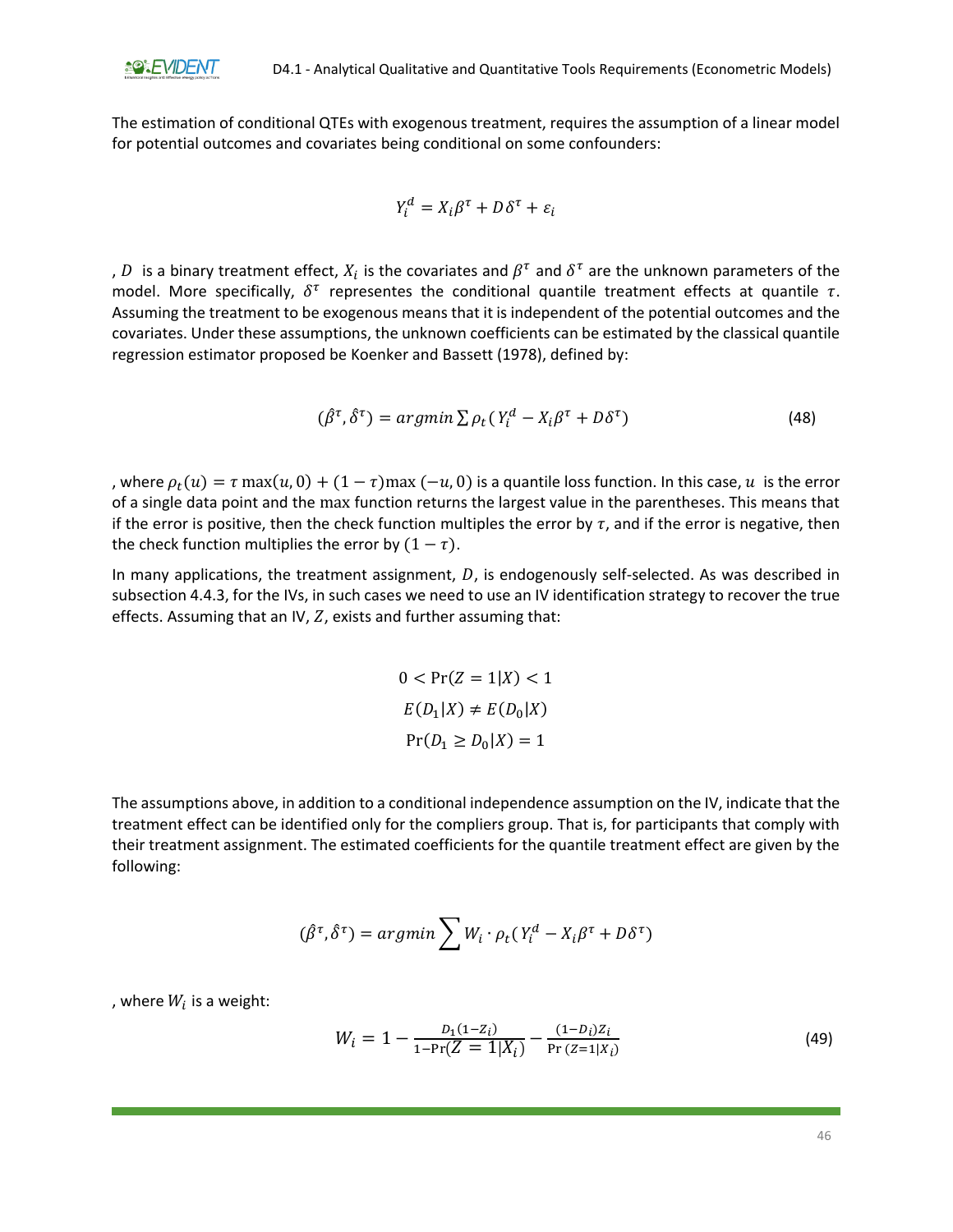From the above remark, it is obvious that a preliminary estimator for  $Pr(Z = 1 | X_i)$  is needed as a first step.  $Pr(Z = 1 | X_i)$  is a propensity score as it was discussed in subsection 4.4.2. A Logit or a Probit model can be used to estimate the propensity score. These estimation methods will be discussed in the next subsection.

Unconditional quantile treatment effects that provide estimation for the population of interest can be considered rather than confining the results as a function of the observables. Furthermore, we have an advantage using unconditional QTEs, since we can include covariates that are independent from the treatment in the estimation, without changing the limit of the estimated QTEs. Finally, using unconditional QTEs we don't need to make any parametric restrictions. We need to have in mind that the interpretation of the unconditional effects is slightly different than before. For instance, if we are interested in consumers being in the low quantile of energy consumption, the unconditional QTE will summarise the effect with a relatively low absolute energy consumption. The bivariate quantile regressor estimator for the unconditional QTE with endogenous treatment is given by the following:

$$
(\hat{\beta}^{\tau}, \hat{\delta}^{\tau}) = argmin \sum W_i \cdot \rho_t (Y_i^d - X_i \beta^{\tau} + D \delta^{\tau})
$$

, where as before,  $W_i$  is a weight:

$$
W_i = \frac{Z_i - \Pr(Z = 1 | X_i)}{\Pr(Z = 1 | X_i)(1 - \Pr(Z = 1 | X_i))} (2D_i - 1)
$$
\n(50)

The notation is the same as before. Note that the weight equation is now different than in eq. 49.

Finally, we consider the case where the treatment is exogenous conditional on  $X$ . We additionally assume that:

$$
0 < \Pr(D = 1 | X) < 1
$$

The bivariate quantile regressor estimator for the unconditional QTE with exogenous treatment is given by the following:

$$
(\hat{\beta}^{\tau}, \hat{\delta}^{\tau}) = argmin \sum W_i \cdot \rho_t (Y_i^d - X_i \beta^{\tau} + D \delta^{\tau})
$$

, where as before,  $W_i$  is a weight:

$$
W_i = \frac{D_i}{\Pr(D = 1 | X_i)} + \frac{1 - D_i}{1 - \Pr(D = 1 | X_i)}
$$
(51)

47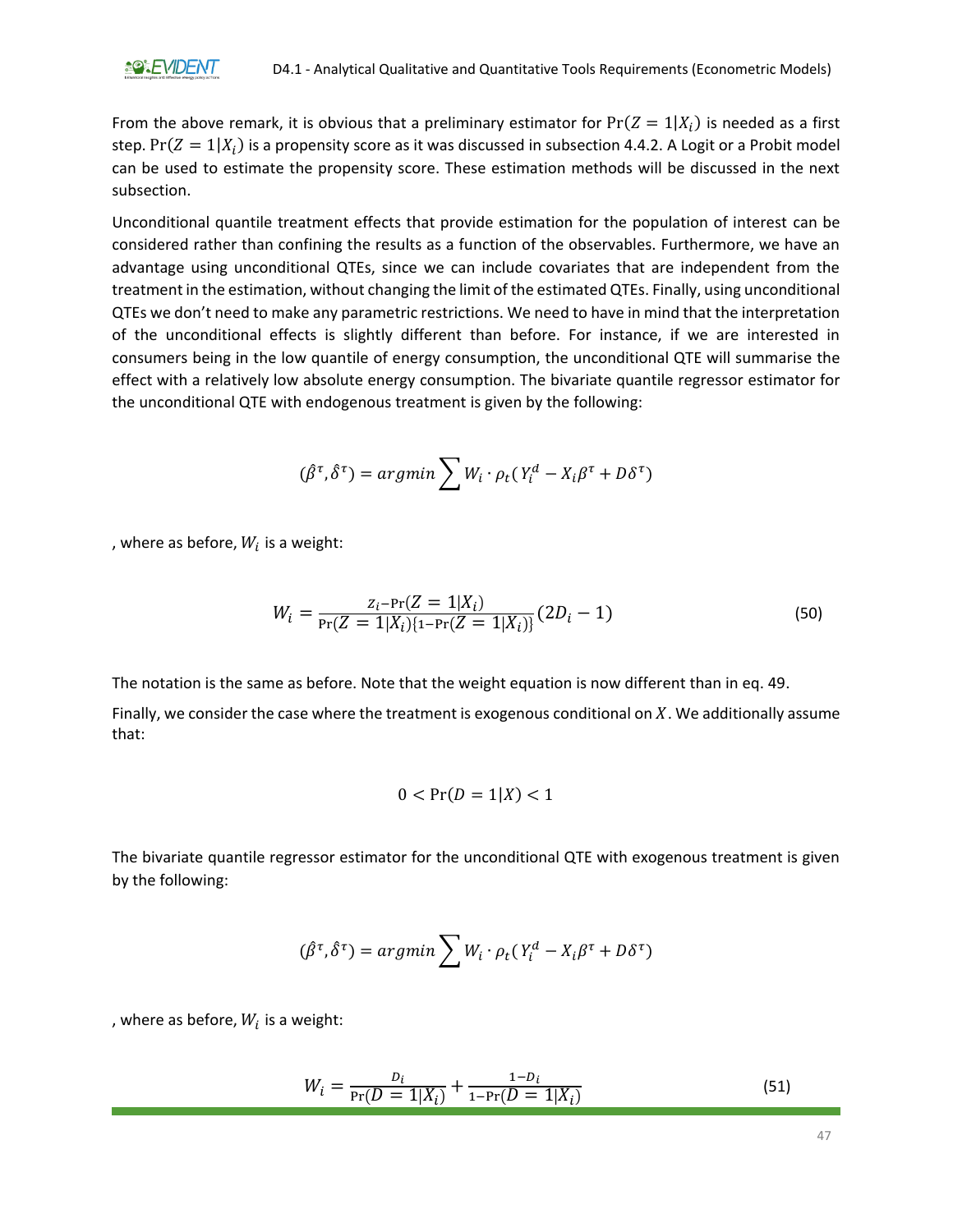The weight eq. 51 is traditional propensity-score weighting estimator, also known as inverse probability weighting, and a preliminary estimator for  $Pr(D=1|X_i)$  is needed to estimate.

### <span id="page-48-0"></span>**5.3 Discrete regression models**

In this subsection, we discuss models that are used to estimate the effect on binary dependent variables. Many nonlinear econometric models are intended to explain limited depended variables. For instance, assume that the variable to be explained is discrete and takes on a finite number of values, for example, in the case of the propensity score. As previously stated, the propensity score indicates the probability of a unit to receive the treatment,  $D_i = 1$ , thus the dependent variable takes on only two values, zero and one.

A simple linear regression of y on x is not appropriate, since among other things, the implied model of the conditional mean assumes tight restrictions on the residuals of the model. Furthermore, the fitted value of the dependent variable,  $y$ , from a simple linear regression is not restricted to lie between zero and one. Instead, we use binary response models, probit and logit of the form (Wooldridge, 2010, Newey, 1985, Greene, et. al., 1993, Chen and Khan, 2003, and Newey, 1987):

$$
P(y=1|x) = G(x\beta) \equiv p(x)
$$

, where  $G(z) = z$ , which takes on values in the open unit interval  $\lt G(G(z) \lt 1$ , is the identity function. Note, that the response probabilities cannot be between zero and one for all values of  $x$ . Using binary response models, we estimate the effect of the exogenous variables (covariates) on the response probability  $P(y = 1|x)$ .

Next, we provide a formal representation of the most commonly used binary models in economics, the probit and the logit models that differ only on the form of the identity function,  $G(z)$ . In the probit model, the identity function,  $G(z)$ , is as follows:

$$
G(z) \equiv \Phi(z) \equiv \int_{\infty}^{z} \varphi(v) d(v) \tag{52}
$$

, where  $\Phi(z)$  is the standard normal density function:

$$
\Phi(z) = (2\pi)^{-1/2} \exp\left(\frac{-z^2}{2}\right)
$$

In the logit model the identity function,  $G(z)$ , is as follows:

$$
G(z) = \Lambda(z) \equiv \exp(z) / [1 + \exp(z)] \tag{53}
$$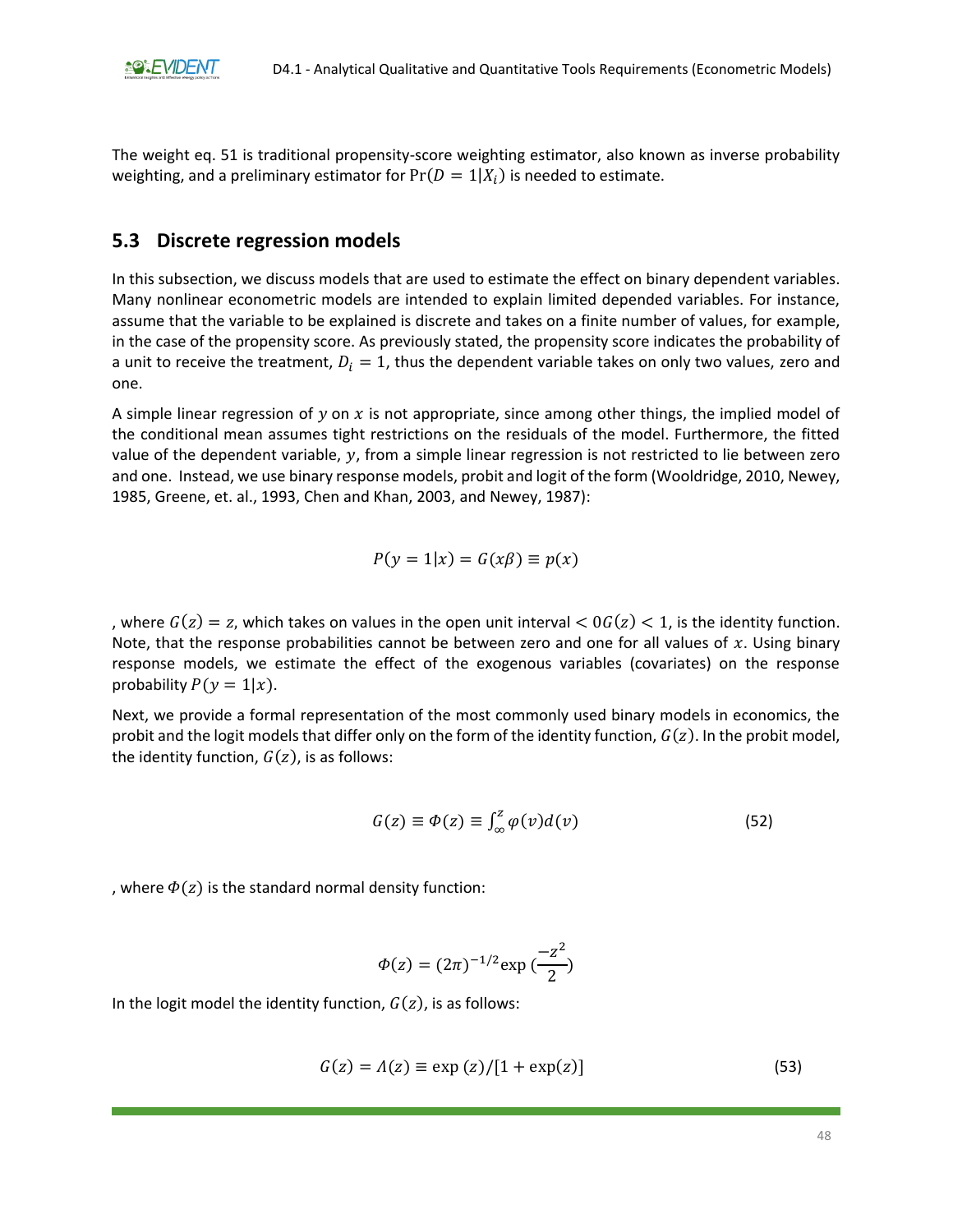

Given both probit and logit specifications, we can estimate the parameters of this model using the method of conditional maximum likelihood. The likelihood function, with  $N$  independent, identically distributed observations, is given by:

$$
l_i = \sum_{i=1}^{N} y_i \log[G(x\beta)] + (1 - y_i) \log[1 - G(x\beta)] \tag{54}
$$

From the general maximum likelihood results, we know that estimators are consistent and asymptotically normal. The sample variance is given by the following form:

$$
v\hat{a}r = \left\{\sum_{i=1}^{N} \frac{[g(x\beta)^2 x'x]}{G(x\beta)[1 - G(x\beta)]}\right\}^{-1}
$$

, where

$$
g(x) \equiv \frac{dG}{dx}(x)
$$

The identity function,  $G(z)$ , does not have to be a cumulative distribution function, rather it can take any form as long as it takes values between zero and one for all real numbers z. For successfully applying the Probit and the Logit model, it is important to know how to interpret the estimated parameters  $\beta_i$ , on both continuous and discrete explanatory variables. If the explanatory variables take on continuous values the effect is given by:

$$
\frac{\partial p(x)}{\partial x_i} = g(x\beta)\beta_i
$$

Therefore, the sign and the size of the partial effect is given by the sign and the size of the estimated parameter  $\beta_i$ . Also, the relative effects do not depend on the explanatory variables,  $x$ , as seen below:

$$
\frac{\frac{\partial p(x)}{\partial x_i}}{\frac{\partial p(x)}{\partial x_j}} = \frac{\beta_i}{\beta_j}
$$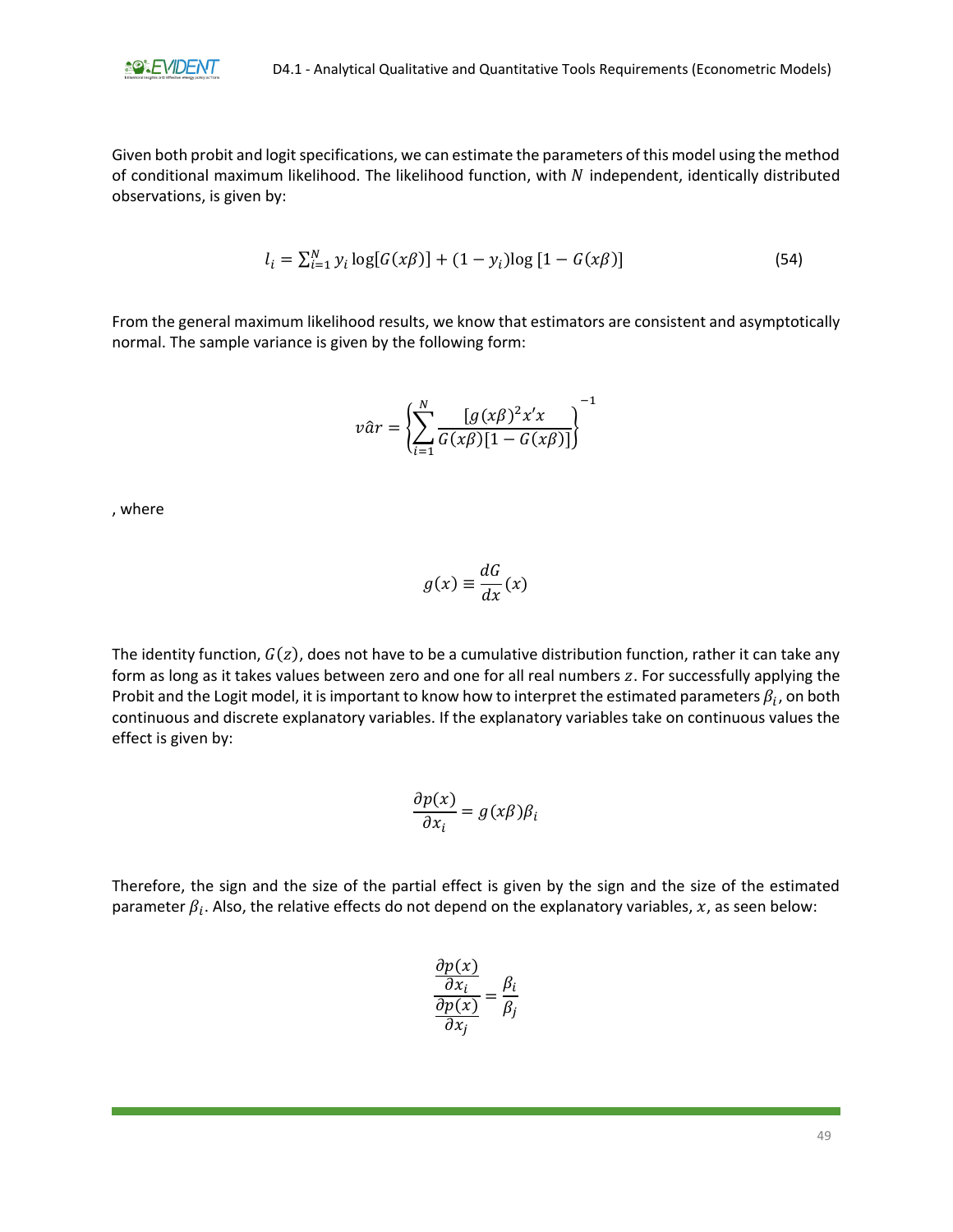

If the explanatory variable of interest is binary, then the partial effect from changing the explanatory variable from zero to one is given by:

$$
G(\beta_1 + \beta_2 x_2 + \cdots + \beta_{k-1} x_{k-1} + \beta_k) - (\beta_1 + \beta_2 x_2 + \cdots + \beta_{k-1} x_{k-1})
$$

Knowing the sign and the size of  $\beta_{\kappa}$  is enough to determine the impact of the binary dependent variable on the explanatory variable.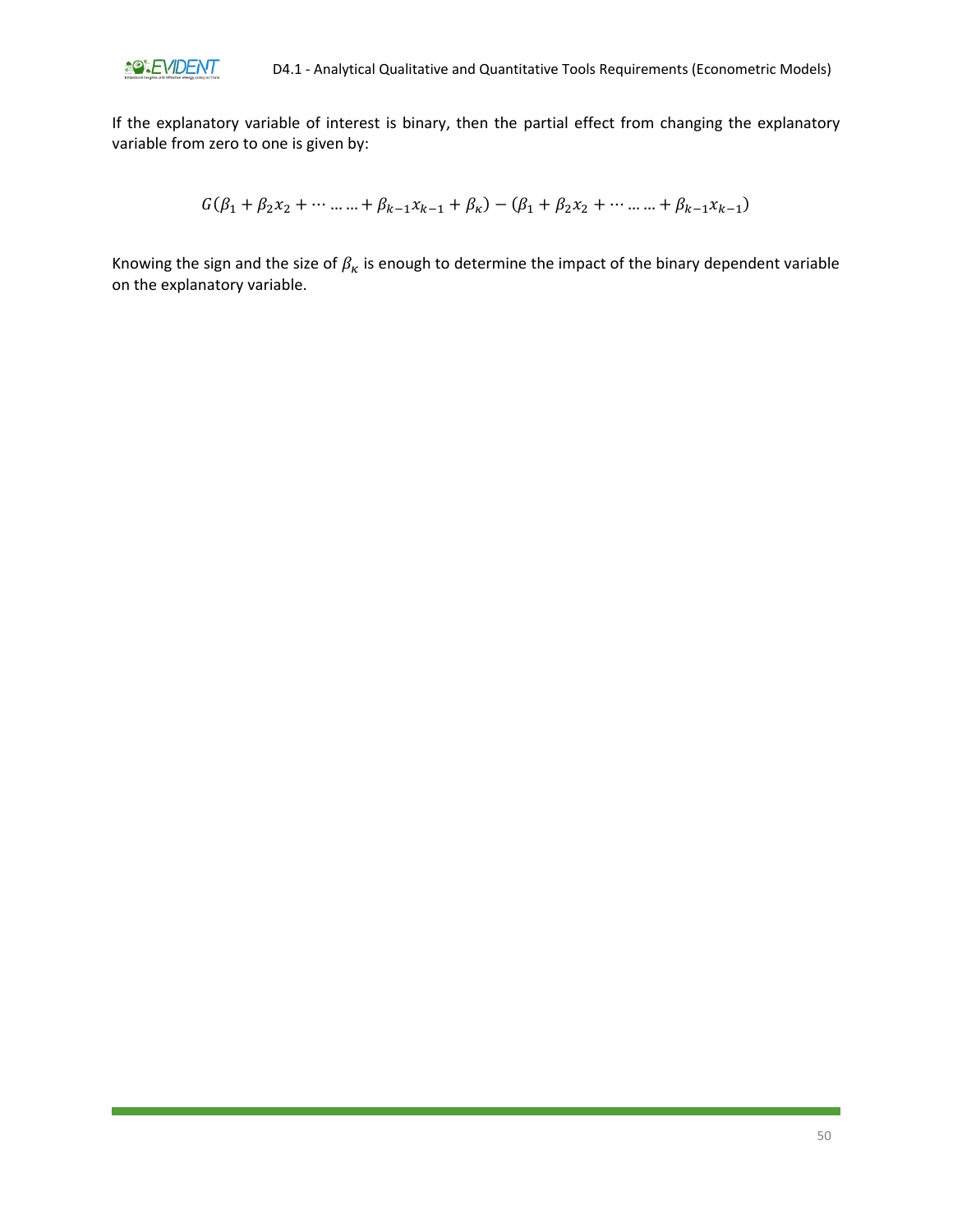# <span id="page-51-0"></span>**6. Conclusion**

The ultimate goal for econometric and statistical analysis in experimental and quasi-experimental studies is first to achieve internal validity and then to provide estimates that also have external validity. As it was shown at the beginning of this document, external validity is rather important for policy making since it validates results for larger scale interventions. The methods discussed include statistical methods for analysing data from randomised experiments, with a primary focus on randomisation- and model-based methods. We started our analysis with classic methods developed by Fisher and Neyman, up to recent work in panel data and quantile regressions and the convergence of the statistical and econometric literature, with the Rubin potential outcomes framework. We stressed the importance of estimating heterogeneous effects and the effect on the distribution of the dependent variable rather than the effects on its mean. Methods were presented in a simple format, abstracting from rather technical issues, and focusing, where possible, on the choice of the most suitable case for each case.

A general takeaway would be, researchers in analysing experimental data prefer stratified samples as it may make analysis more informative and can construct test statistics that may have more power than statistics that do not depend on strata. Similarly, by estimating average treatment effects within strata, and then averaging up the estimates appropriately, the results will be more precise if the covariates, that used to form the strata, are sufficiently strongly correlated with the potential outcomes. Finally, if randomisation was compromised, adjusting for covariance differences, through strata, may remove biases. As a final note, research in practice shows that in most cases, carefully applied to coherent causal questions, regression and 2 stage least squares almost always make sense.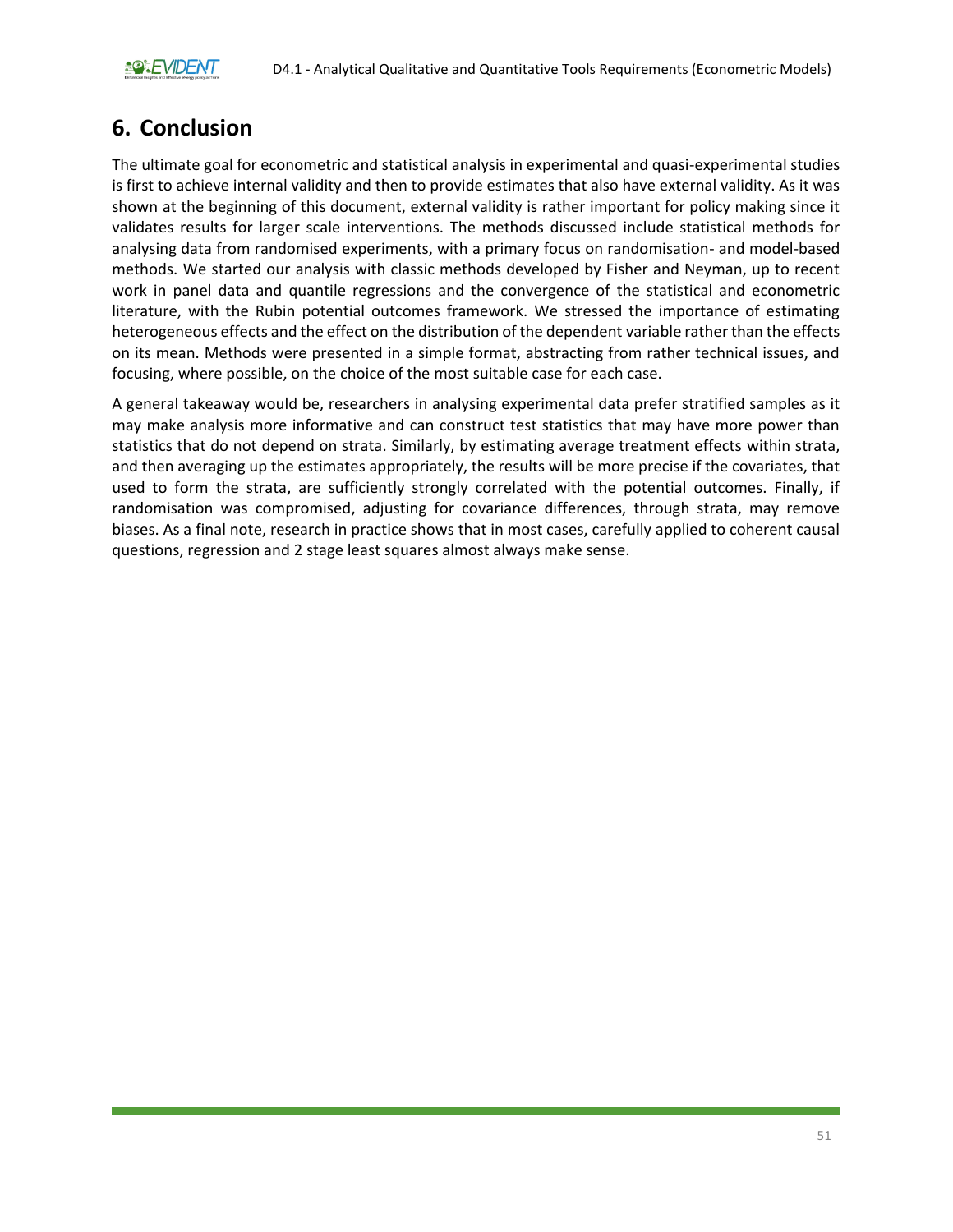## <span id="page-52-0"></span>**References**

**20%EVIDENT** 

- [1] Abadie, A., Angrist, J. and Imbens, G., 2002. IVs estimate of the effect of subsidized training on the quantiles of trainee earnings. Econometrica, 70(1), pp.91-117.
- [2] Abadie, A., 2005. Semiparametric difference-in-differences estimators. The Review of Economic Studies, 72(1), pp.1-19.
- [3] Angrist, J.D. and Krueger, A.B., 1999. Empirical strategies in labour economics. In Handbook of labour economics (Vol. 3, pp. 1277-1366). Elsevier.
- [4] Angrist, J.D. and Pischke, J.S., 2008. Mostly harmless econometrics. Princeton university press.
- [5] Ashenfelter, O. and Rouse, C., 1998. Income, schooling, and ability: Evidence from a new sample of identical twins. The Quarterly Journal of Economics, 113(1), pp.253-284.
- [6] Athey, S. and Imbens, G.W., 2006. Identification and inference in nonlinear difference‐in‐differences models. Econometrica, 74(2), pp.431-497.
- [7] Athey, S. and Imbens, G.W., 2017. The econometrics of randomised experiments. In Handbook of economic field experiments (Vol. 1, pp. 73-140). North-Holland.
- [8] Bai, J., 2009. Panel data models with interactive fixed effects. Econometrica, 77(4), pp.1229-1279.
- [9] Banerjee, A., Banerji, R., Berry, J., Duflo, E., Kannan, H., Mukerji, S., Shotland, M. and Walton, M., 2017. From proof of concept to scalable policies: Challenges and solutions, with an application. Journal of Economic Perspectives, 31(4), pp.73-102.
- [10]Baum, C.F., Schaffer, M.E. and Stillman, S., 2003. IVs and GMM: Estimation and testing. The Stata Journal, 3(1), pp.1-31.
- [11]Bertrand, M., Duflo, E. and Mullainathan, S., 2004. How much should we trust differences-indifferences estimates? The Quarterly journal of economics, 119(1), pp.249-275.
- [12]Bohnet, I. and Frey, B.S., 1999. The sound of silence in prisoner's dilemma and dictator games. Journal of economic behavior & organization, 38(1), pp.43-57.
- [13]Buchinsky, M., 1994. Changes in the US wage structure 1963-1987: Application of quantile regression. Econometrica: Journal of the Econometric Society, pp.405-458.
- [14]Calonico, S., Cattaneo, M.D. and Titiunik, R., 2014. Robust nonparametric confidence intervals for regression‐discontinuity designs. Econometrica, 82(6), pp.2295-2326.
- [15]Card, D. and Krueger, A.B., 1993. Minimum wages and employment: A case study of the fast-food industry in New Jersey and Pennsylvania.
- [16]Casari, M. and Cason, T.N., 2009. The strategy method lowers measured trustworthy behavior. Economics Letters, 103(3), pp.157-159.
- [17]Chernozhukov, V. and Hansen, C., 2005. An IV model of quantile treatment effects. Econometrica, 73(1), pp.245-261.
- [18]Chen, S. and Khan, S., 2003. Rates of convergence for estimating regression coefficients in heteroskedastic discrete response models. Journal of Econometrics, 117(2), pp.245-278.
- [19]Conley, T.G. and Taber, C.R., 2011. Inference with "difference in differences" with a small number of policy changes. The Review of Economics and Statistics, 93(1), pp.113-125.
- [20]Donald, S.G. and Lang, K., 2007. Inference with difference-in-differences and other panel data. The review of Economics and Statistics, 89(2), pp.221-233.
- [21]Duflo, E., Glennerster, R. and Kremer, M., 2007. Using randomization in development economics research: A toolkit. Handbook of development economics, 4, pp.3895-3962.
- [22]Gigerenzer, G., 2004. Mindless statistics. The Journal of Socio-Economics, 33(5), pp.587-606.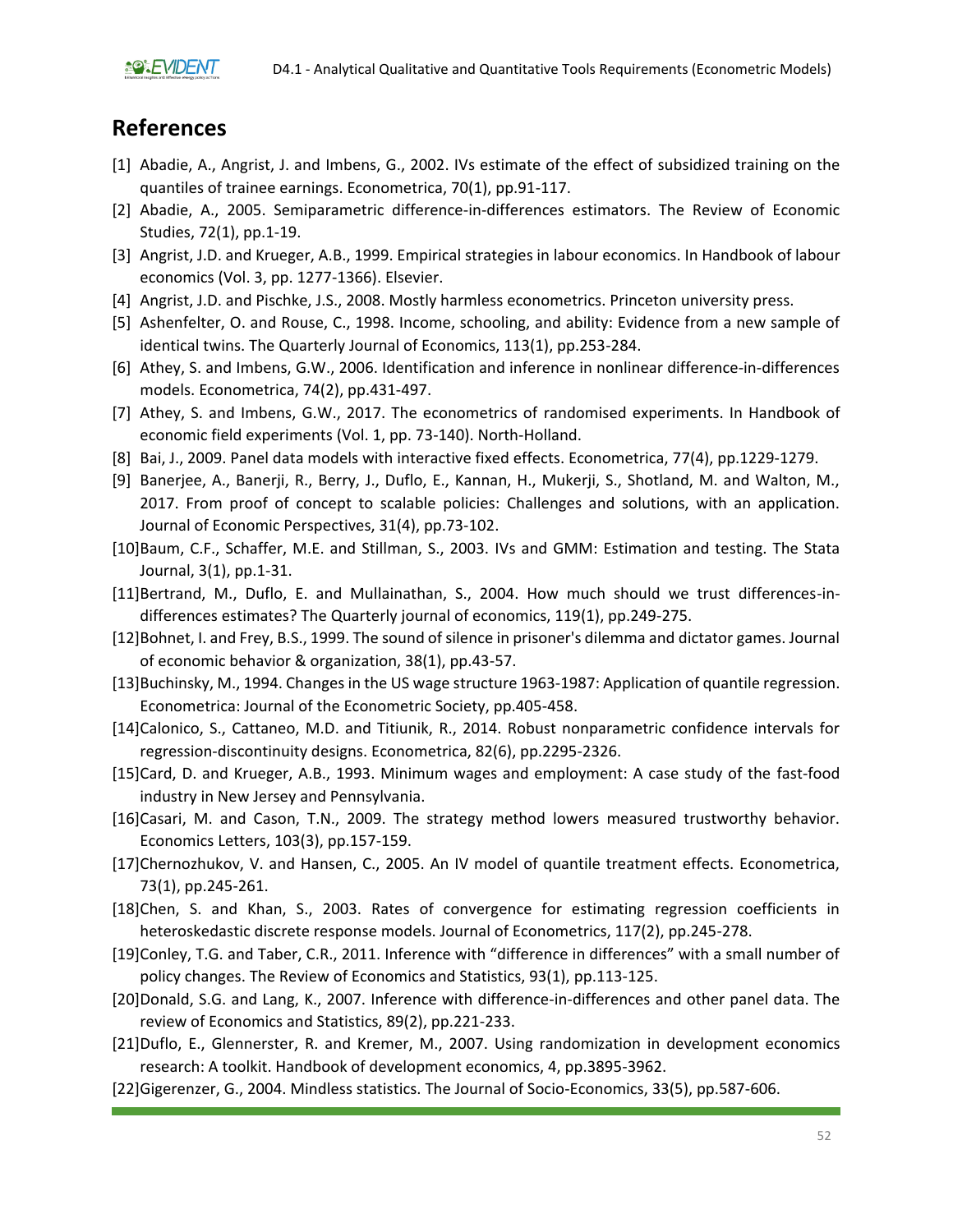- [23]Girma, S. and Görg, H., 2007. Evaluating the foreign ownership wage premium using a difference-indifferences matching approach. Journal of International Economics, 72(1), pp.97-112.
- [24]Cochran, W.G. and Chambers, S.P., 1965. The planning of observational studies of human populations. Journal of the Royal Statistical Society. Series A (General), 128(2), pp.234-266.
- [25]Cook, T.D., Campbell, D.T. and Shadish, W., 2002. Experimental and quasi-experimental designs for generalized causal inference. Boston, MA: Houghton Mifflin.
- [26]Cook, T.D., 2008. "Waiting for life to arrive": a history of the regression-discontinuity design in psychology, statistics and economics. Journal of Econometrics, 142(2), pp.636-654.
- [27]Cook, T.D. and Wong, V.C., 2008. Empirical tests of the validity of the regression discontinuity design. Annales d'Economie et de Statistique, pp.127-150.
- [28]Deaton, A., 2010. Instruments, randomization, and learning about development. Journal of economic literature, 48(2), pp.424-55.
- [29]Freedman, D.A., 2008. On regression adjustments to experimental data. Advances in Applied Mathematics, 40(2), pp.180-193.
- [30]Firpo, S., 2007. Efficient semiparametric estimation of quantile treatment effects. Econometrica, 75(1), pp.259-276.
- [31]Fisher, R. A. (1935), Design of Experiments, Oliver and Boyd.
- [32]Freeman, R.B., 1984. Longitudinal analyses of the effects of trade unions. Journal of Labour Economics, 2(1), pp.1-26.
- [33]Frölich, M. and Melly, B., 2008. Unconditional quantile treatment effects under endogeneity.
- [34]Gelman, A. and Imbens, G., 2019. Why high-order polynomials should not be used in regression discontinuity designs. Journal of Business & Economic Statistics, 37(3), pp.447-456.
- [35]Greene, W.H., Greene, L.K. and Seaks, T.G., 1995. Estimating the functional form of the independent variables in probit models. Applied Economics, 27(2), pp.193-196.
- [36]Goodman-Bacon, A., 2021. Difference-in-differences with variation in treatment timing. Journal of Econometrics.
- [37]Hao, L., Naiman, D.Q. and Naiman, D.Q., 2007. Quantile regression (No. 149). Sage.
- [38]Heckman, J., 1992. Randomization and Social program. Evaluating welfare and training programs, pp.201-230.
- [39]Heckman, J.J., Ichimura, H. and Todd, P.E., 1997. Matching as an econometric evaluation estimator: Evidence from evaluating a job training programme. The review of economic studies, 64(4), pp.605- 654.
- [40]Heckman, J.J. and Vytlacil, E.J., 2007. Econometric evaluation of social programs, part I: Causal models, structural models and econometric policy evaluation. Handbook of econometrics, 6, pp.4779-4874.
- [41]Hirano, K., Imbens, G.W. and Ridder, G., 2003. Efficient estimation of average treatment effects using the estimated propensity score. Econometrica, 71(4), pp.1161-1189.
- [42]Holland, P.W., 1986. Statistics and causal inference. Journal of the American statistical Association, 81(396), pp.945-960.
- [43]Hotz, V.J., Imbens, G.W. and Mortimer, J.H., 2005. Predicting the efficacy of future training programs using past experiences at other locations. Journal of Econometrics, 125(1-2), pp.241-270.
- [44]Imbens, G.W. and Lemieux, T., 2008. Regression discontinuity designs: A guide to practice. Journal of Econometrics, 142(2), pp.615-635.
- [45]Imbens, G.W. and Rubin, D.B., 2015. Causal inference in statistics, social, and biomedical sciences. Cambridge University Press.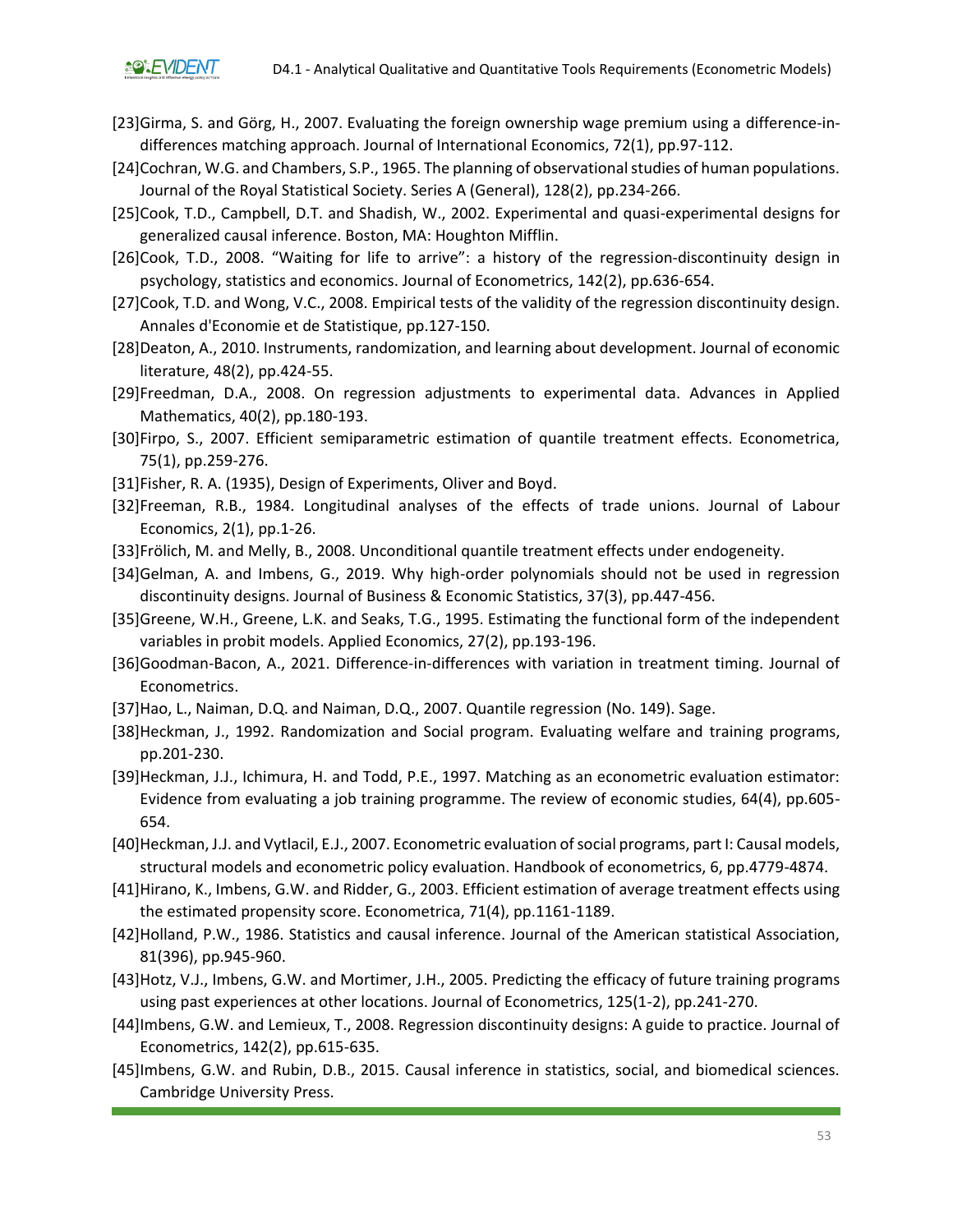- [46]Kaplan, A. and Wolf, J.C., 2017. The conduct of inquiry: Methodology for behavioral science. Routledge.
- [47]Koenker, R. and Bassett Jr, G., 1978. Regression quantiles. Econometrica: journal of the Econometric Society, pp.33-50.
- [48]Kolesár, M. and Rothe, C., 2018. Inference in regression discontinuity designs with a discrete running variable. American Economic Review, 108(8), pp.2277-2304.
- [49]Lee, D.S. and Lemieux, T., 2010. Regression discontinuity designs in economics. Journal of economic literature, 48(2), pp.281-355.
- [50]Levitt, S.D. and List, J.A., 2009. Field experiments in economics: The past, the present, and the future. European Economic Review, 53(1), pp.1-18.
- [51]Machado, J.A. and Mata, J., 2005. Counterfactual decomposition of changes in wage distributions using quantile regression. Journal of applied Econometrics, 20(4), pp.445-465.
- [52]Miguel, E., Satyanath, S. and Sergenti, E., 2004. Economic shocks and civil conflict: An IVs approach. Journal of political Economy, 112(4), pp.725-753.
- [53]Neyman, J. (1923, 1990), "On the Application of Probability Theory to Agricultural Experiments. Essay on Principles. Section 9," translated in Statistical Science, (with discussion), Vol. 5(4): 465–480, 1990.
- [54]Newey, W.K., 1985. Maximum likelihood specification testing and conditional moment tests. Econometrica: Journal of the Econometric Society, pp.1047-1070.
- [55]Newey, W.K., 1987. Efficient estimation of limited dependent variable models with endogenous explanatory variables. Journal of econometrics, 36(3), pp.231-250.
- [56]Nickell, S., 1981. Biases in dynamic models with fixed effects. Econometrica: Journal of the econometric society, pp.1417-1426.
- [57]Phillips, P.C. and Hansen, B.E., 1990. Statistical inference in IVs regression with I (1) processes. The Review of Economic Studies, 57(1), pp.99-125.
- [58]Plackett, R.L. and Burman, J.P., 1946. The design of optimum multifactorial experiments. Biometrika, 33(4), pp.305-325.
- [59]Rosenbaum, P.R. and Rubin, D.B., 1983. The central role of the propensity score in observational studies for causal effects. Biometrika, 70(1), pp.41-55.
- [60]Rosenbaum, P.R., 2002. Overt bias in observational studies. In Observational studies (pp. 71-104). Springer, New York, NY.
- [61]Rosenbaum, P.R., Rosenbaum, P.R. and Briskman, 2010. Design of observational studies (Vol. 10). New York: Springer.
- [62]Rubin, D.B., 1975. Bayesian inference for causality: The importance of randomization. In The Proceedings of the social statistics section of the American Statistical Association (Vol. 233, p. 239). Alexandria, VA: American Statistical Association.
- [63]Rubin, Donald B. "Causal inference using potential outcomes: Design, modeling, decisions." Journal of the American Statistical Association 100, no. 469 (2005): 322-331.
- [64]Rubin, D.B., 2008. For objective causal inference, design trumps analysis. The Annals of Applied Statistics, 2(3), pp.808-840.
- [65]Sargan, J.D., 1958. The estimation of economic relationships using IVs. Econometrica: Journal of the Econometric Society, pp.393-415.
- [66]Skovron, C. and Titiunik, R., 2015. A practical guide to regression discontinuity designs in political science. American Journal of Political Science, 2015, pp.1-36.